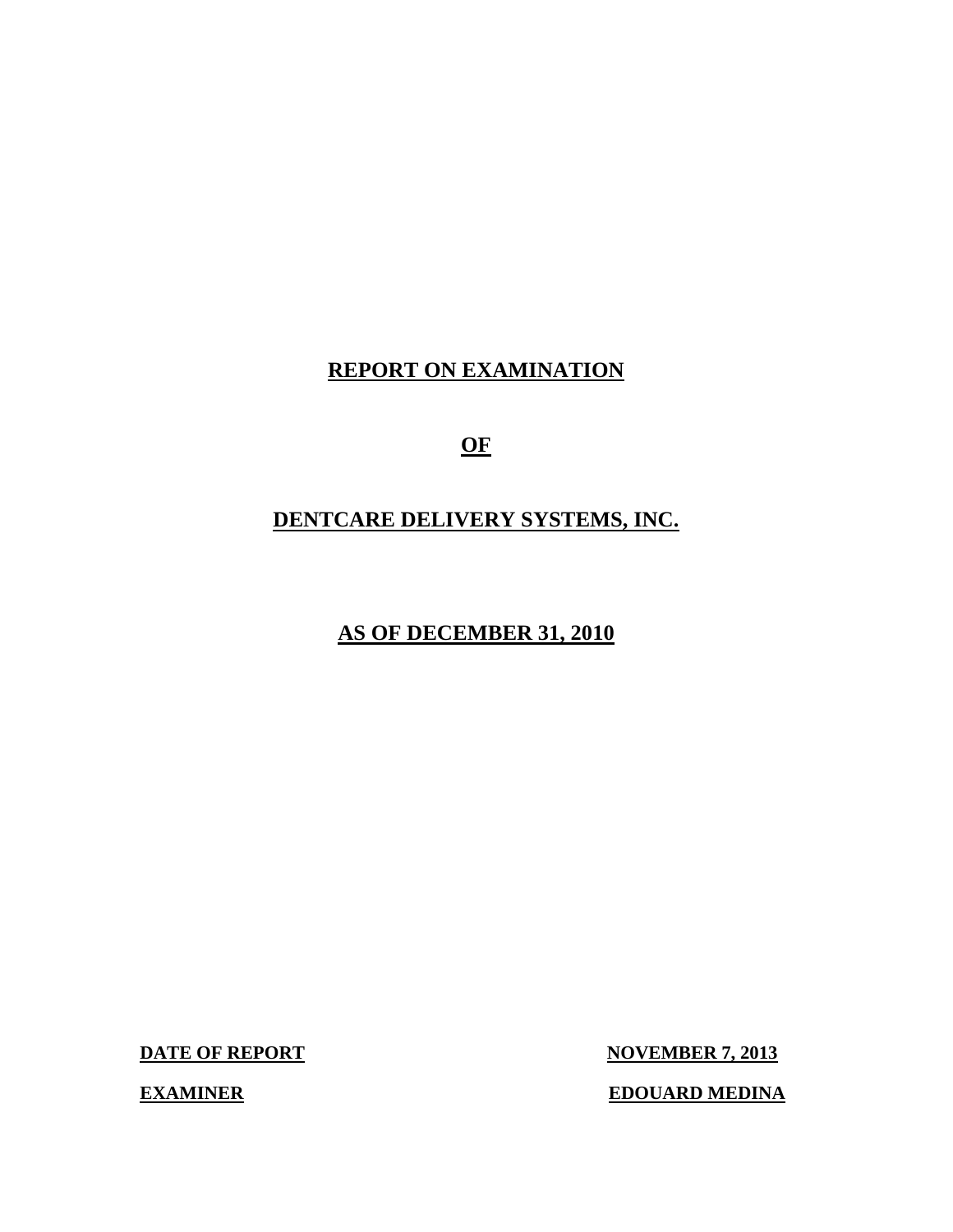### **TABLE OF CONTENTS**

### **ITEM NO. PAGE NO.**

| 1. | Scope of the examination                                        | 2  |
|----|-----------------------------------------------------------------|----|
| 2. | Description of the Plan                                         | 5  |
|    | A. Management and controls                                      | 5  |
|    | B. Territory and plan of operation                              | 8  |
|    | C. Service agreement                                            | 9  |
|    | D. Significant operating ratios                                 | 11 |
|    | E. Reinsurance                                                  | 11 |
|    | F. Abandoned Property Law                                       | 11 |
|    | G. Conflict of interest policy                                  | 13 |
|    | H. Accounts and records                                         | 14 |
| 3. | <b>Financial statements</b>                                     | 18 |
|    | A. Balance sheet                                                | 18 |
|    | B. Statement of revenue and expenses and capital<br>and surplus | 19 |
| 4. | Claims unpaid                                                   | 20 |
| 5. | Unpaid claims adjustment expenses                               | 20 |
| 6. | Market conduct activities                                       | 20 |
|    | A. Agents and brokers                                           | 21 |
|    | Claims processing<br>B.                                         | 25 |
|    | C. Prompt Pay Law                                               | 28 |
|    | D. Explanation of benefits statements                           | 29 |
|    | Underwriting, rating and issuance of policy<br>Е.<br>forms      | 31 |
|    | F. Grievances and utilization review                            | 34 |
|    | G. Advertising and marketing                                    | 37 |
|    | Н.<br>Record retention                                          | 39 |
|    | Fraud prevention<br>I.                                          | 40 |
| 7. | Compliance with prior report on examination                     | 42 |
| 8. | Summary of comments and recommendations                         | 47 |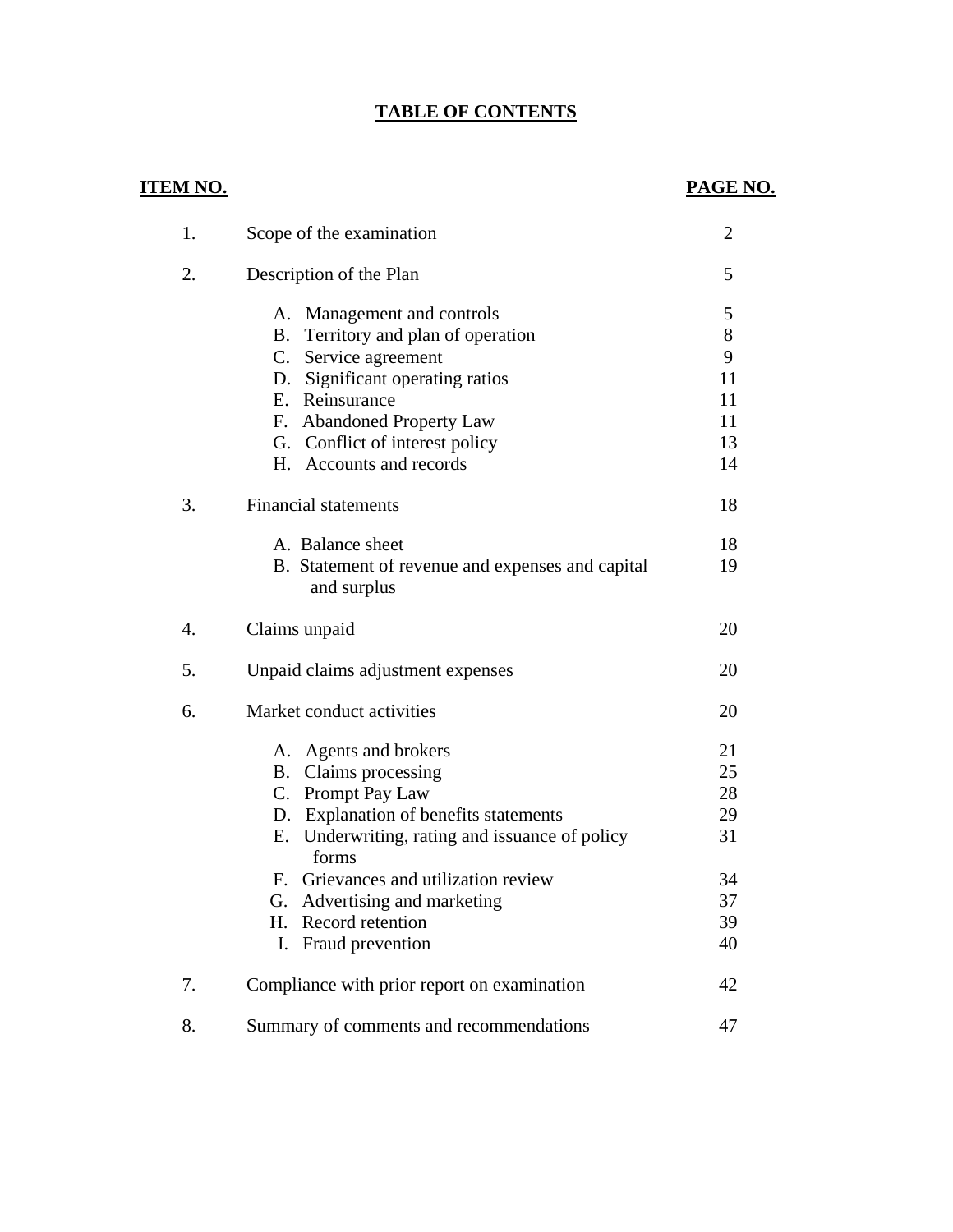

# NEW YORK STATE DEPARTMENT<sub>of</sub><br>FINANCIAL SERVICES

Andrew M. Cuomo Governor

Benjamin M. Lawsky Superintendent

### November 7, 2013

Honorable Benjamin M. Lawsky Honorable Benjamin M. Lawsky Superintendent of Financial Services Albany, New York 12257

Sir:

 Pursuant to the requirements of the New York Insurance Law and acting in accordance with the instructions contained in Appointment Number 30620, dated December 1, 2010, attached hereto, I have made an examination into the condition and affairs of Dentcare Delivery Systems, Inc., a not-for-profit health service corporation licensed pursuant to the provisions of Article 43 of the New York Insurance Law, as of December 31, 2010, and submit the following report thereon.

 The examination was conducted at the statutory home office of Dentcare Delivery Systems, Inc., located at 333 Earle Ovington Boulevard, Uniondale, New York.

 Wherever the designations the "Plan" or "Dentcare" appear herein, without qualification, they should be understood to indicate Dentcare Delivery Systems, Inc.

 should be understood to indicate the New York State Department of Financial Services. Wherever the designation the "Department" appears herein, without qualification, it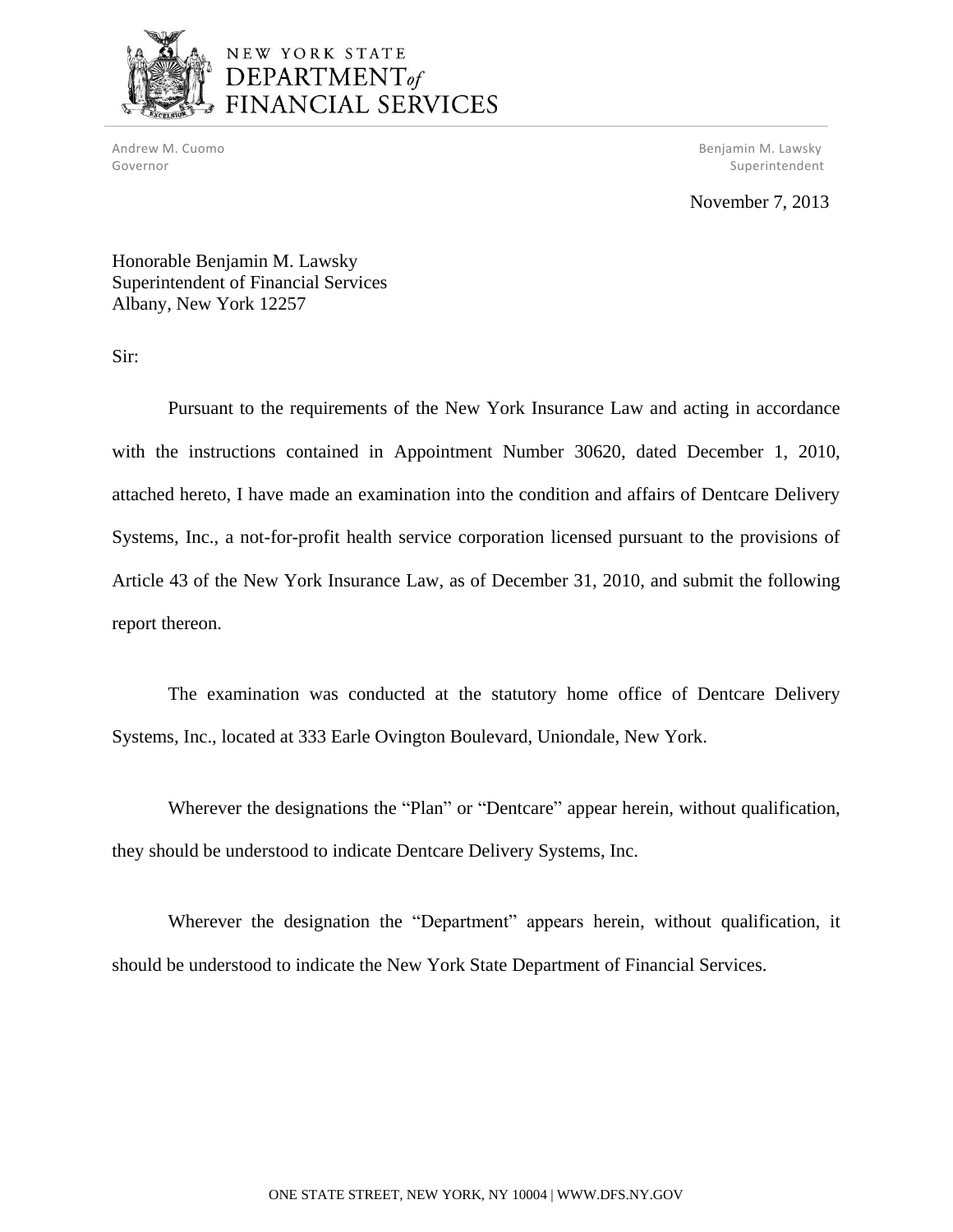### **1. SCOPE OF THE EXAMINATION**

 The previous examination was conducted as of December 31, 2005. This examination was a combined (financial and market conduct) examination and covers the five-year period January 1, 2006 through December 31, 2010. The financial component of the examination was conducted as a financial examination, as defined in the National Association of Insurance Commissioners ("NAIC") *Financial Condition Examiners Handbook, 2011 Edition* (the December 31, 2010 were reviewed. December 31, 2010 were reviewed.<br>The financial portion of the examination was conducted on a risk-focused basis in "Handbook"). The examination was conducted observing the guidelines and procedures in the Handbook and where deemed appropriate by the examiner, transactions occurring subsequent to

 of an examination plan based on the examiner's assessment of risk in the Plan's operations and examination approach was included in the Handbook for the first time in 2007; thus, this was the first such type of examination of the Plan. The examiner planned and performed the examination threaten the future solvency of the Plan. accordance with the provisions of the Handbook, which provides guidance for the establishment utilizes that evaluation in formulating the nature and extent of the examination. The risk-focused to evaluate the Plan's current financial condition, as well as identify prospective risks that may

 examination also included an assessment of the principles used and significant estimates made by management, an evaluation of the overall financial statement presentation, and determined The examiner identified key processes, assessed the risks within those processes and assessed the internal control systems and procedures used to mitigate those risks. The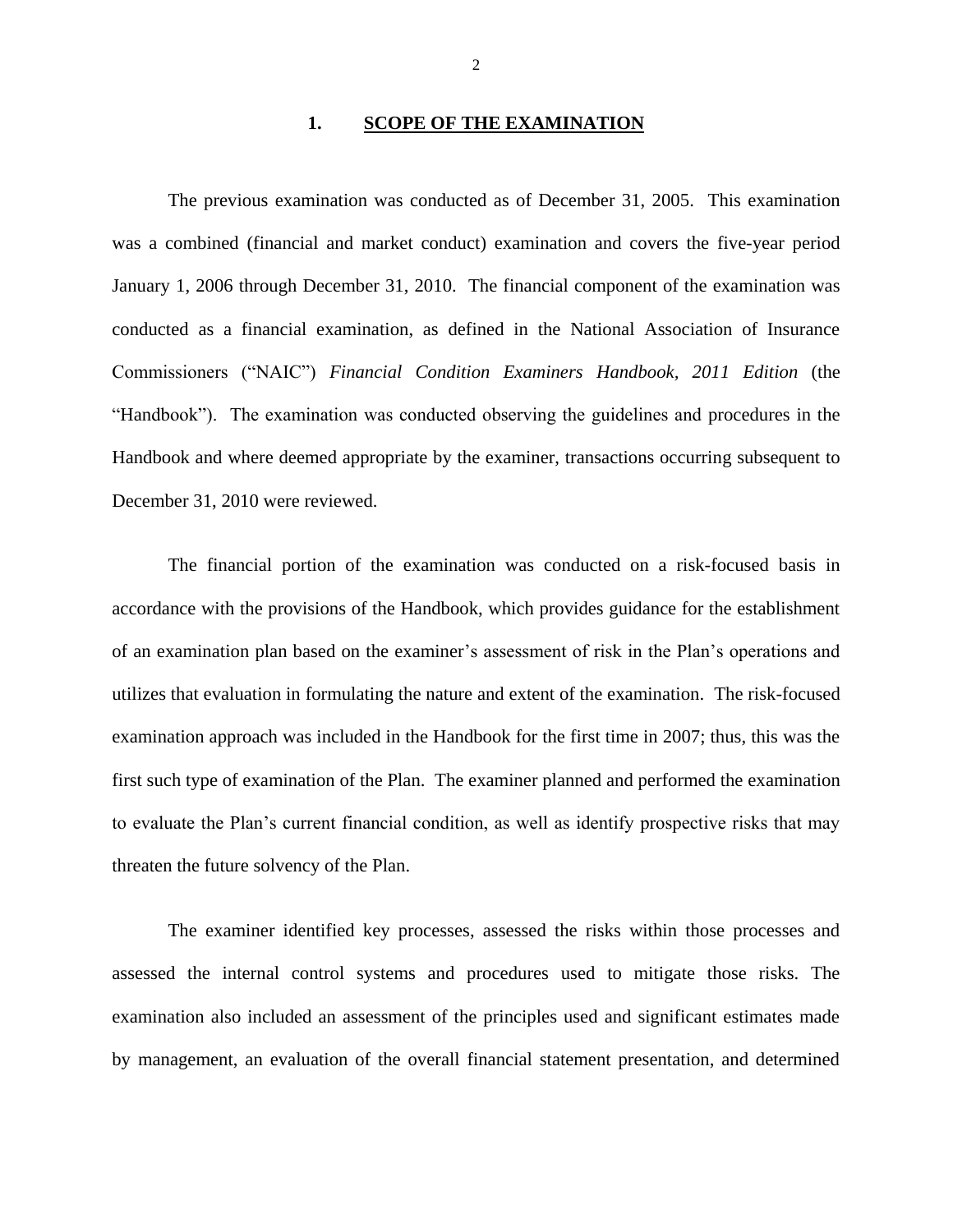management's compliance with the Department's statutes and guidelines, Statutory Accounting Principles, as adopted by the Department, and NAIC annual statement instructions.

 environment were utilized to develop the examination approach. The examination evaluated the Plan's risks and management activities in accordance with the NAIC's nine branded risk Information concerning the Plan's organizational structure, business approach and control categories.

These categories are as follows:

- Pricing/Underwriting
- Reserving
- Operational
- Strategic
- Credit
- Market
- Liquidity
- Legal
- Reputational

 The Plan was audited annually for the years 2006 through 2010, by the accounting firm of Libero & Kappel, LLP ("LK"). The Plan received an unqualified opinion in each of those years. It should be noted that the Plan dismissed Libero & Kappel, LLP effective December 31,  $2010.$ 2010. Section 89.4(c) of Department Regulation No. 118 (11 NYCRR 89.4), *"Audited financial* 

*statements"*, states in part:

"If the CPA is dismissed or resigns:

(1) The Company shall notify the superintendent within five business days of the event.

(2) The Company shall submit a letter to the superintendent within 15 business days of the event detailing with specificity the nature and extent of any disagreements at the decision-making level with the former CPA…"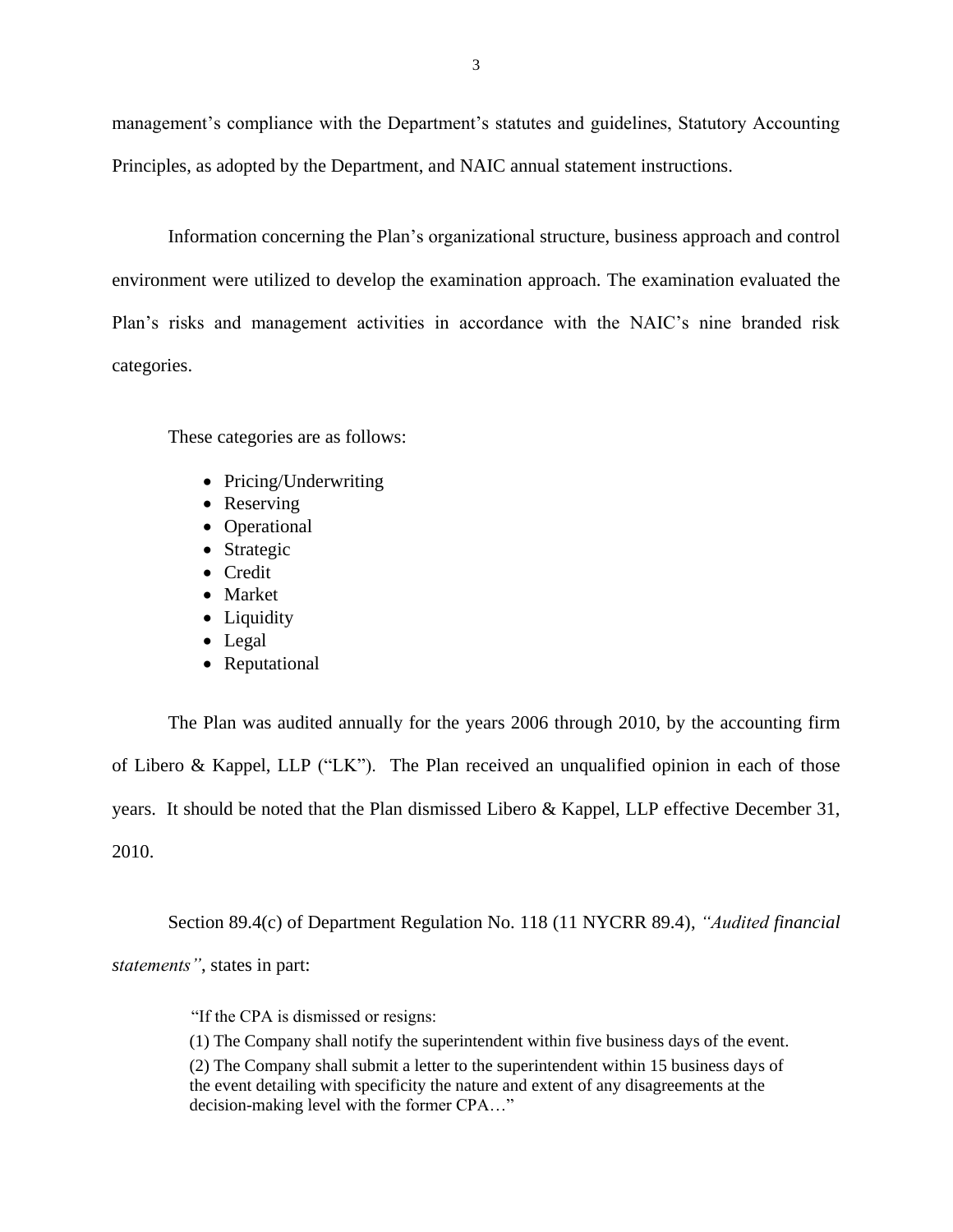Effective with the preparation and submission of the audited financial statements for year accounting firm, Withhum, Smith and Brown. A letter regarding the dismissal of LK was submitted to the Department in February 2011 by the Plan, more than two months after the Brown were reviewed and relied upon in conjunction with this examination. Brown were reviewed and relied upon in conjunction with this examination.<br>It should be noted that the Plan failed to comply with the requirements of Section ending 2010 and due to the dismissal of Libero & Kappel, LLP, the Plan retained a new dismissal. Where deemed necessary by the examiner, audit workpapers of Withhum, Smith and

89.4(c)(1) of Department Regulation No. 118 (11 NYCRR 89.4(c)(1)) when it did not notify the Department within five business days of the dismissal of Libero & Kappel, LLP.

 Additionally, the Plan failed to comply with the requirements of Section 89.4(c)(2) when it failed to submit a letter, detailing the specifics of the dismissal, to the Department within 15 business days of the dismissal.

It is recommended that the Plan complies with the requirements of Sections  $89.4(c)(1)$  and (c)(2) of Department Regulation No. 118 by notifying the Department, of any dismissals of any accounting firm it is receiving services from and by submitting a letter detailing the specifics of such dismissals in accordance with the timeframes specified in the Regulation.

 The examiner reviewed the corrective actions taken by the Plan with respect to the recommendations contained in the prior report on examination. The results of the review are contained in Item 7 of this report.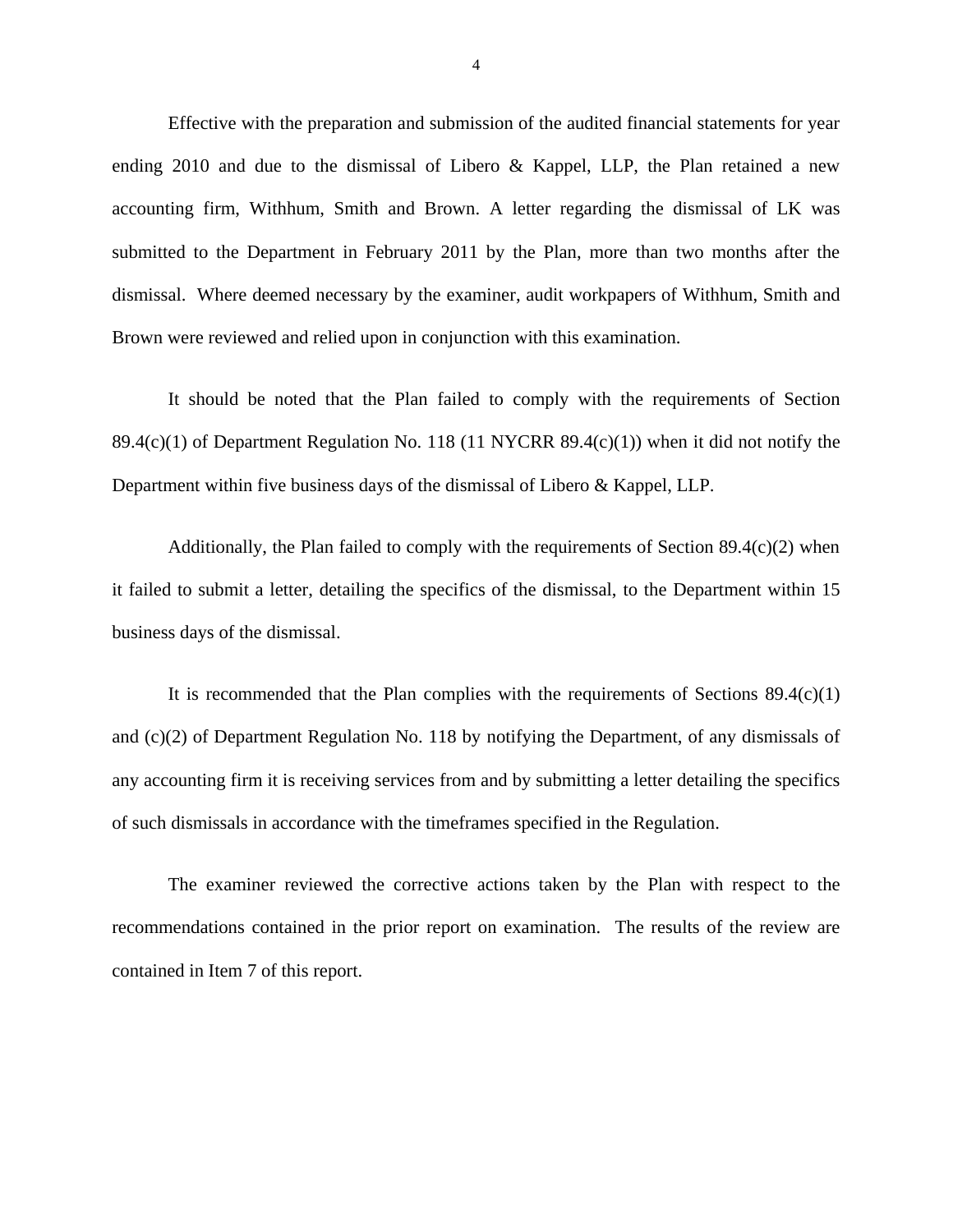<span id="page-6-0"></span> matters which involve departure from laws, regulations or rules, or which require explanation or This report on examination is confined to financial statements and comments on those description.

### **2. DESCRIPTION OF THE PLAN**

 corporation licensed on December 31, 1978, pursuant to the provisions of Article 43 of the New York Insurance Law. Dentcare writes only dental insurance. Dentcare Delivery Systems, Inc. ("Dentcare") is a not-for-profit health service

 specialists. Dentcare offers traditional fee-for-service dental plans, as well as managed care contracts. The fee-for-service dental plans can be based on a fixed schedule of benefits or can be reimbursed according to percentages of "usual, customary and reasonable" charges. Managed care contracts are on a prepaid (capitated) basis. Dentcare provides dental benefits through a network of participating general dentists and

### A. Management and Controls

 Pursuant to the Plan's charter and by-laws, management of the Plan is to be vested in a Board of Directors consisting of not less than three (3) nor more than twelve (12) members. As of the examination date, the Board of Directors was comprised of the following five (5) members: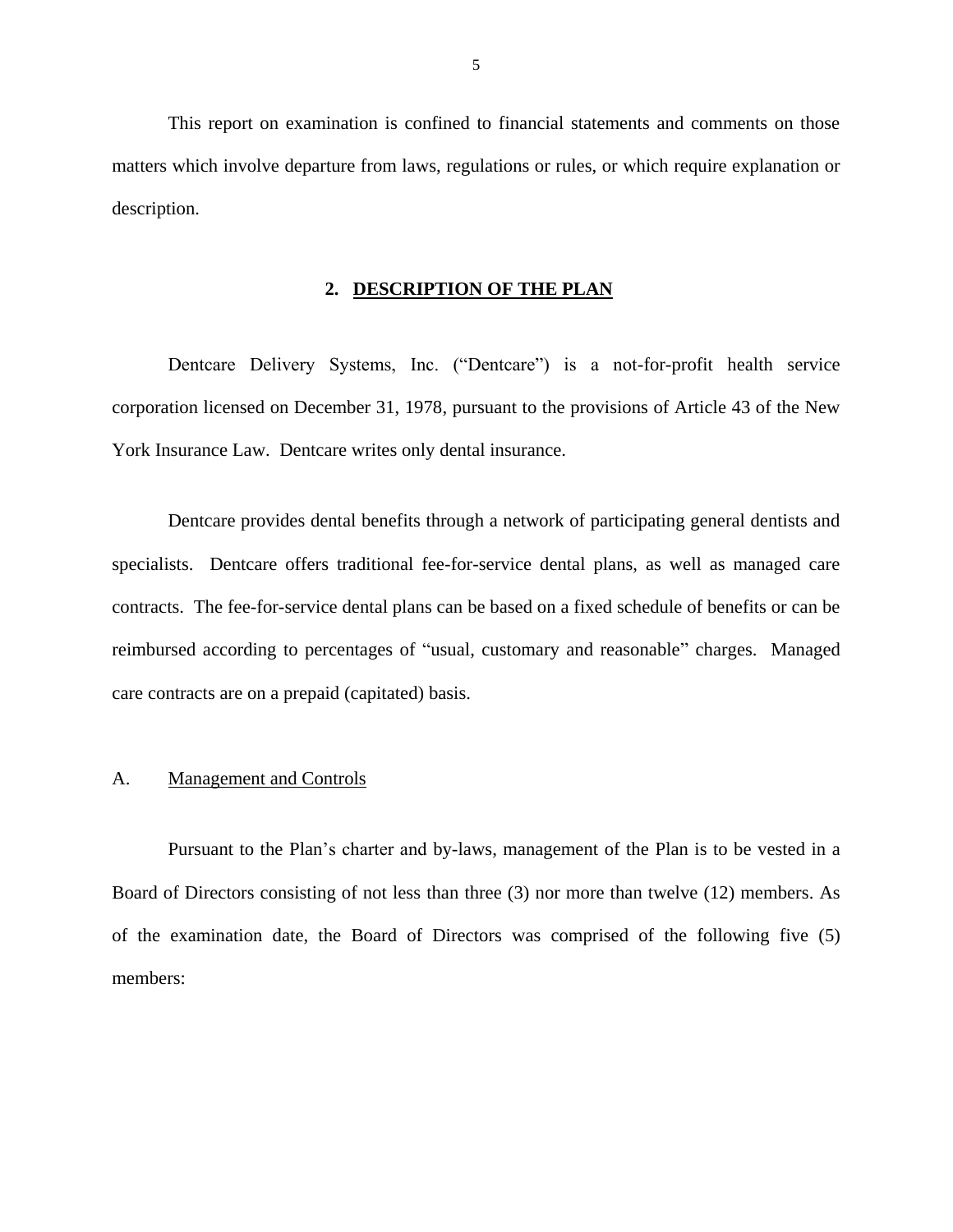| Name and Residence | <b>Principal Business Affiliation</b>         |
|--------------------|-----------------------------------------------|
| Susannah Cort      | Senior Medical Product Leader,                |
| Bayside, NY        | <b>Adventis Pharmaceuticals</b>               |
| Elyse Greenfield   | Director of Public Relations,                 |
| New York, NY       | NYU College of Dentistry                      |
| Johnnie Lee Harris | Supervisor, Fraud Investigators and Security, |
| Kew Gardens, NY    | New York City Department of Homeless Services |
| Michael Korngold   | Dentist.                                      |
| Searingtown, NY    | Dentcare Delivery Systems, Inc.               |
| Nicole Mastantuono | Office Manager,                               |
| Cedarhurst, NY     | <b>Valley Stream Dental Association</b>       |

 According to its by-laws, the Plan's Board of Directors is required to meet four times a year, and may hold special meetings as desired. The Board of Directors of Dentcare met twenty (20) times during the period of January 1, 2006 through December 31, 2010. A review of the minutes of the Board of Directors' meetings indicated that meetings were generally well attended with all members attending at least 50% of the meetings they were eligible to attend.

The principal officers of Dentcare as of December 31, 2010 were as follows:

Name Title

Glenn J. Sobel President Nicole Mastantuono Secretary Mary Jean Kelly Treasurer

A review of the Plan's management and controls revealed the following:

 1. Although Dentcare's Board of Directors approved the Plan's investment transactions for the period under examination, the Plan was unable to provide the examiner with written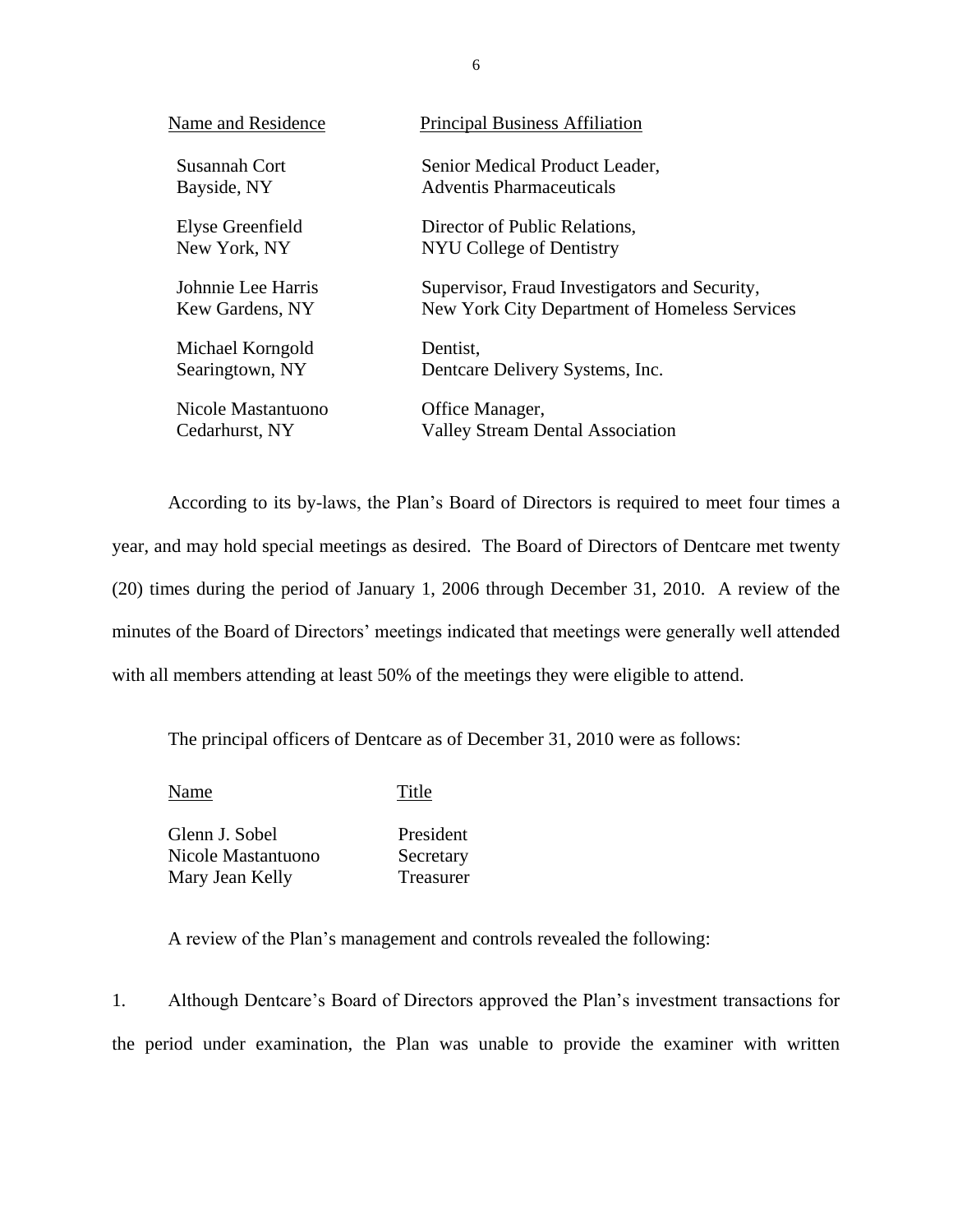investment guidelines used for the purchase of such investments. The Department regards the adoption of investment guidelines as a prudent business practice.

It is recommended that, as a good business practice, the Plan establishes formal written investment guidelines to be used when purchasing or disposing of investments.

2. Department Circular Letter No. 9 (1999), *"Adoption of procedure manuals"*, states in part:

> the responsible officers have implemented the procedures adopted by the board, current claims adjudication procedures, including those set forth in the current "… It is recommended that the board obtain the following certifications annually: (i) from either the company's director of internal audit or independent CPA that and (ii) from the company's general counsel a statement that the company's claims manual, are in accordance with the applicable statutes, rules and regulations..."

 certification annually: (i) from either the Plan's Director of internal audit or independent CPA that the responsible officers have implemented the procedures adopted by the Board, and (ii) from the Plan's general counsel, a statement that the Plan's current claims adjudication procedures, including those set forth in the current claims manual, are in accordance with Department Circular Letter No. 9 (1999) recommends that the Board obtain a applicable statutes, rules and regulations.

 The Plan was asked to provide the annual certifications as specified in items (i) and (ii) above for the period under examination. It should be noted that the Plan provided a "SAS 70 Report" as proof of its annual certification. However, the Department does not deem SAS 70 Letter No. 9 (1999). Reports as an acceptable substitute for the annual certifications specified in Department Circular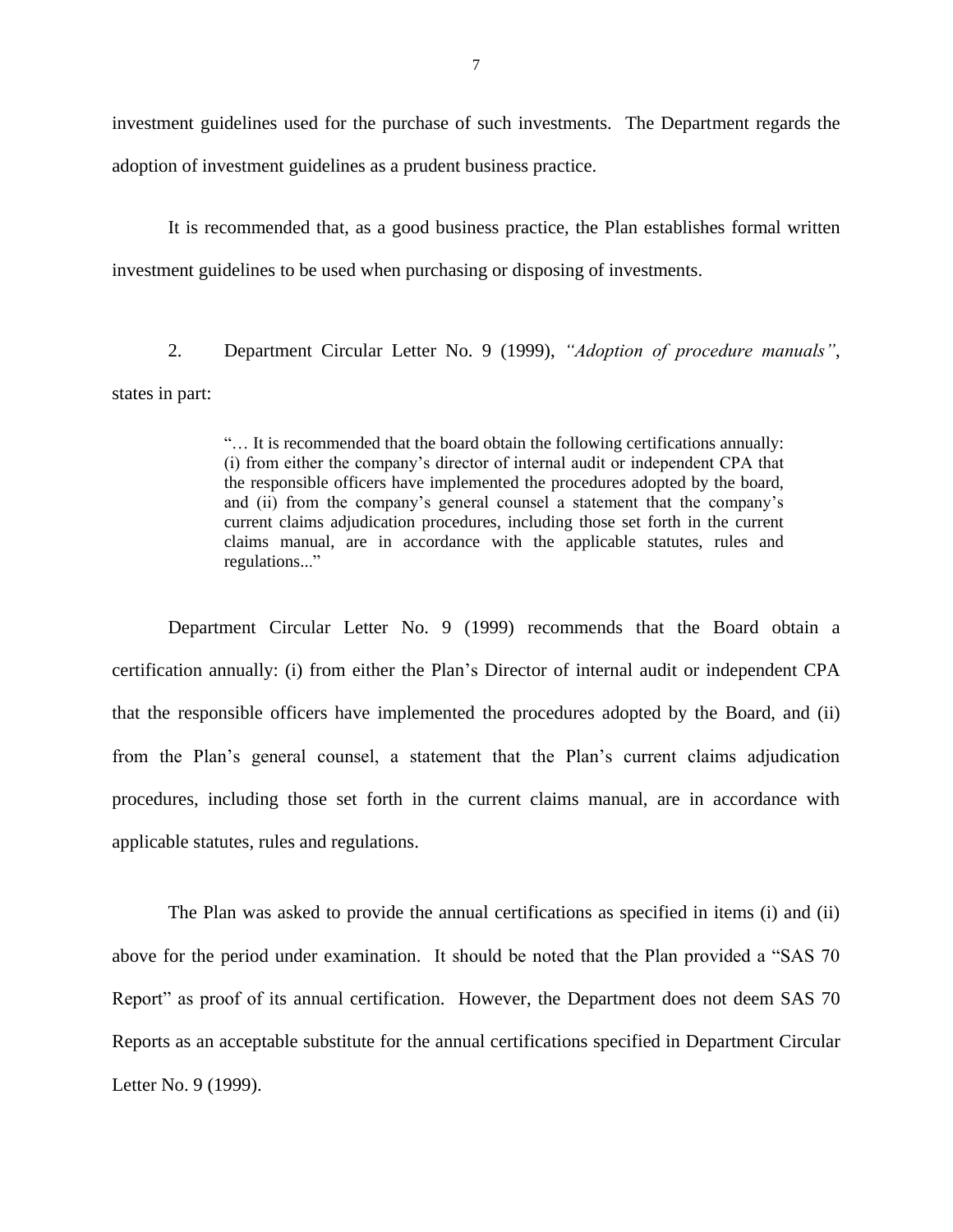<span id="page-9-0"></span> It is recommended that the Plan complies with the requirements of Department Circular Letter No. 9 (1999) by obtaining the required annual certifications.

 Subsequent to the examination date, the Plan adopted procedures to comply with this recommendation.

3. Department Circular Letter No. 9 (1999), *"Adoption of procedure manuals"*, states in part:

> handling of the claims adjudication process extends to outside parties who, the company, perform one or more of the claim adjudication procedures normally "…The board is reminded that its responsibilities to oversee management's pursuant to a management, administrative service, provider or other contract with done by the company itself..."

 Further, Department Circular Letter No. 9 (1999) requires the Board of Directors to be kept up to date on the claims processing functions of the Plan.

It is recommended that the Plan complies with the requirements of Circular Letter No. 9

(1999) by updating its Board of Directors on claims processing functions.

Subsequent to the examination date, the Plan adopted procedures to comply with the

requirements of Circular Letter No. 9 (1999).

### B. Territory and Plan of Operation

 Dentcare is licensed pursuant to the provisions of Article 43 of the New York Insurance Law and is authorized to write dental business in all counties of the State of New York. The Plan's primary service area consists of the Greater New York Metropolitan area.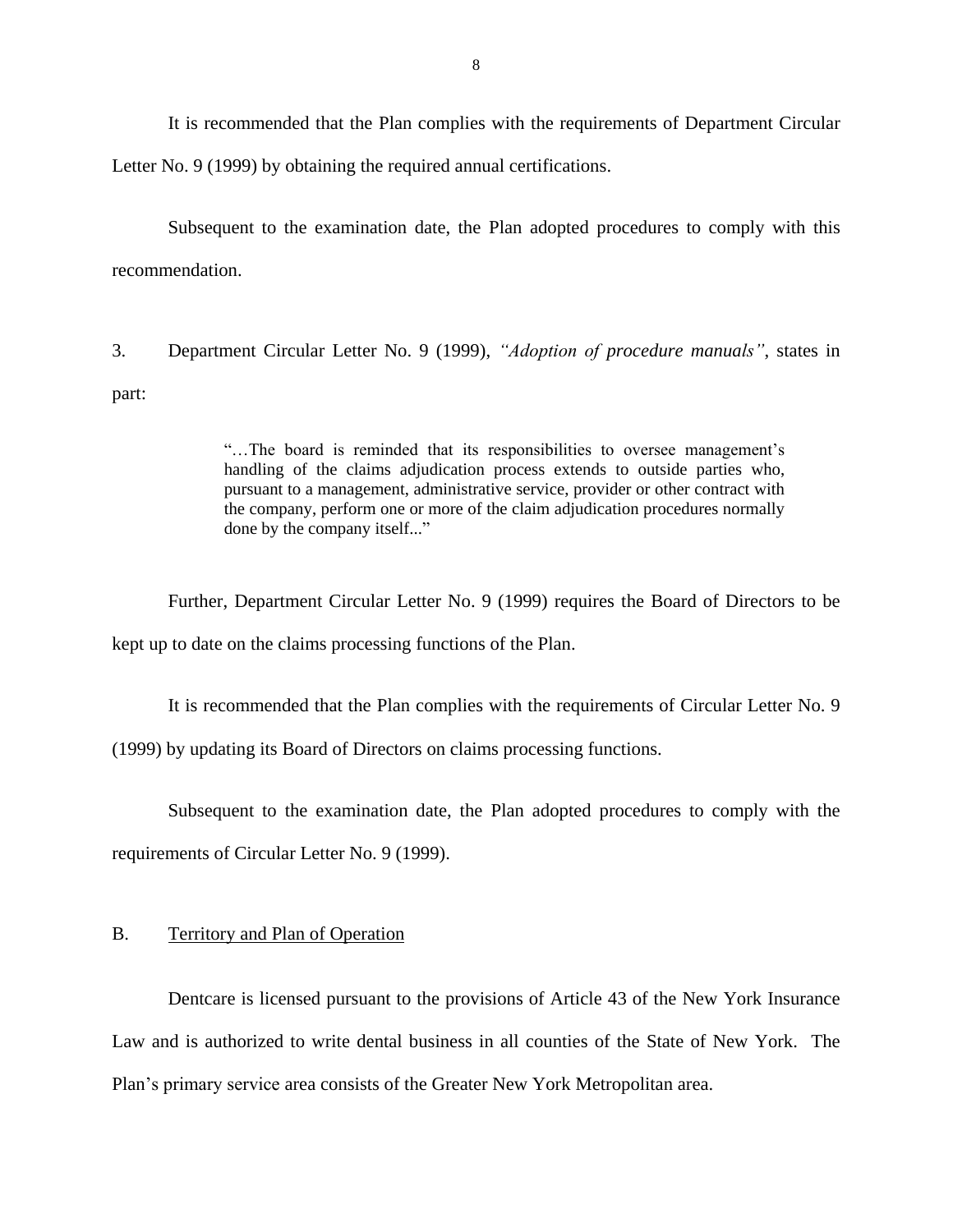The Plan's direct premiums written and enrollment during five-year examination period were as follows:

| Calendar Year | <b>Direct Premiums Written</b> | Enrollment |
|---------------|--------------------------------|------------|
| 2006          | \$54,262,884                   | 352,885    |
| 2007          | \$54,726,536                   | 349,717    |
| 2008          | \$49,299,617                   | 279,436    |
| 2009          | \$47,302,201                   | 266,572    |
| 2010          | \$46,129,658                   | 260,917    |

### C. Service Agreement

 Healthplex, Inc. ("Healthplex"). Healthplex was formed as a publicly traded company in 1984 to provide services as a third-party administrator ("TPA") for various dental programs. In 2000, Healthplex was converted from a public company to a privately held company. Under the terms of the service agreement, Healthplex is compensated for services including marketing, claims processing, electronic data processing, quality control and actuarial services it performs for A service agreement, effective August 25, 1994, was entered into between Dentcare and Dentcare.

 was noted: During the review of the Plan's service agreement with Healthplex, Inc. the following

 perform a complete analysis of its service agreement with Healthplex and consider solicitation of other entities that can perform the same services. It was further recommended that the results of the completed analysis be shared with Dentcare's Board,1. In the prior report on examination, it was recommended that Dentcare's management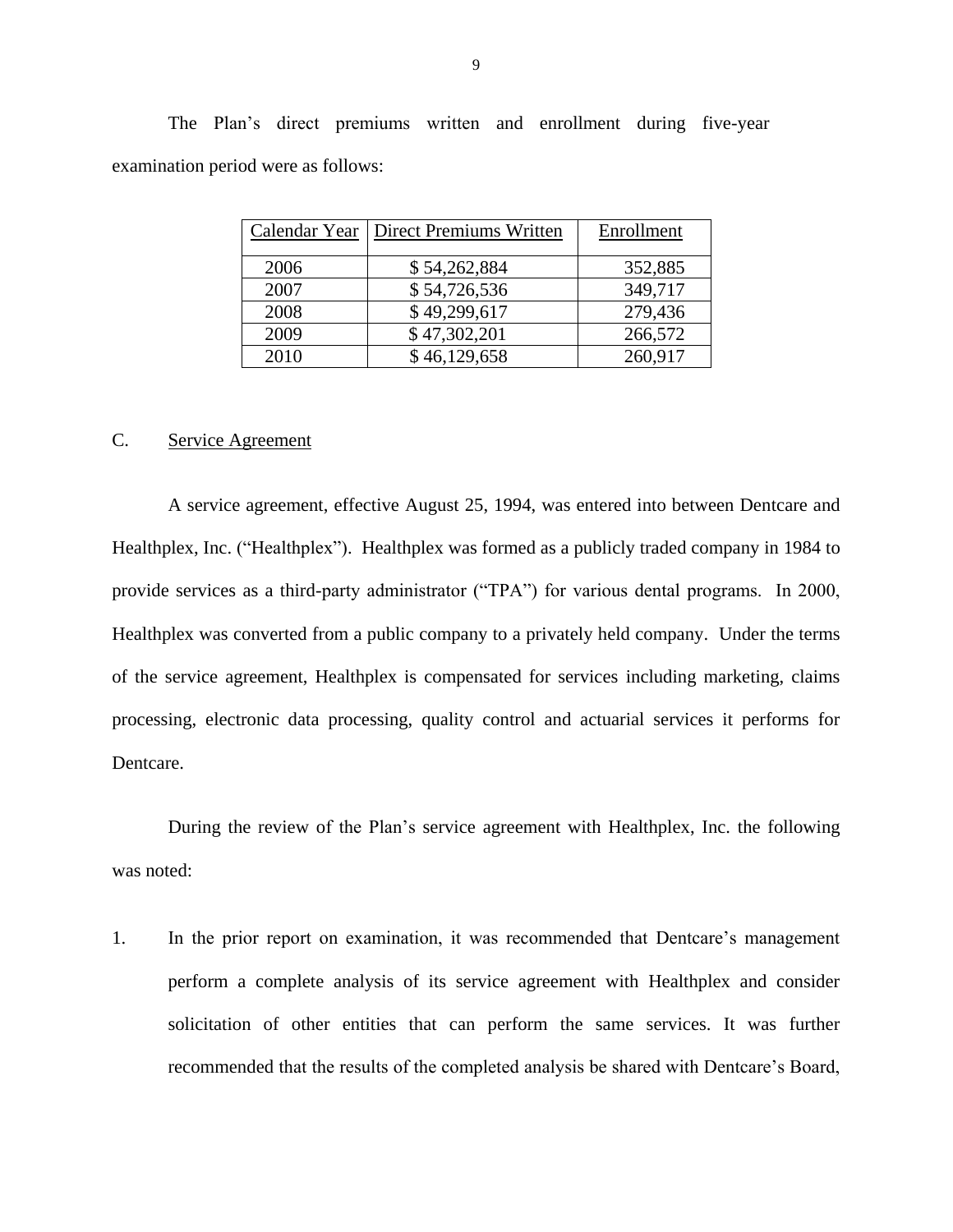and discussions and decisions regarding this matter be detailed in the minutes of Dentcare's Board meeting(s) with supporting documentation being appended to the minutes.

 For the period under examination, it was noted that Dentcare's management still had not performed such recommended analysis. Furthermore, there was no evidence that Dentcare's management solicited bids from other companies to determine if another entity could perform the same services as Healthplex, at a lower cost.

It is again recommended that Dentcare's management performs a detailed analysis of its service agreement with Healthplex, Inc. and considers the solicitation of other entities that can perform the same services as Healthplex, Inc.

 financial reports to Dentcare, (2) obtain liability insurance coverage on behalf of Dentcare, and (3) provide some marketing services for Dentcare. Upon review by the reports to the Plan nor did Healthplex obtain liability insurance coverage on behalf of the Plan; however, Dentcare was in the process of obtaining its own liability insurance coverage. In regards to the marketing services, the service agreement did not specify what services were to be included in the marketing efforts. Upon review of the expense analysis in the Plan's 2010 filed annual statement it was noted that Dentcare recorded incurred expenses for marketing. Upon inquiry it was determined that the Plan was also conducting some marketing efforts of its own. It should also be noted that Healthplex, Inc. was administering Dentcare's distribution system as part of its marketing activities. 2. In accordance with the service agreement, Healthplex was to (1) provide monthly examiner, it was determined that Healthplex, Inc., no longer provided monthly financial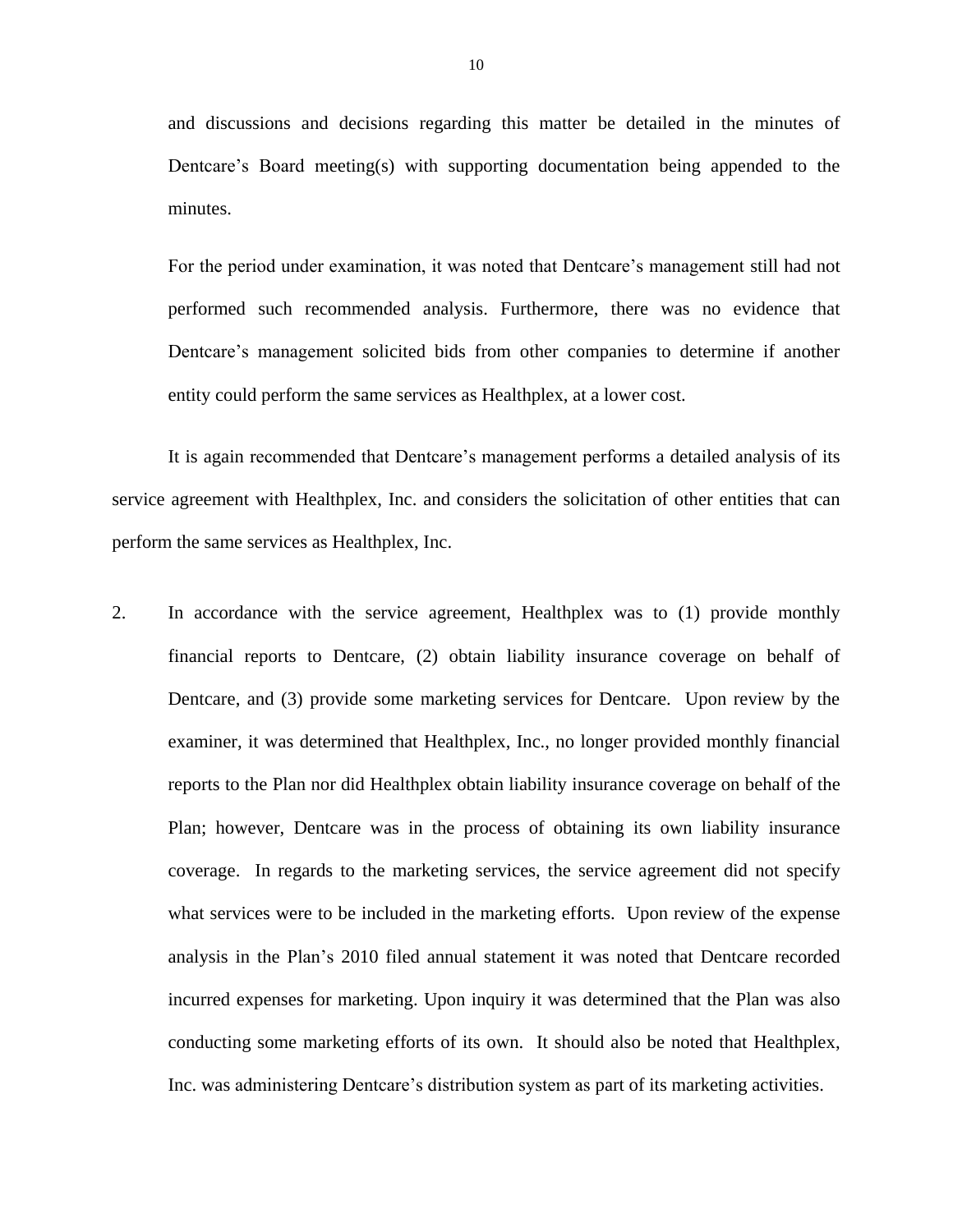It is recommended that Dentcare complies with the provisions detailed in its service agreement with Healthplex, Inc.

 It is further recommended that the service agreement clearly identify those services Healthplex, Inc. is to render to the Plan and those services the Plan will perform itself.

### D. Significant Operating Ratios

The underwriting ratios presented below are on an earned-incurred basis and encompass the five-year period covered by this examination:

|                                          | <b>Amounts</b> | <b>Ratio</b> |
|------------------------------------------|----------------|--------------|
| Claims incurred                          | \$207,307,222  | 82.35%       |
| Claims adjustment expenses incurred      | 1,466,145      | .58%         |
| General administrative expenses incurred | 41,273,516     | 16.40%       |
| Net underwriting gain                    | 1,687,114      | .67%         |
| Premiums earned                          | \$251,733,997  | 100.00%      |

### Reinsurance

E. Reinsurance<br>The Plan neither assumed nor ceded any reinsurance during the examination period.

### F. Abandoned Property Law

 to ascertain compliance with the filing requirements of Section 1316 of the New York Abandoned Property Law and the following violations were noted: The Plan's abandoned property reports for the period under examination were reviewed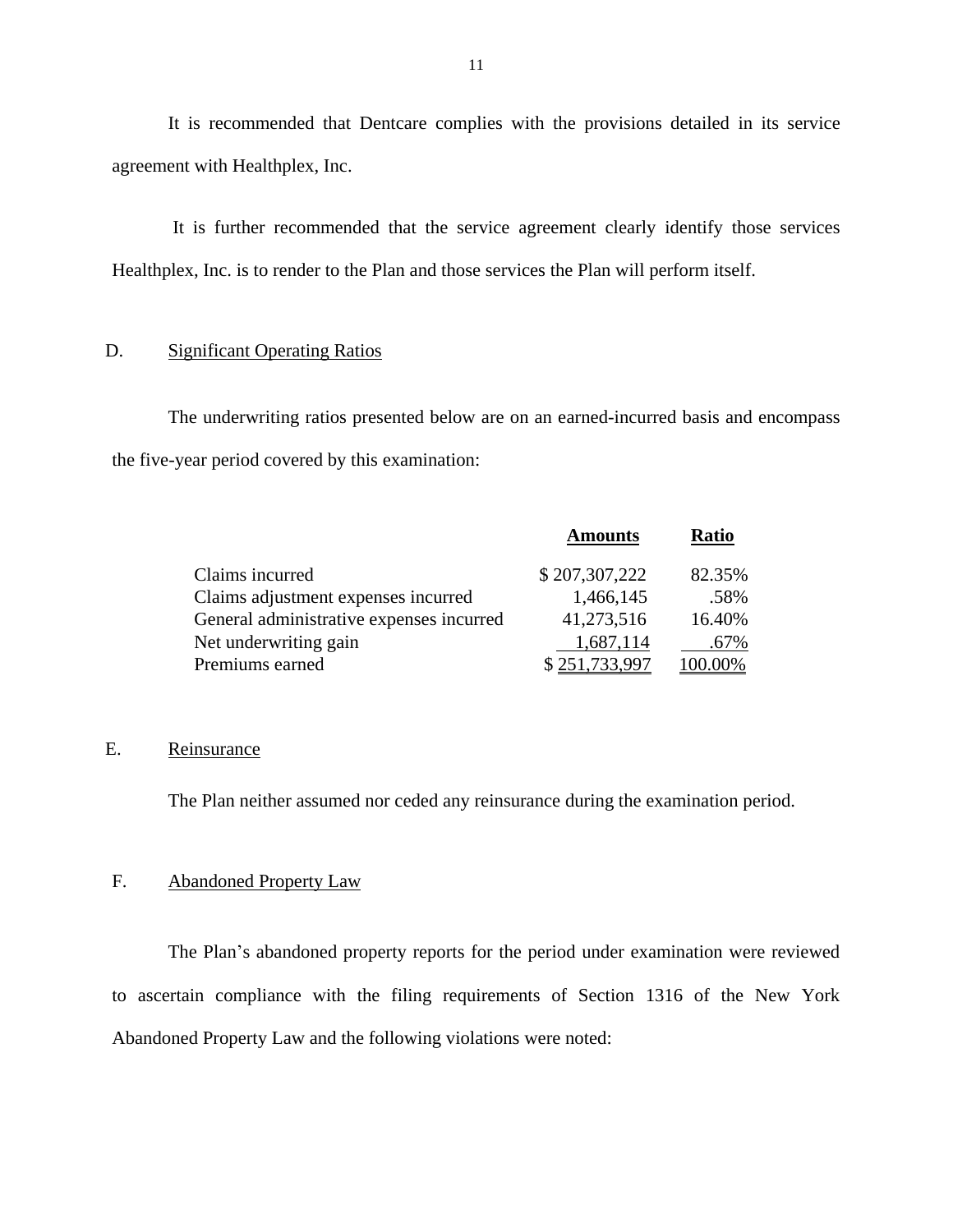## 1. Section 1316 of the New York Abandoned Property Law, *"Unclaimed insurance proceeds other than life insurance"*, states in part:

 "…Any amount issued and payable… to a resident of this state on or because of a policy of insurance other than life insurance shall be deemed abandoned property if unclaimed for three years by the person entitled thereto. Such abandoned property shall be reported to the comptroller on or before the first day of April in each succeeding year."

 or before April 1, 2007, was not provided to the New York State Comptroller; in violation of the The preliminary abandoned property report for the period ending January 1, 2006, due on requirements of Section 1316 of the New York Abandoned Property Law.

 It is recommended that the Plan complies with the requirements of Section 1316 of the New York Abandoned Property Law by filing the requisite abandoned property reports with the Office of the New York State Comptroller.

 Office of the New York State Comptroller. 2. Section 1316 of the New York Abandoned Property Law, "*Unclaimed insurance proceeds other than life insurance"*, states in part:

> "…Within thirty days following the filing of the report of abandoned property with the comptroller pursuant to subdivision two of this section, the insurer shall cause to be published a list of such abandoned property in the same manner as that prescribed for life insurance companies by section seven hundred two of this chapter."

 The Plan also failed to publish a list of names and last known address of persons of Suffolk County appearing to be entitled to abandoned cash amounts for the period ending January 1, 2007, therefore violating the requirements of Section 1316 of the New York Abandoned Property Law.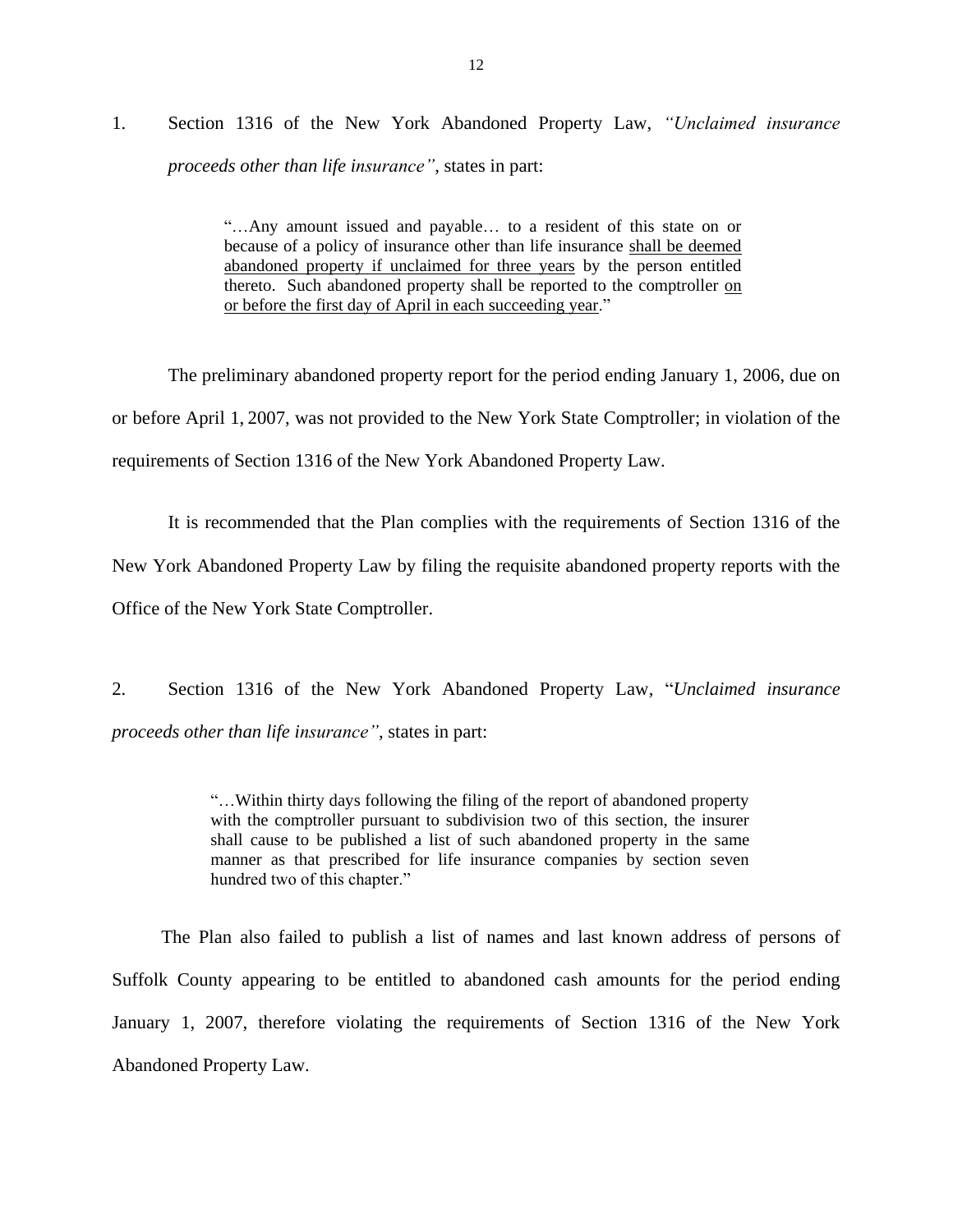<span id="page-14-0"></span> It is recommended that the Plan complies with the requirements of Section 1316 of the New York Abandoned Property Law by annually publishing a list of names with the last known addresses of persons appearing to be entitled to abandoned property.

It is further recommended that the Plan files proof of such publication with the Office of the State Comptroller.

### G. Conflict of Interest Policy

 The Plan does not have a conflict of interest policy or a code of conduct policy in effect. Prudent business practices dictate that the Plan's management establishes formal procedures to govern relations between the Plan and its directors, officers and responsible employees who are charged with the conduct of its affairs. Such formal procedures should note unacceptable practices and should recite in clear language the standards of performance expected of each directors, officers and responsible employee. These procedures should also be implemented in such a manner that the Board or designated officer properly oversee and handle any conflicts Board, to implement these procedures and oversee the distribution of Conflict of Interest statements and questionnaires to all directors, officers, and responsible employees. Such disclosed. Management should designate a responsible officer, who reports directly to the statements should be completed no less than once a year.

 It is recommended that the Plan establishes a written conflict of interest policy and/or a code of conduct policy.

 Subsequent to the examination date, the Plan adopted procedures to comply with this recommendation.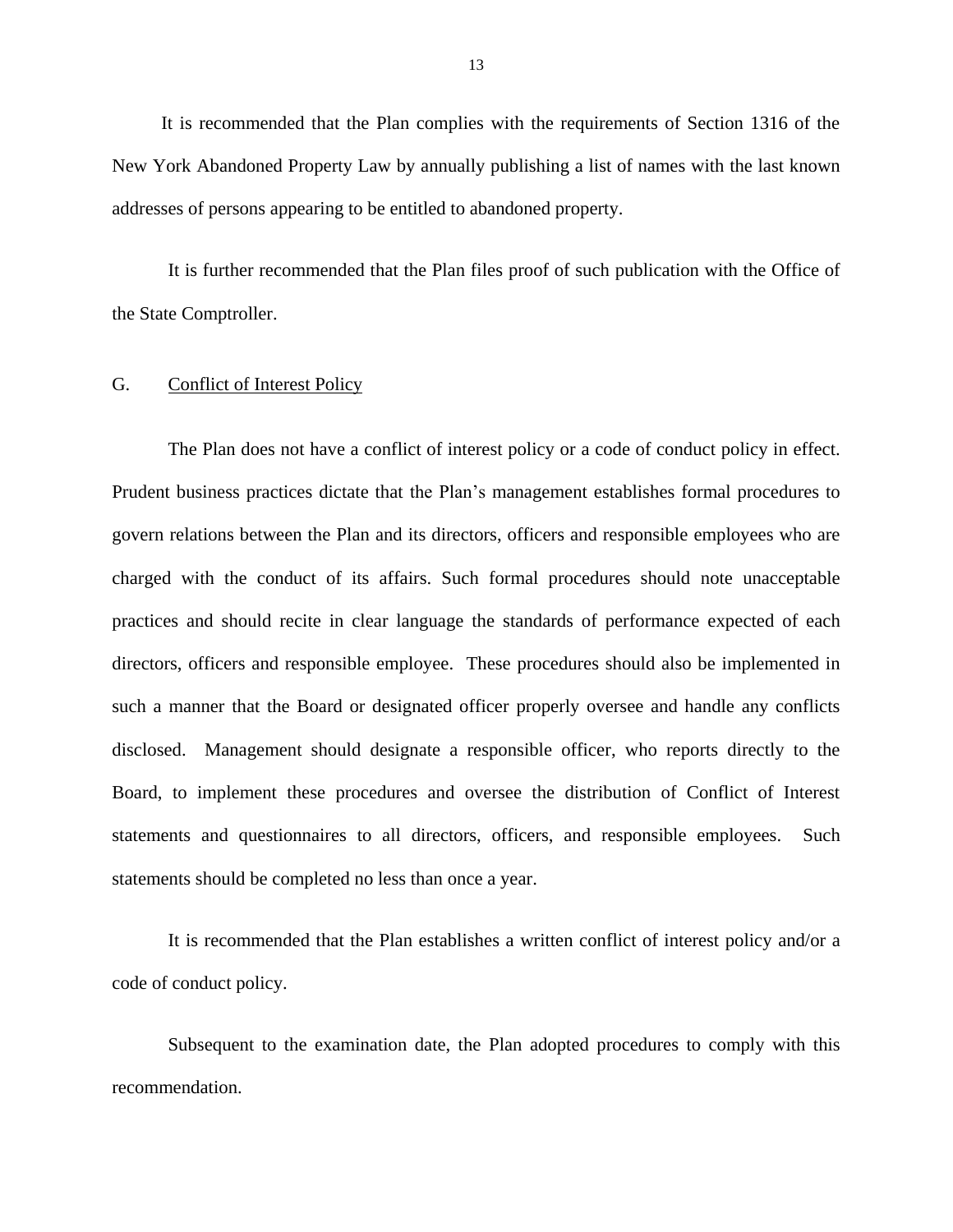### <span id="page-15-0"></span>H. Accounts and Records

 During the course of the examination, it was noted that the Plan's treatment of certain accounts was not in accordance with Statutory Accounting Principles, New York Insurance Law, and/or Department Regulations. A description of such items is as follows:

 1. Section 1217 of the New York Insurance Law, *"Vouchers for disbursements"*, states in part:

> "No domestic insurance company shall make any disbursement of one hundred dollars or more unless evidenced by a voucher signed by or on behalf of the payee as compensation for goods or services rendered for the company, and correctly describing the consideration for the payment…"

 During a review of the expenses the examiner found that Healthplex, Inc. charged Dentcare \$8,487 for holiday parties and gifts to providers. Dentcare was unable to provide the original invoices for two components of this charge, Luncheon/ Flowers/ Entertainment in the amount of \$2,750 and Allocation of Awards /Raffles in the amount of \$1,367. The Plan was unable to verify these charges.

 It is recommended that the Plan complies with the requirements of Section 1217 of the New York Insurance Law by obtaining proper documentation for all of its disbursements that are one hundred dollars or more. one hundred dollars or more.<br>2. Paragraph 10 of Statement of Statutory Accounting Principle ("SSAP") No. 6,

 "*Uncollected premium balances, bills receivable for premiums and due from agents and brokers"*, of the NAIC's Accounting Practices and Procedures Manual, states in part: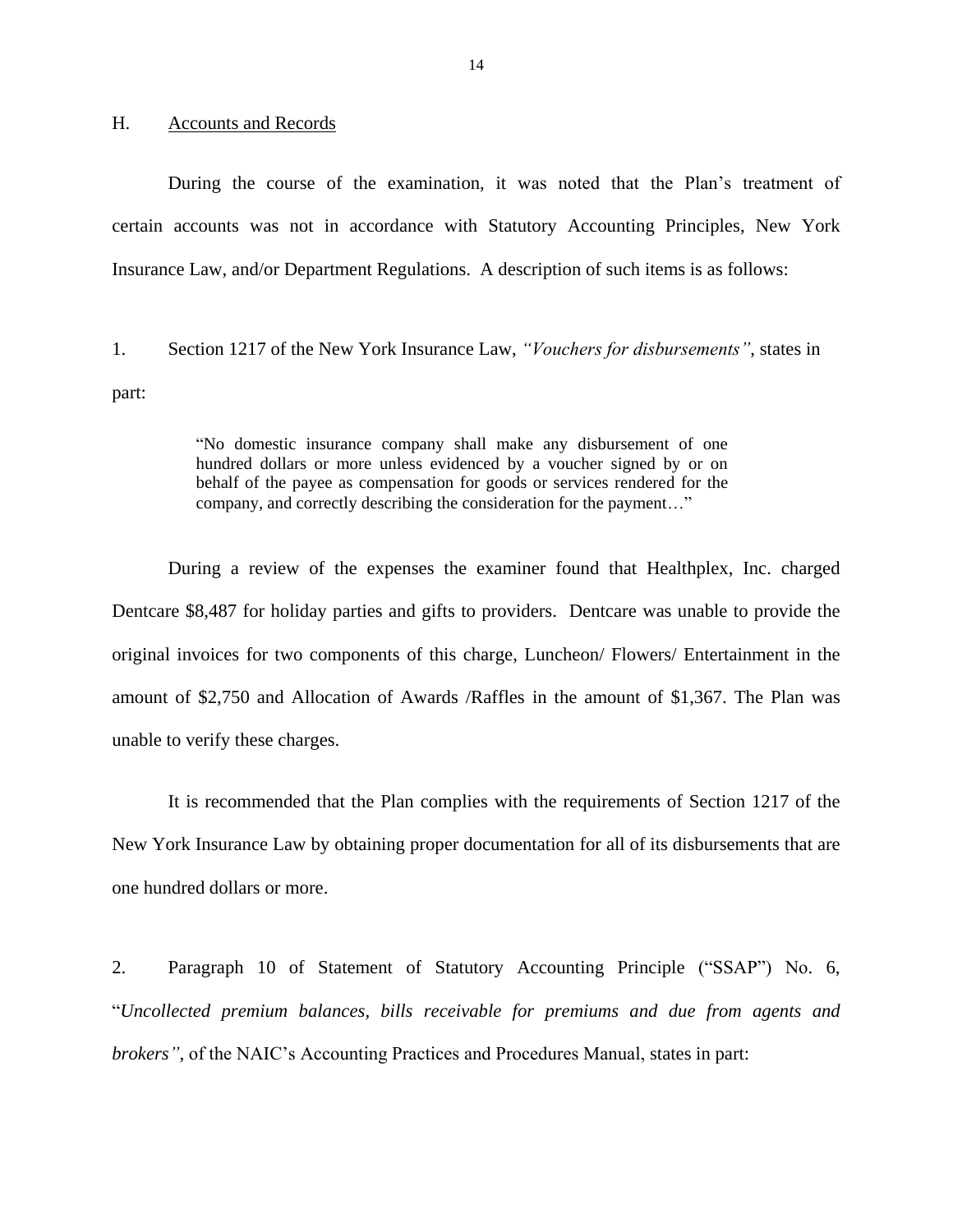"…If, in accordance with SSAP No. 5, it is probable the balance is income in the period the determination is made." uncollectible, any uncollectible receivable shall be written off and charged to

 A review of the Plan's accounts receivable showed that the allowance for doubtful accounts was netted against the receivables. This practice is not in compliance with Paragraph 10 of Statement of Statutory Accounting Principles ("SSAP") No. 6.

It is recommended that the Plan complies with the requirements of Paragraph 10 of SSAP

No. 6 by writing off and charging its uncollectible receivables to income.

No. 6 by writing off and charging its uncollectible receivables to income. 3. Sections 1305(a) and (b)(1) of the New York Insurance Law, "*Unearned premium* 

*reserves*", states in part:

 (b)(1) No deductions may be made from the gross premiums in force except for original "(a) Every authorized insurer shall… maintain reserves equal to the unearned portions of the gross premiums charged or unexpired or unterminated risks and policies. premiums cancelled on risks terminated or reduced before expiration…"

Paragraph 3 of SSAP No. 5 of the NAIC's Accounting Practices and Procedures

Manual, "*Liabilities, contingencies and impairments of assets*", states:

 "A liability has three essential characteristics: (a) it embodies a present duty or responsibility to one or more other entities that entails settlement by probable future transfer or use of assets at a specified or determinable date, on occurrence of a specified event, or on demand, (b) the duty or responsibility obligates a particular entity, leaving it little or no discretion to avoid the future sacrifice, and (c) the transaction or other event obligating the entity has already happened. This includes, but is not limited to, liabilities arising from policyholder obligations (e.g., policyholder benefits, reported claims and reserves for incurred but not reported claims). Liabilities shall be recorded on a reporting entity's financial statements when incurred."

A review of the Plan's Unearned Premium account showed that the Plan erroneously

recorded certain premiums as earned.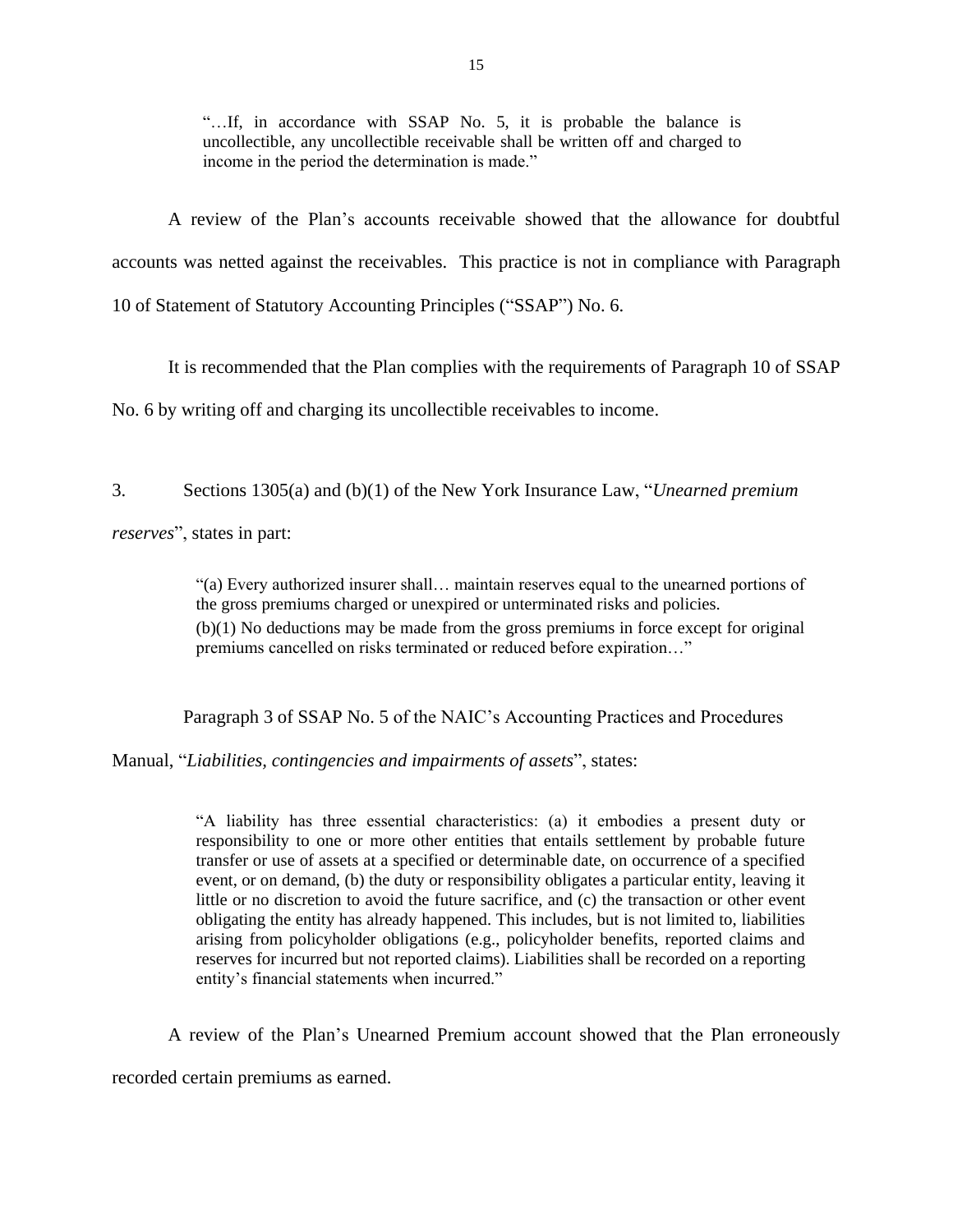The Plan makes an adjustment at the beginning of each month to establish the liability account and to adjust back the receivable account. This practice is in violation of Sections 1305(a) and (b)(1) of the NYIL and is not in compliance with Paragraph 3 of SSAP No. 5.

equal to the unearned portions of the gross premiums charged. It is recommended that the Plan complies with the requirements of Sections 1305(a) and (b)(1) of the New York Insurance Law and Paragraph 3 of SSAP No. 5 by maintaining reserves

equal to the unearned portions of the gross premiums charged.<br>4. Section  $1301(a)(16)$  of the New York Insurance Law, *"Admitted assets"*, states in part:

> "(a)… there may be allowed as admitted assets of such insurer… only the following assets owned by such insurer…

> admitted to the extent provided by regulations promulgated by the superintendent…" (16) Gross deferred tax assets, provided that such assets shall be deemed

Section 1302(a)(2) of the New York Insurance Law, *"Assets not admitted",* states:

 "(a) In addition to assets not admitted pursuant to section one thousand three hundred one of this article, the following shall not be allowed as admitted assets of a domestic or foreign insurer or the United States branch of an alien insurer in any determination of its financial condition:

 (2) Prepaid or deferred charges for expenses except as provided in paragraph sixteen of subsection (a) of section one thousand three hundred one of this article, and commissions paid by the insurer."

 A review of the Plan's December 31, 2010 annual statement showed that the Plan included on the Assets page (page 2), line 24 – "*Health care and other amounts receivable*", prepaid expenses in the amount of \$98,095. This is a violation of Section 1302(a)(2) of the New York Insurance Law.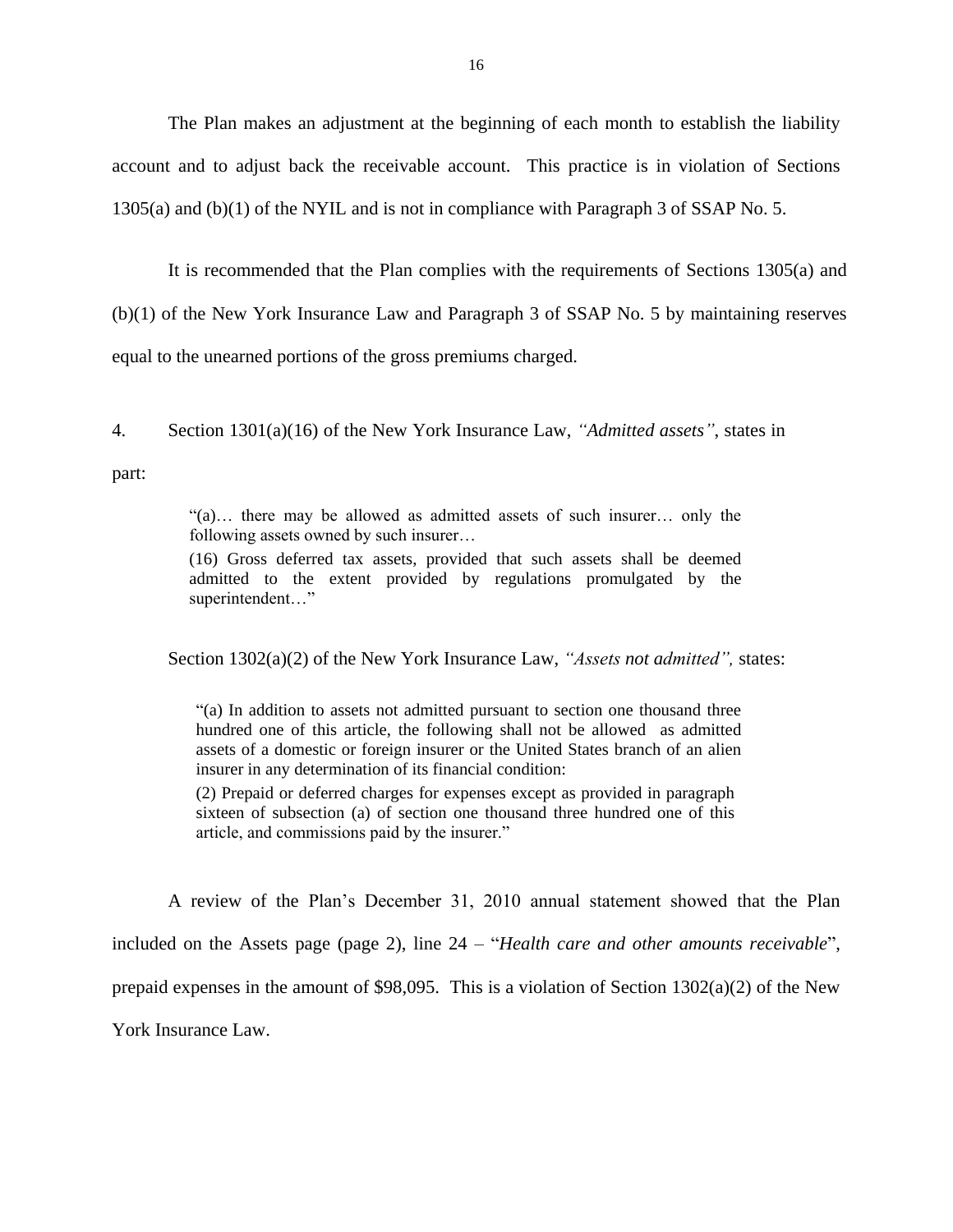It is recommended that the Plan complies with the requirements of Section  $1302(a)(2)$  of the New York Insurance Law by refraining from admitting prepaid expenses unless such prepaid expenses are considered an exception as defined by Section 1301(a)(16) of the New York Insurance Law.

It should be noted that no changes were made to the financial statements contained herein.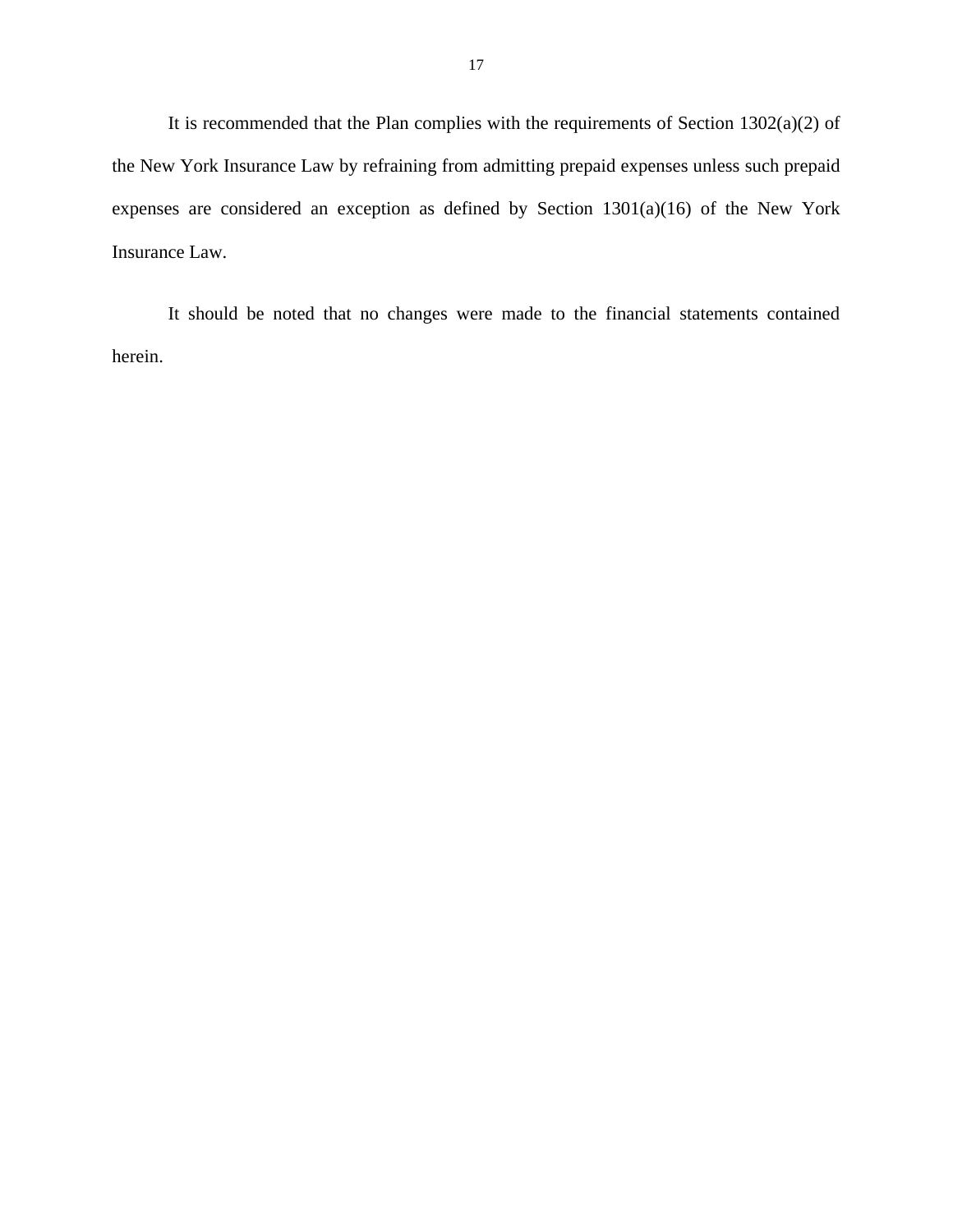### $3.$ **3. FINANCIAL STATEMENTS**

### A. Balance Sheet

 as of December 31, 2010. This is the same as the balance sheet filed by the Plan in its December The following shows the assets, liabilities, and surplus as determined by this examination 31, 2010 annual statement:

| <b>Assets</b>                                                                                                                                                                                                                             |          | Examination                                                                    |          | Plan                                                                                  |
|-------------------------------------------------------------------------------------------------------------------------------------------------------------------------------------------------------------------------------------------|----------|--------------------------------------------------------------------------------|----------|---------------------------------------------------------------------------------------|
| Cash and short term investments<br>Other invested assets                                                                                                                                                                                  | \$       | 9,491,449<br>2,536,898                                                         | \$       | 9,491,449<br>2,536,898                                                                |
| Uncollected premiums and agents' balances in the<br>course of collection                                                                                                                                                                  |          | 423,787                                                                        |          | 423,787                                                                               |
| Health care and other amounts receivable                                                                                                                                                                                                  |          | 98,095                                                                         |          | 98,095                                                                                |
| <b>Total assets</b>                                                                                                                                                                                                                       | \$       | 12,550,229                                                                     | \$       | 12,550,229                                                                            |
| <b>Liabilities</b>                                                                                                                                                                                                                        |          |                                                                                |          |                                                                                       |
| Claims unpaid<br>Accrued medical incentive pool and bonus amounts<br>Unpaid claims adjustment expenses<br>Aggregate health policy reserves<br>Premiums received in advance<br>General expenses due or accrued<br><b>Total liabilities</b> | \$<br>\$ | 1,978,242<br>1,200,000<br>24,598<br>531,866<br>369,803<br>155,728<br>4,260,237 | \$<br>\$ | 1,978,242<br>1,200,000<br>24,598<br>531,866<br>369,803<br><u>155,728</u><br>4,260,237 |
| <b>Capital and Surplus</b>                                                                                                                                                                                                                |          |                                                                                |          |                                                                                       |
| <b>Statutory reserve</b><br>Unassigned funds (surplus)                                                                                                                                                                                    | \$       | 5,766,207<br>2,523,785                                                         | \$       | 5,766,207<br>2,523,785                                                                |
| Total capital and surplus                                                                                                                                                                                                                 | \$       | 8,289,992                                                                      | \$       | 8,289,992                                                                             |
| Total liabilities, capital and surplus                                                                                                                                                                                                    | \$       | 12,550,229                                                                     | \$       | 12,550,229                                                                            |

Note: The Internal Revenue Service did not audit the tax returns filed by the Plan for the period of examination. The examiner is unaware of any potential exposure of the Plan to any further assessment and no liability has been established herein relative to such contingency.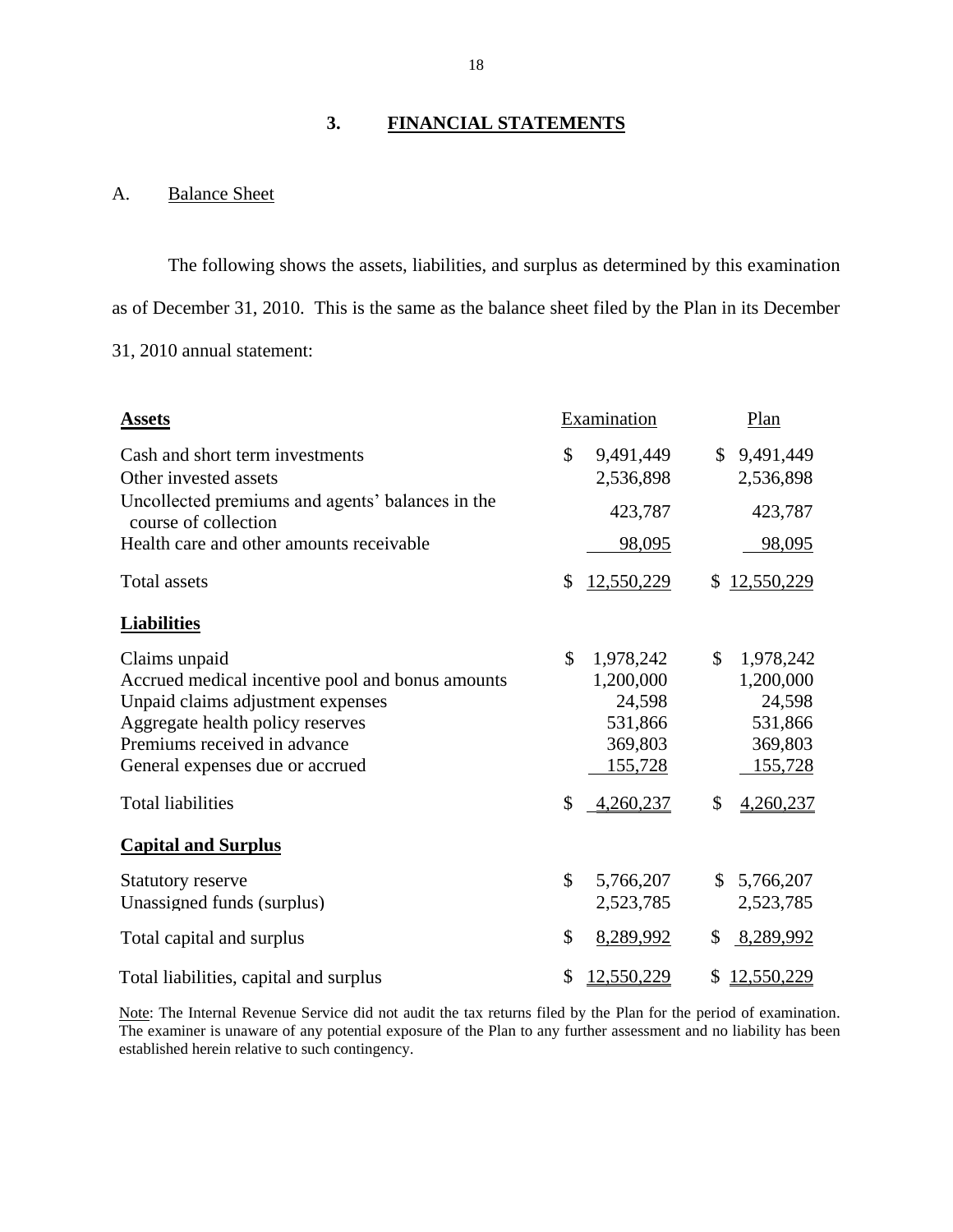<span id="page-20-0"></span>B. Statement of Revenue and Expenses and Capital and Surplus

 Capital and surplus increased by \$1,497,800 during the five-year examination period January 1, 2006 through December 31, 2010, detailed as follows:

### Revenue

| Premium earned<br>Net investment gains<br>Net gain or (loss) from agents' or premiums<br>balances charged off                                                               |                            | \$251,733,997<br>1,100,762<br>(236,313)               |                 |
|-----------------------------------------------------------------------------------------------------------------------------------------------------------------------------|----------------------------|-------------------------------------------------------|-----------------|
| Total revenue                                                                                                                                                               |                            |                                                       | \$252,598,446   |
| <b>Expenses</b>                                                                                                                                                             |                            |                                                       |                 |
| Other professional services<br>Claim adjustment expenses<br>General administrative expenses<br>Incentive pool, withhold adjustments and bonus<br>amounts                    |                            | \$207,307,222<br>1,466,145<br>36,261,616<br>5,011,900 |                 |
| Total expenses                                                                                                                                                              |                            |                                                       | \$250,046,883   |
| Net income                                                                                                                                                                  |                            |                                                       | $$ -2,551,563$  |
| <b>Changes in Capital and Surplus</b><br>Capital and surplus, per report on examination,<br>as of December 31, 2005                                                         |                            |                                                       | \$6,792,192     |
|                                                                                                                                                                             | Gains in<br><b>Surplus</b> | Losses in<br><b>Surplus</b>                           |                 |
| Net income<br>Net unrealized capital losses<br>Change in nonadmitted assets<br>Change in surplus notes<br>Aggregate write-ins for losses<br>Net gain in capital and surplus | \$2,551,563<br>8,565       | \$<br>23,992<br>925,000<br>113,336                    | 1,497,800<br>\$ |
| Capital and surplus, per report on examination,<br>as of December 31, 2010                                                                                                  |                            |                                                       | \$ 8,289,992    |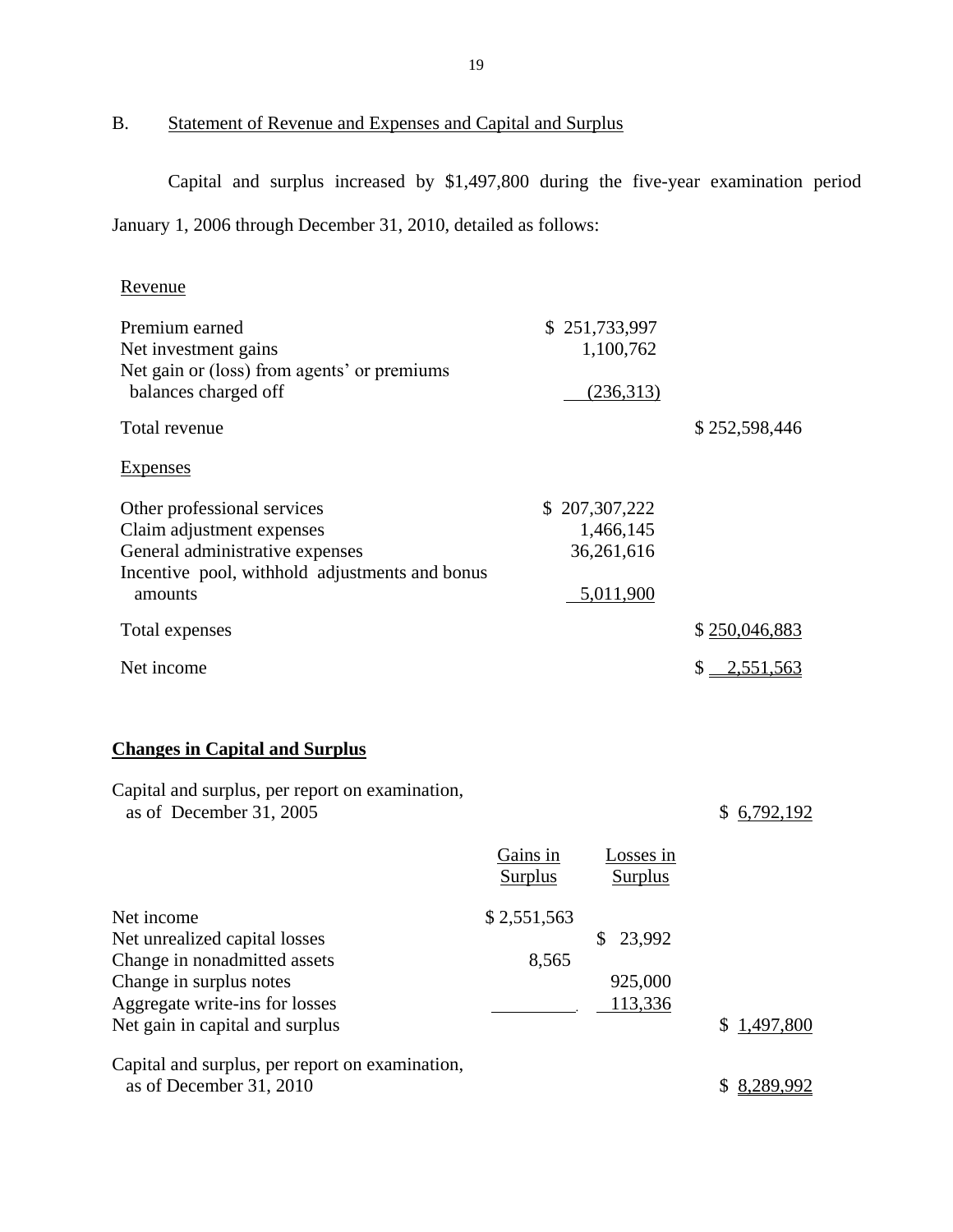### **4. CLAIMS UNPAID**

<span id="page-21-0"></span> The examination liability of \$1,978,242 is the same as the amount reported by the Plan in its filed annual statement as of December 31, 2010.

 The examination analysis of the unpaid claims reserve was conducted in accordance with contained in the Plan's internal records and in its filed annual statements as verified during the time, plus an estimate for claims remaining unpaid at that date. Such estimate was calculated of claims incurred on or prior to December 31, 2010. generally accepted actuarial principles and practices and was based on statistical information examination. The examination reserve was based upon actual payments made through a point in based on actuarial principles, which utilized the Plan's experience in projecting the ultimate cost

### **5. UNPAID CLAIMS ADJUSTMENT EXPENSES**

 The examination liability of \$24,598 is the same as the amount reported by the Plan in its filed annual statement as of December 31, 2010. The examination analysis was conducted in information contained in the Plan's internal records and its filed annual statements. accordance with generally accepted actuarial principles and practices and was based on statistical

### **6. MARKET CONDUCT ACTIVITIES**

 In the course of this examination, a review was made of the manner in which the Plan conducts its business practices and fulfills its contractual obligations to policyholders and claimants. The review was general in nature and is not to be construed to encompass the more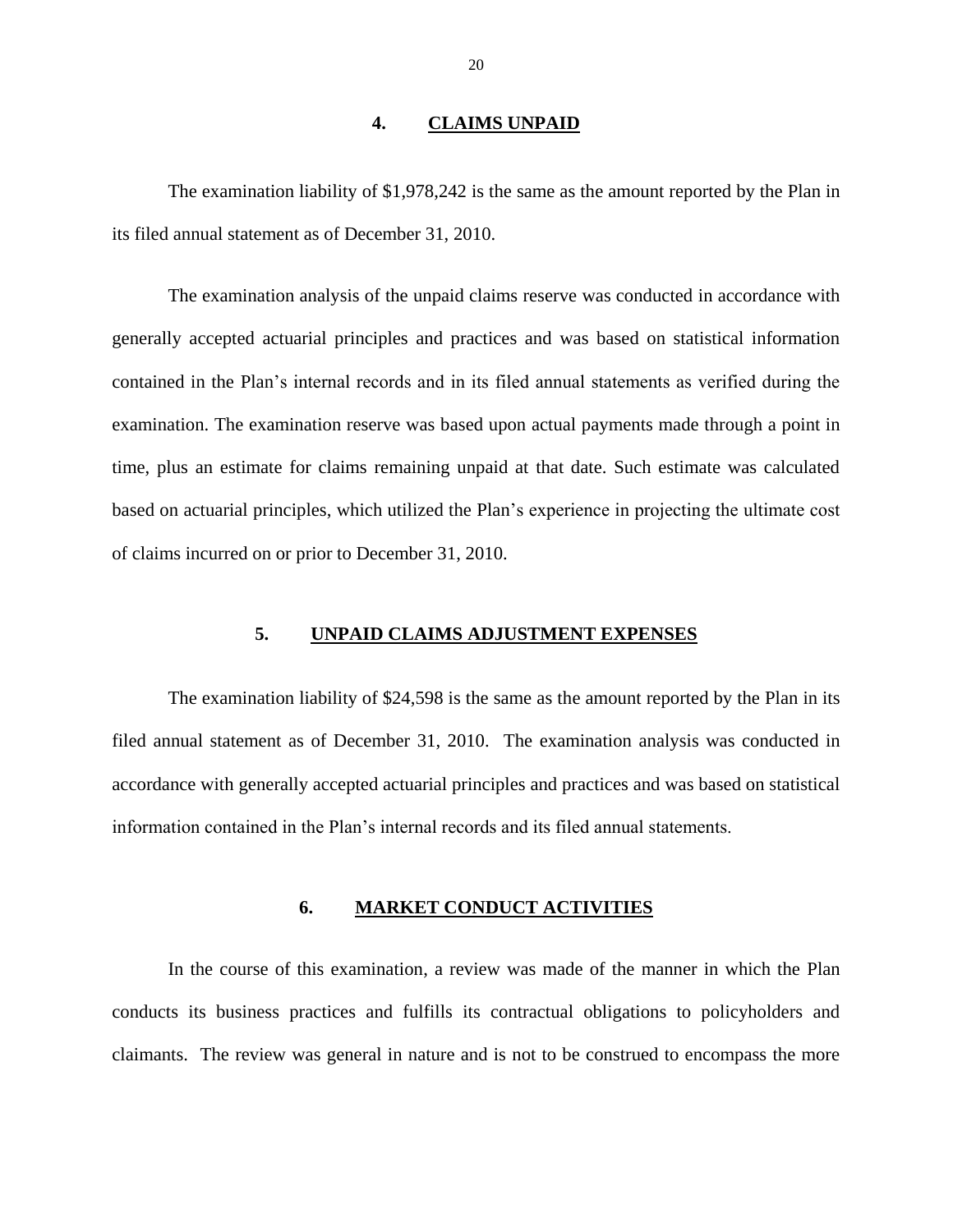<span id="page-22-0"></span> precise scope of a market conduct examination. The review was directed at the practices of the Plan in the following major areas:

- A. Agents and brokers
- B. Claims processing
- C. Prompt Pay Law
- D. Explanation of benefits statements
- E. Underwriting, rating and issuance of policy forms
- F. Grievances and utilization review
- G. Advertising and marketing H. Record retention
- 
- I. Fraud prevention

### A. Agents and Brokers

Section 2102(a)(1)(A) of the New York Insurance Law, "*Acting without a license*",

states:

 $((a)(1)$  No person, firm, association or corporation shall act as an insurance producer, insurance adjuster or life settlement broker in this state without having authority to do so by virtue of a license issued and in force pursuant to the provisions of this chapter."

Section 2114(a)(3) of the New York Insurance Law, *"Life, accident and health insurance* 

*agents; Commissions"*, states in part:

 "(a)(3) No insurer… doing business in this state and no agent or other representative thereof shall pay any commission or other compensation to any person, firm, association or corporation for services in soliciting, negotiating, or selling in this state any new contract of accident or health insurance… except to a licensed accident and health insurance agent of such insurer… or to a licensed insurance broker of this state…"

Section 2112(e)(2) of the New York Insurance Law, *"Acting without a license"*, states in

part: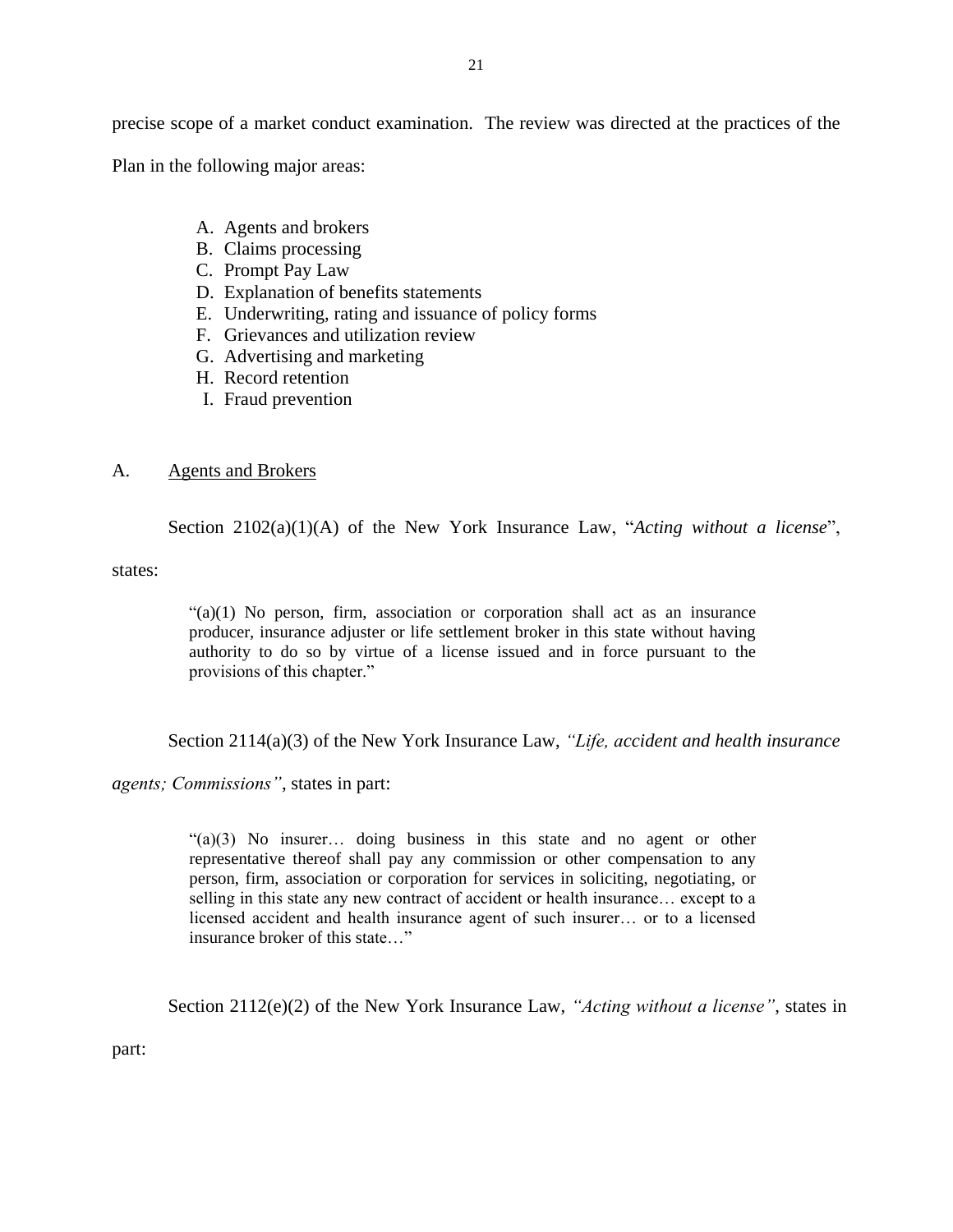$\degree$ (e)(2) Renewal or other deferred commissions may be paid to a person... for selling, soliciting or negotiating insurance in this state if the person… was required to be licensed under this article at the time of the sale, solicitation or negotiation and was so licensed at that time."

 1. A review was performed of the Plan's sales distribution system. For the period under review the Plan provided a listing of 1,500 producers it used to sell its product. It was noted that 812 of the 1,500 producers listed, were operating without a license and were receiving sales commissions as well as renewal commissions, in violation of the requirements of Sections  $2102(a)(1)$ ,  $2114(a)(3)$  and  $2102(e)(2)$  of the New York Insurance Law.

2102(a)(1), 2114(a)(3) and 2102(e)(2) of the New York Insurance Law.<br>It is recommended that the Plan complies with the requirements of Section 2102(a)(1) of the New York Insurance Law by ensuring that individuals who sell its products are licensed.

 2114(a)(3) of the New York Insurance Law by paying commissions only to those individuals who are licensed producers. It is also recommended that the Plan complies with the requirements of Section

 2102(e)(2) of the New York Insurance Law by paying renewal and other deferred commissions It is further recommended that the Plan complies with the requirements of Section only to those individuals who were licensed producers at the time of the initial sell, solicitation or negotiation of the Plan's product.

 2. Section 2112(a) of the New York Insurance Law, "*Certificate of appointment of an insurance producer to act as an agent and notice of termination of an insurance producer"*, states: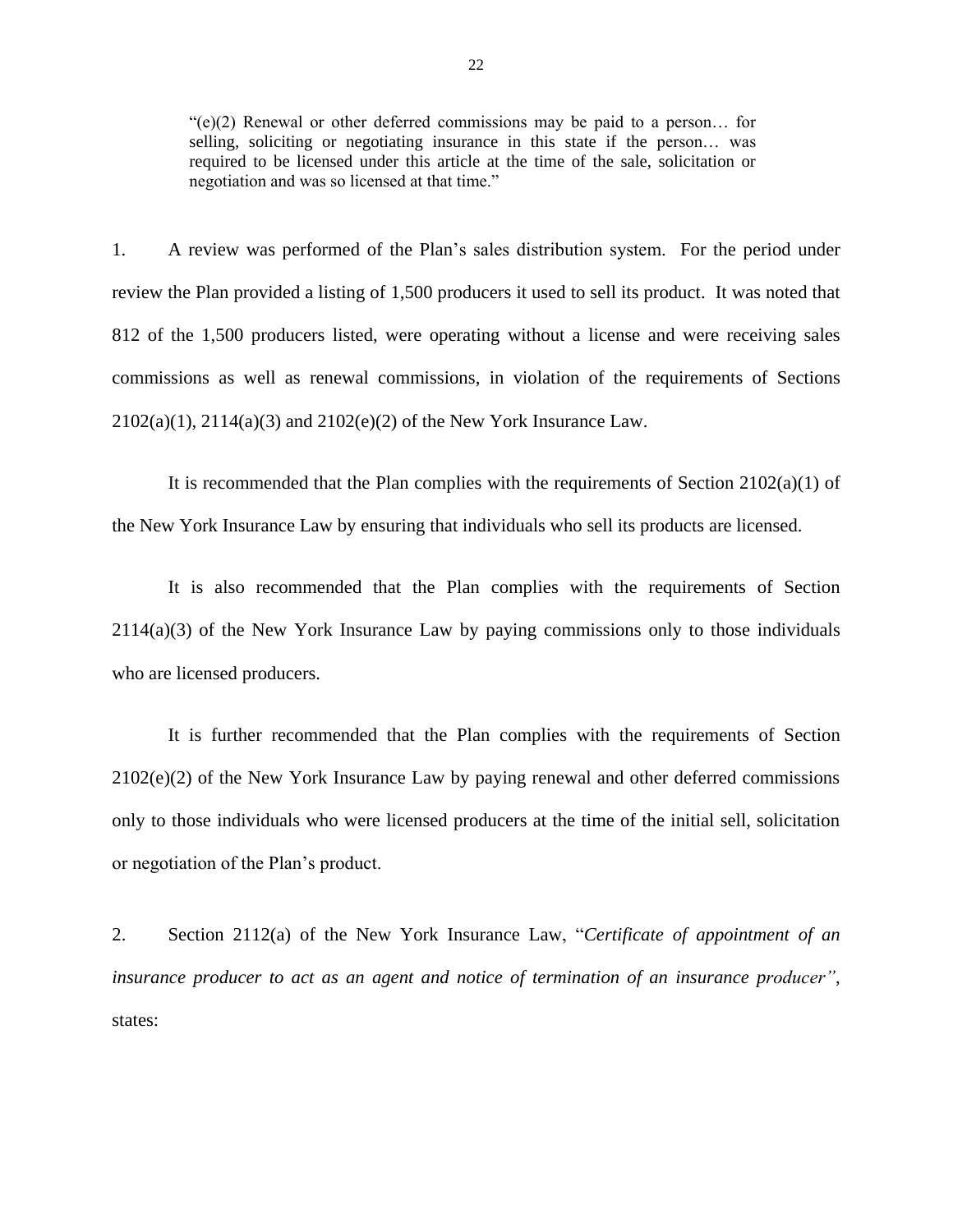"(a) Every insurer, fraternal benefit society or health maintenance organization doing business in this state shall file a certificate of appointment in such form as the superintendent may prescribe in order to appoint insurance agents to represent such insurer, fraternal benefit society or health maintenance organization."

 The examiner was provided with a list of the Plan's agents. To determine the Plan's compliance with the filing requirements of Section 2112(a) of the New York Insurance Law, a sample of agent names was chosen from the list. It was noted that the Plan did not file a certificate of appointment with the Department for some of its agents, in violation of Section 2112(a) of the New York Insurance Law.

 New York Insurance Law by ensuring that certificates of appointments for all of its agents are filed with the Department. It is recommended that the Plan complies with the requirements of Section  $2112(a)$  of the

 $\overline{3}$ . Section 2112(c) of the New York Insurance Law, *"Certificate of appointment of an insurance producer to act as an agent and notice of termination of an insurance producer"*, states:

> "(c) Certificates of appointment shall be valid until (i) terminated by the appointing (ii) the license is suspended or revoked by the superintendent; or (iii) the license insurer after a termination in accordance with the provisions of the agency contract; expires and is not renewed."

Section 2112(c) of the New York Insurance Law dictates that the Plan may terminate its Department or if the license has expired and not renewed. The Plan did not terminate any of its suspended or revoked or their license expired. Furthermore, the Plan should include in its agent contracts, any actions that may lead to the termination of an agent. agents for either probable cause; if the agent's license has been suspended or revoked by the agents even though they no longer sold products for the Plan, may have had their license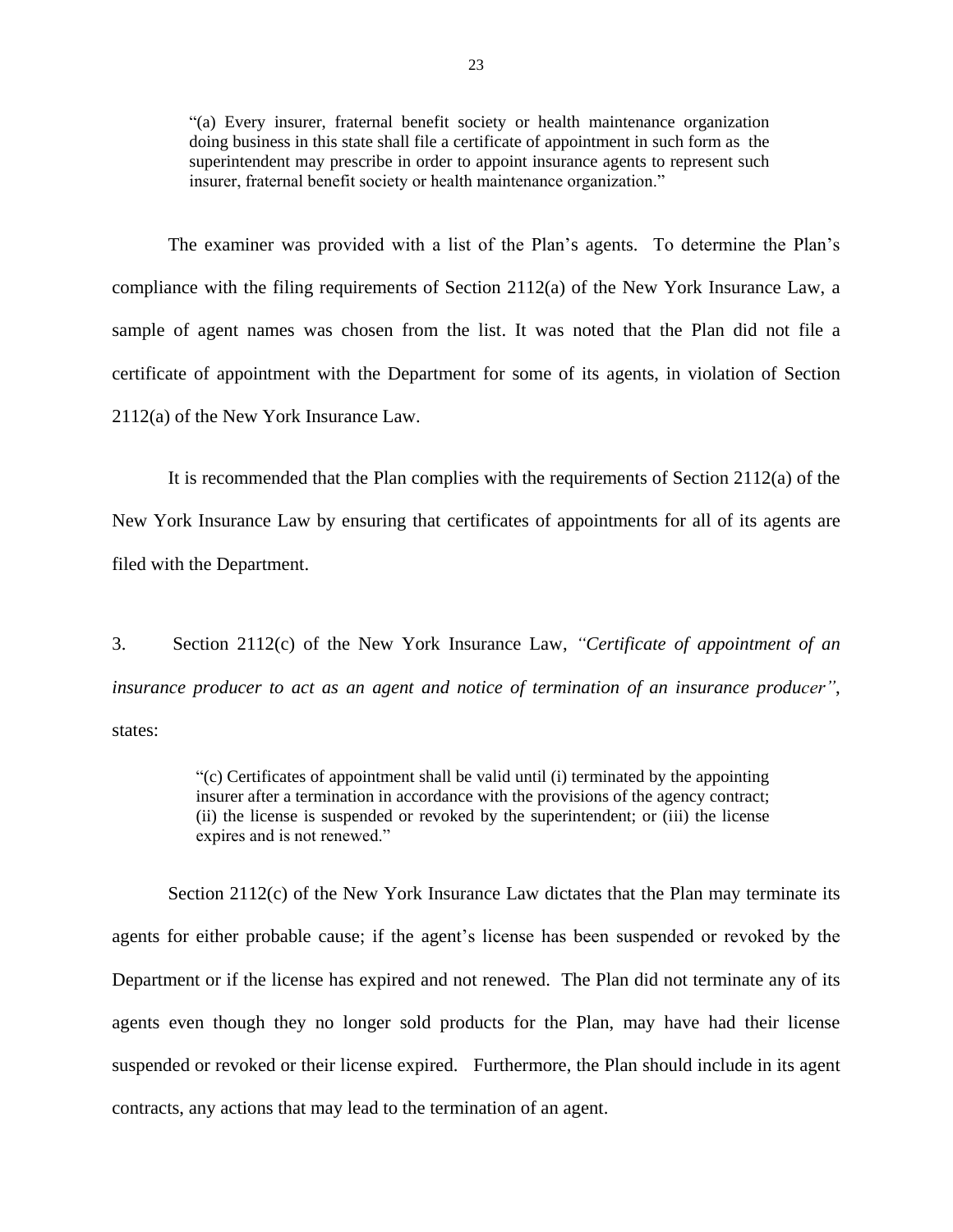It is recommended that the Plan complies with the requirements of Section 2112(c) of the New York Insurance Law by terminating those agents who have not written business for the Plan, whose license has expired and has not been renewed or whose license has been suspended or revoked by the Department.

It is also recommended that the Plan includes in its agent contracts, any actions that may lead to the termination of an agent.

 Subsequent to the examination date, the Plan amended its agent contracts to include actions that may lead to termination of an agent.

4. Section 4235(h)(1) of the New York Insurance Law, *"Group accident and health insurance"*, states:

> "Each domestic insurer and each foreign or alien insurer doing business in this state shall file with the superintendent its schedules of premium rates, rules and classification of risks for use in connection with the issuance of its policies of group accident, group health or group accident and health insurance, and of its rates of commissions, compensation or insurance and of such fees or allowances, exclusive of amounts payable to persons who are in the regular employ of the insurer, other than as agent or broker to any individuals, firms or corporations pertaining to such class of business, whether transacted within or other fees or allowances to agents and brokers pertaining to the solicitation or sale of such without the state."

 The Plan violated Section 4235(h)(1) of the New York Insurance Law when it did not pay its agents according to the commission schedule that was submitted to and approved by the group coverage. It was found that the Plan paid up to 23% commission to its agents. Department. The fee schedule allows a maximum 3% commission for individual and small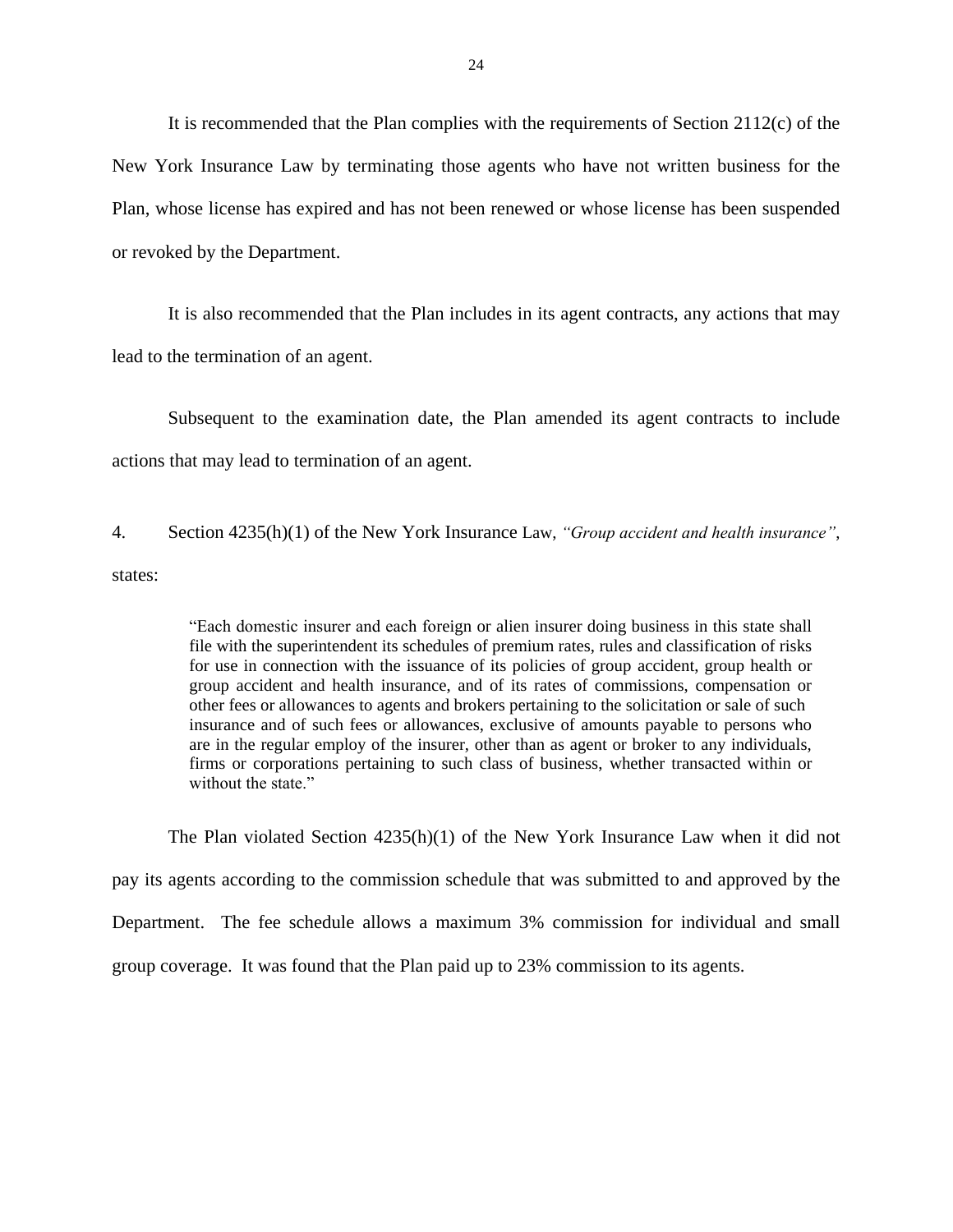<span id="page-26-0"></span> It is recommended that the Plan complies with the requirements of Section 4235(h)(1) of the New York Insurance Law by using the agent commission schedule approved by the Department to pay its agents.

### **Claims Processing**

B. Claims Processing<br>A review of the Plan's claims practices and procedures was performed by selecting a statistical sample of claims adjudicated during the period January 1, 2010 through December 31, 2010. The review evaluated the overall accuracy and compliance environment of the Plan's claims processing.

 This statistical random sampling process, which was performed using the computer claims processing activity. The objective of this sampling process was to be able to test and software program ACL, was utilized to test various attributes deemed necessary for successful reach conclusions about all predetermined attributes, individually, or on a combined basis.

 As noted previously the Plan only writes dental insurance. The examiner selected a sample of 50 claims for review. During this review the examiner found ten claims (20%) reviewed to be in error and because of that the examiner increased the sample size to include 117 additional claims for a total of 167 claims reviewed. Of the 167 claims reviewed, a total of 77 claims (46%) were found to be processed with an error. All 77 items were related to the same processing error, which is detailed below. processing error, which is detailed below.<br>For the purposes of this report, a "claim" as defined by the Plan, is the total number of

 Plan's claims processing system. This claim may consist of various lines, procedures or service items submitted by a single provider with a single claim form, as reviewed and entered into the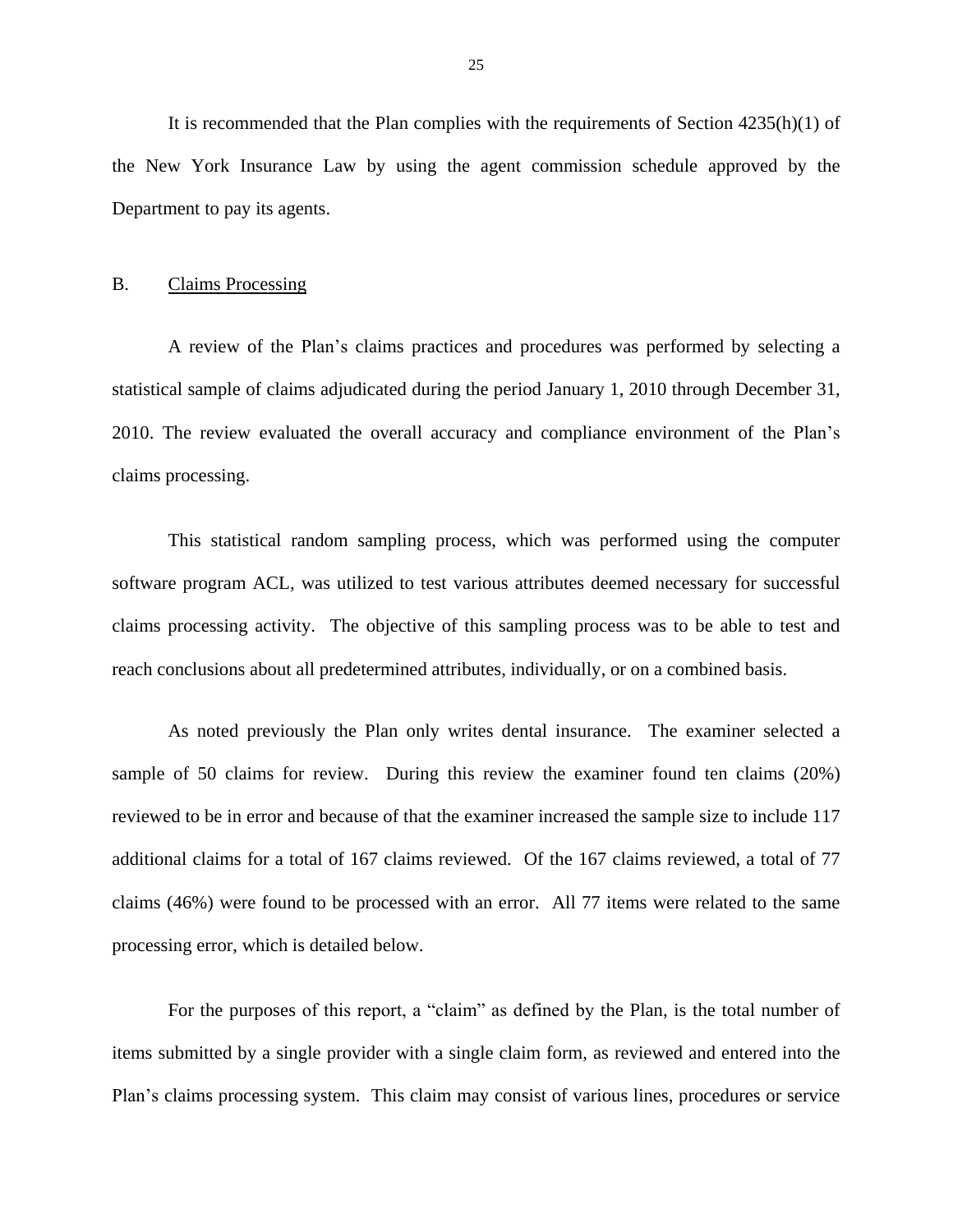dates. It was possible, through the computer system used for this examination, to match or "roll- up" all procedures on the original form into one item, which was the basis of the Department's statistical sample of claims or the sample unit. To ensure the completeness of the claims population being tested, the total dollars paid were accumulated and reconciled to the paid claims data reported by the Plan for the period January 1, 2010 through December 31, 2010, as included in its annual statement filed with the Department.

 The examination review revealed that the overall claims processing financial accuracy level was 100% but the overall claims processing procedural accuracy level was 54%. Financial accuracy is defined as the percentage of times the dollar value of the claim payment was correct. Procedural accuracy is defined as the percentage of times a claim was processed in accordance with Dentcare's claim processing guidelines and/or Department regulations. An error in processing accuracy may or may not affect the financial accuracy. However, a financial error is error. In summary, of the 167 claims reviewed, there were 77 procedural errors. considered a procedural error and as such, it is counted both as a financial error and a procedural

 It was determined that the Plan sometimes used the wrong receipt dates for the claims it processed. When the Plan received a paper claim a sequential number is assigned to the claim in the mail room. The system tracks down all the sequential numbers assigned for the day. For example, all claims received on February 23, 2010 carried a sequential number between 17335476 and 17342725. Thus, claim number 17340714 which falls between these two numbers received, which is the date the claim was entered in the system. Based upon the volume of claims received on a particular day, not all claims get entered into the system on the date claims should have a received date of February 23, 2010. However, the Plan used March 1, 2010 as the are received. The examiner found 77 cases where the processors entered and used different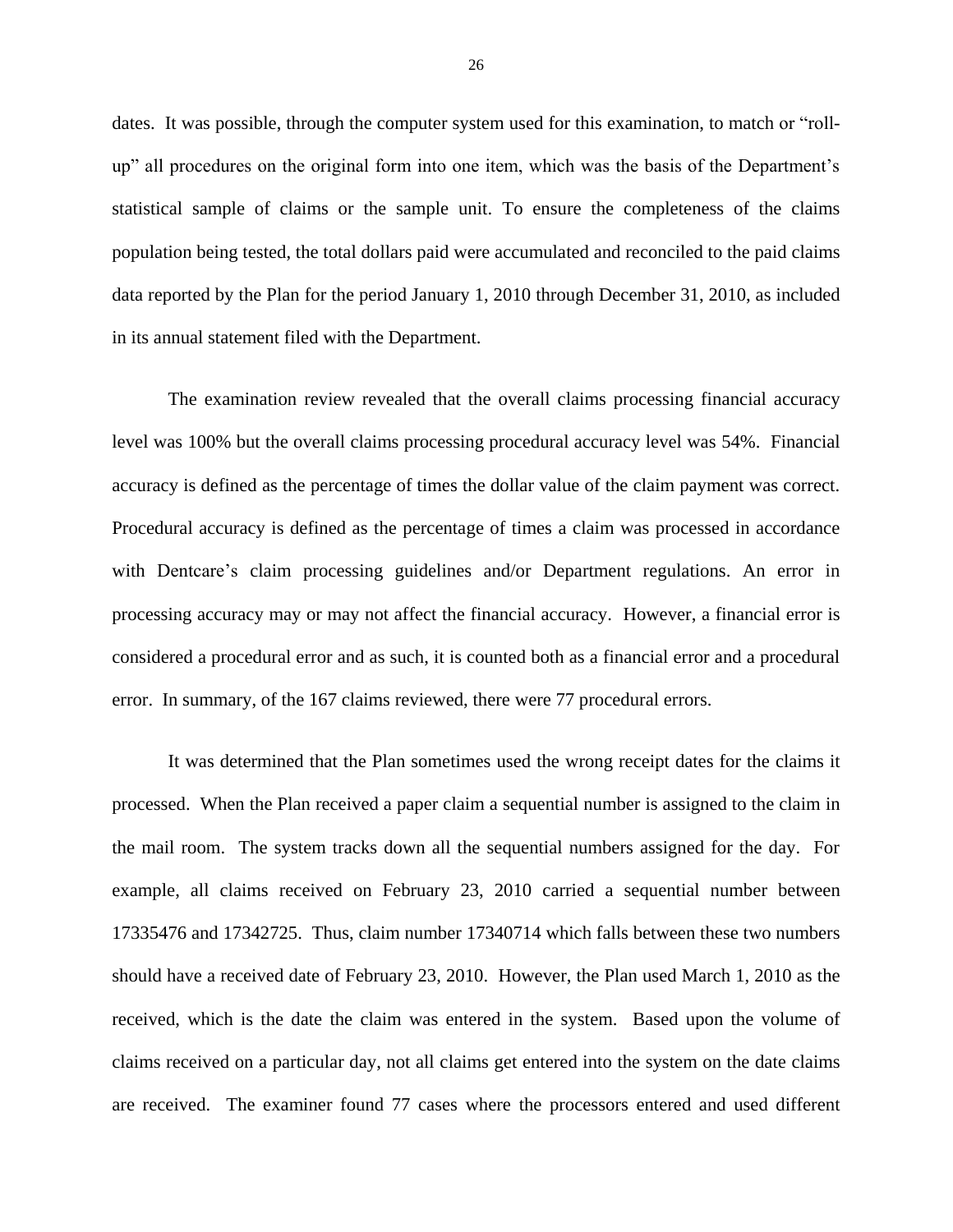received dates from the received date registered at the mailroom. It should be noted that because the Plan used the incorrect date to process some of the claims it received, the examiner could not verify the Plan's compliance with the Prompt Pay Law.

It is recommended that the Plan uses the correct receipt dates when processing its claims.

The following chart illustrates the Plan's procedural accuracy:

| Population                        | 130,967 |
|-----------------------------------|---------|
| Sample Size                       | 167     |
| Number of claims with errors      | 77      |
| <b>Calculated error rate</b>      | 46.11%  |
| Calculated accuracy rate          | 53.89%  |
| Upper error limit                 | 53.67%  |
| Lower error limit                 | 38.55%  |
| <b>Calculated claims in error</b> | 60,389  |
| Upper limit claims in error       | 70,289  |
| Lower limit claims in error       | 50,488  |

### **Dentcare Delivery Systems, Inc., Summary of Procedural Accuracy**

Note: The upper and lower error limits represent the range of potential error (e.g., if 100 sample items were selected the rate of error would fall between these limits 95 times.)

 During the last examination it was noted that a Plan's executive approved an override to a claim resulting in an overpayment even though the Plan did not have a formal written policy to perform such activity. Further analysis of the claim revealed that the policyholder was a Healthplex, Inc. employee and additional overpayments of past claims were ascertained. A review of the policyholder's claim history for the period of April 19, 1999 through December 9, 2005 found an overpayment of \$2,485 (189%) over the maximum allowable amount typically paid to a specialist by Dentcare.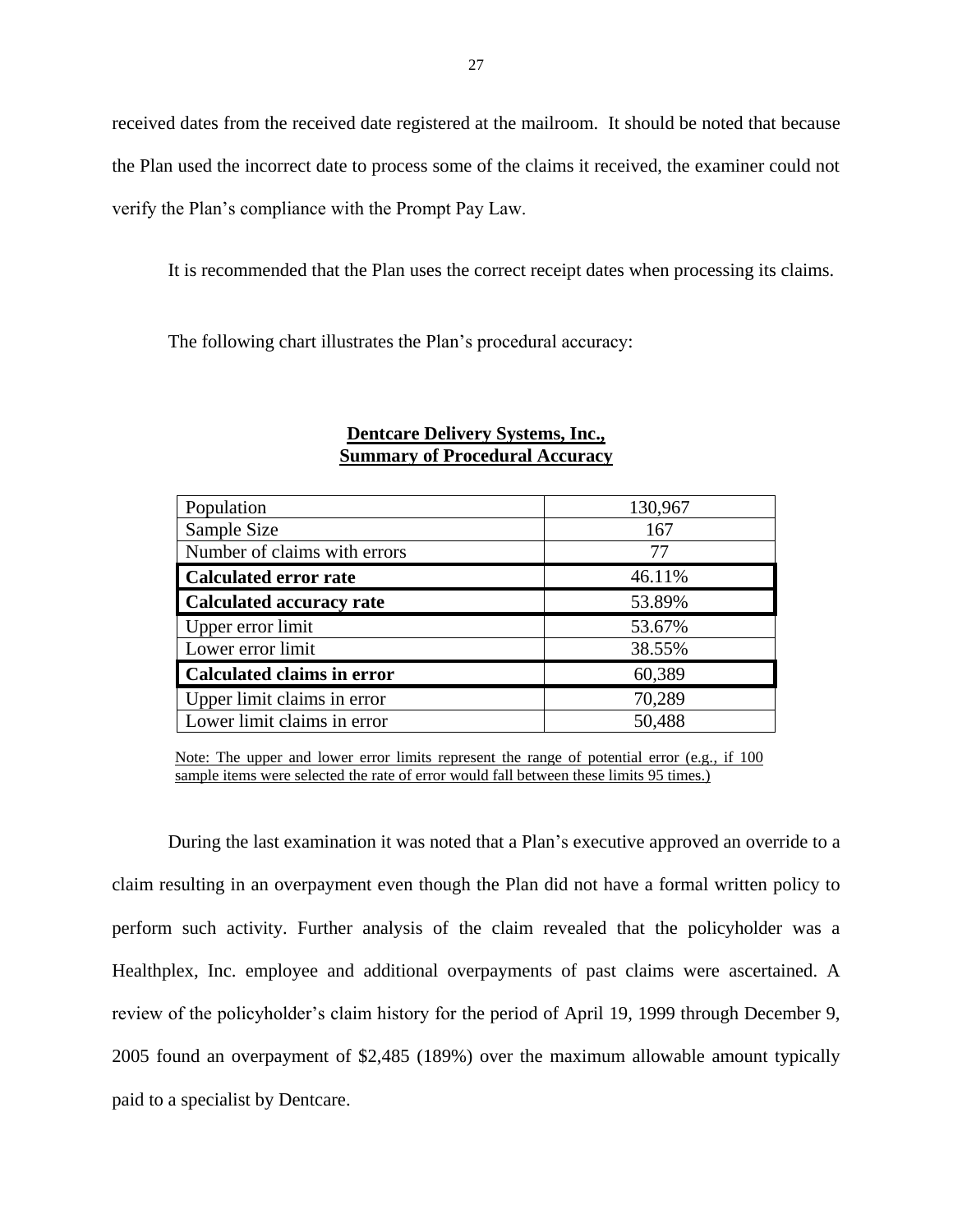<span id="page-29-0"></span> of allowing officers/directors to override contract provisions. Such practice of not allowing overrides would ensure that the claims did not receive a higher level of benefit. Additionally, it was recommended that the Plan recoup the amount of \$2,485 from the policyholder/Healthplex, It was recommended in the prior report on examination, that the Plan ceases the practice Inc. employee.

 The Plan recouped the \$2,485. However, the Plan has not yet put in place policies and procedures to prevent officers/directors from overriding contract provisions that allow higher levels of reimbursement.

 officers/directors from overriding contract provisions that allow claims to receive higher levels It is again recommended that the Plan adopts policies and procedures that will prevent of reimbursement.

### C. Prompt Pay Law

 Section 3224-a of the New York Insurance Law, *"Standards for prompt, fair and equitable settlement of claims for health care and payments for health care services"* ("Prompt Pay Law"), requires all insurers to pay undisputed claims or the undisputed portion of a claim within forty-five days of receipt. If such undisputed claims are not paid within forty-five days (or thirty days for electronic claims) of receipt, interest may be payable. Section 3224-a(a) of the New York Insurance Law states in part:

 licensed or certified pursuant to article forty-three or forty-seven of this chapter or article forty-four of the public health law to pay a claim submitted by a policyholder or provider is not reasonably clear, or when there is a reasonable basis supported by specific information available for review by the superintendent that such claim or bill "(a) Except in a case where the obligation of an insurer or an organization or corporation person covered under such policy ("covered person") or make a payment to a health care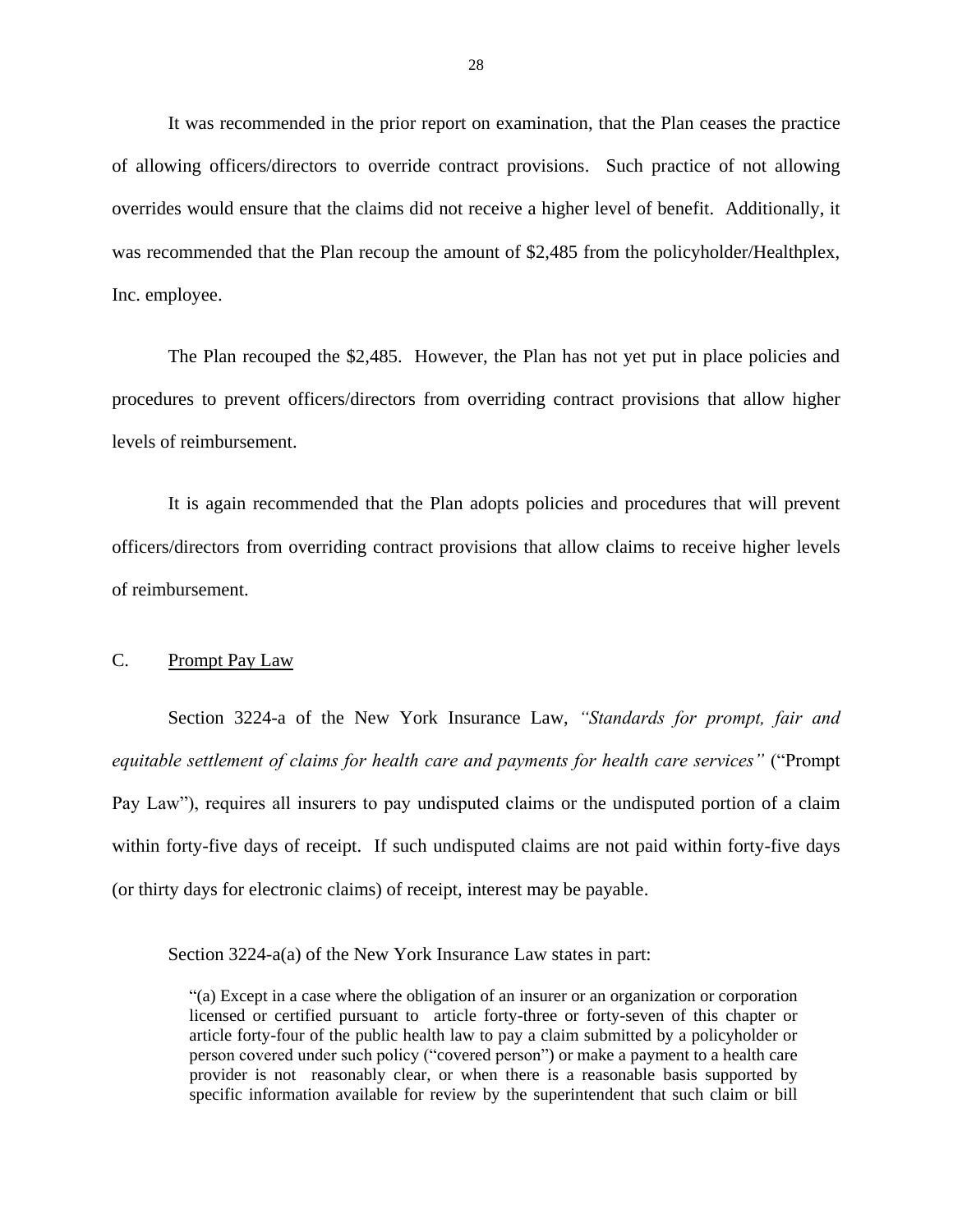<span id="page-30-0"></span> for health care services rendered was submitted fraudulently, such insurer or organization or corporation shall pay the claim to a policyholder or covered person or make a payment to a health care provider within thirty days of receipt of a claim or bill for services rendered that is transmitted via the internet or electronic mail, or forty-five days of receipt of a claim or bill for services rendered…"

 As previously mentioned in Item 6B of this report, the examiner reviewed 167 claims. During the review of the claims it was determined that the Plan had sometimes used incorrect receipt dates for processing these claims. Although the review revealed that none of these claims were paid more than forty-five days (thirty days in the case of electronic claims) or denied more than thirty days from the date of receipt, being that the wrong receipt date was used to process these claims the examiner could not make a determination as to if the Plan was compliant with Section 3224-a of the New York Insurance.

 It is again recommended that the Plan uses the correct receipt dates when processing its claims.

### D. Explanation of Benefits Statements

 As part of review of Dentcare's claim practices and procedures, a review of the explanation of benefit statements ("EOB") sent to subscribers and/or providers by the Plan was performed. An EOB is an important link among the subscriber, the provider and Dentcare. It and how that claim was processed. It should clearly describe the charges submitted, the date the claim was received, the amount allowed for the services rendered, and show any balance owed to the provider. It should also serve as the documentation to recover any money from coordination of benefits with other carriers. should clearly communicate to the subscriber and/or provider that the Plan has processed a claim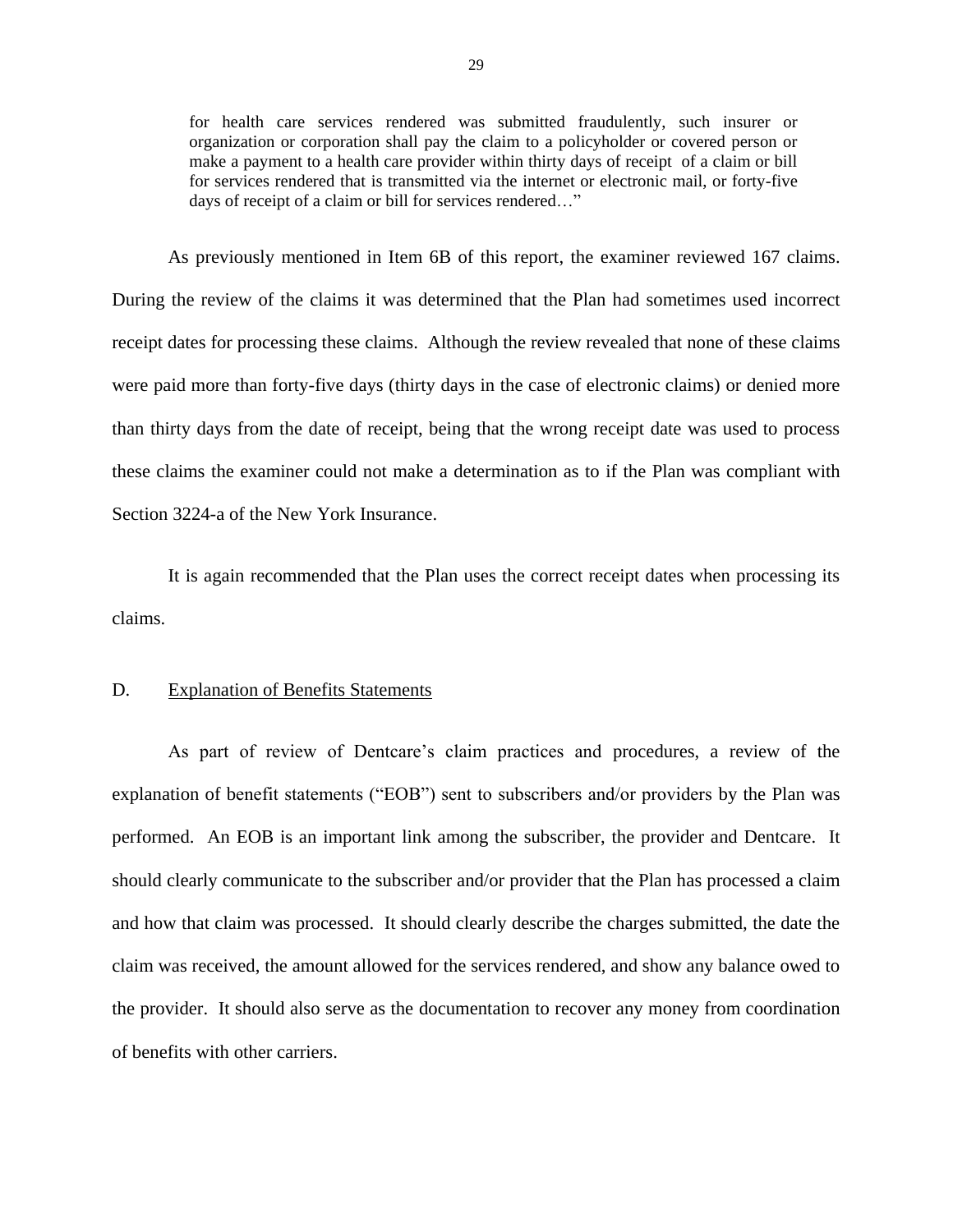Sections 3234(b)(5) and (b)(7)of the New York Insurance Law, *"Explanation of benefits* 

*forms relating to claims under certain accident and health insurance policies"*, state:

"(b) The explanation of benefits form must include at least the following:

(5) the amount or percentage payable under the policy or certificate after deductibles, co-payments and any other reduction of the amount claimed;

 (7) a telephone number or address where an insured or subscriber may obtain clarification of the explanation of benefits, as well as a description of the time limit, place and manner in which an appeal of a denial of benefits must be brought under the policy or certificate and a notification that failure to comply with such requirements may lead to forfeiture of a consumer's right to challenge a denial or rejection, even when a request for clarification has been made."

 The sample selected for analyzing the EOBs was the same as used for the claims processing review noted above.

 Upon reviewing the Plan's EOBs, it was determined that they did not contain the information required by Section 3234(b)(5) of the New York Insurance Law.

 Additionally, the description of the time limit, place and manner in which an appeal of a denial of benefits must be brought was provided in a separate document labeled "Your Right to Appeal". The appeal right document and the EOB are two separate documents and there is no reference to the appeal right document made in the EOB. By not having the appeal rights information included directly on the EOB, the Plan is in violation of the requirements of Section 3234(b)(7) of the New York Insurance Law.

 $3234(b)(7)$  of the New York Insurance Law.<br>It is recommended that the Plan complies with the requirements of Sections 3234(b)(5) and (b)(7) of the New York Insurance Law by incorporating in its EOBs all of the provisions outlined in the aforementioned statutes.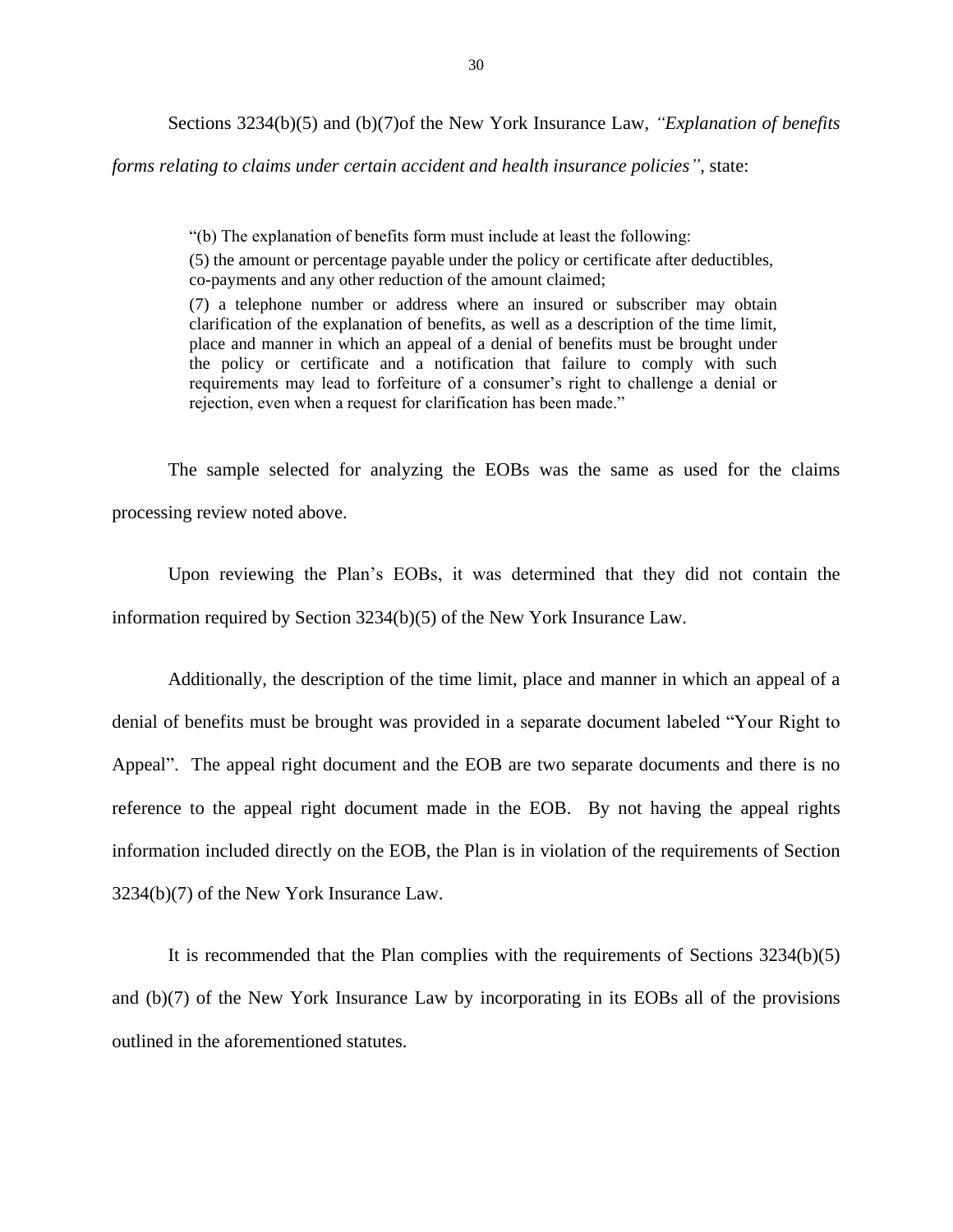### <span id="page-32-0"></span>E. Underwriting, Rating and Issuance of Policy Forms

 A review of the Plan's underwriting practices revealed the following violations of Department Regulations and New York Insurance Law: Department Regulations and New York Insurance Law:<br>1. In the prior report on examination it was noted that several of Dentcare's 2006 Group

 Benefit Policy pages contained a description of the Plan's reimbursement option for "out-of- network" services, but did not inform the subscribers that they were responsible for any additional cost above the Plan's maximum allowance to out of-network providers. The examiner reviewed a sample of the Plan's Group Benefit Policy pages for the period under examination. It should be noted that the Plan's Group Benefit Policy pages for some of these insureds were not corrected and as such did not inform the subscribers that they were responsible for any additional cost above the Plan's maximum allowance to out of-network providers.

 pages to clearly reflect that subscribers are responsible for any additional costs above the Plan's It is again recommended that the Plan revises the wording in its Group Benefit Policy maximum allowance to out-of-network providers.

 2. Part 55.2(a) of Department Regulation No. 78 (11 NYCRR 55.2(a)), *"Notice to employees concerning termination of group accident and health insurance policies"*, states:

 "An insurer who intends to terminate a group policy or contract of accident, or health, or accident and health insurance issued to a policyholder, covering individuals who the policyholder at least 30 days prior written notice of its intent to terminate coverage. The notice to the policyholder shall set forth in detail the policyholder's obligation under Labor Law, section 217, and under this Part, to notify each certificate holder because of their employee status are certificate holders under a group policy shall give resident in New York State of the intended termination of the group policy."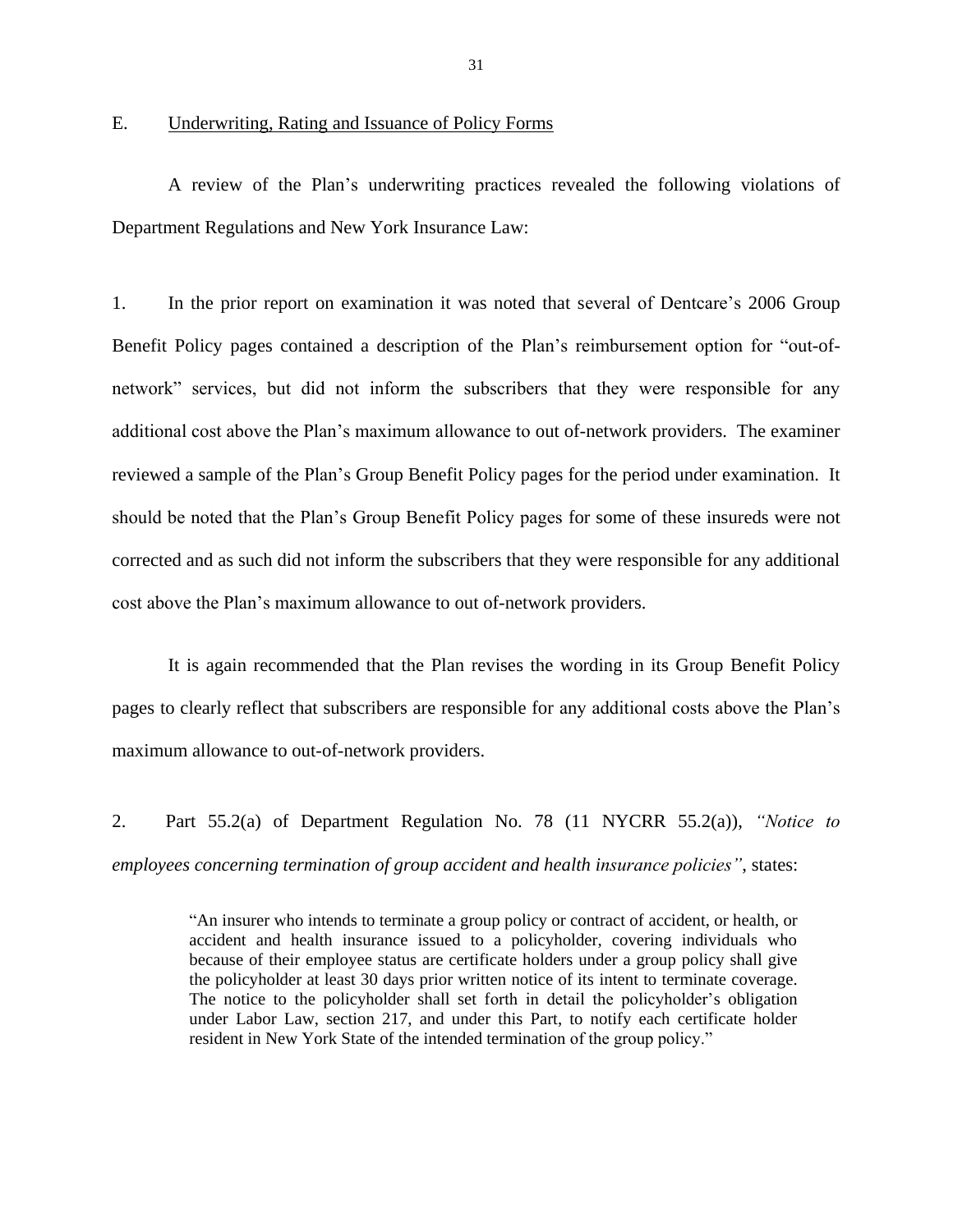with at least 30 days notice of its intent to terminate. The Plan only provided the policyholder with a 10 day notice of its intention to terminate coverage. The Plan violated the above Regulation when it failed to provide one of its policyholders

 It is recommended that the Plan provides its policyholders with at least 30 days prior written notice of its intent to terminate coverage, as required by Part 55.2(a) of Department Regulation No. 78.

 Subsequent to the examination date, the Plan adopted procedures to comply with the aforementioned provision of Part 55.2(a) of Department Regulation No. 78.

3. Section 2601(a)(4) of the New York Insurance Law, *"Unfair claim settlement practices; penalties"*, states in part:

> "(a) No insurer doing business in this state shall engage in unfair claim settlement practices. Any of the following acts by an insurer, if committed without just cause and performed with such frequency as to indicate a general business practice, shall constitute unfair claim settlement practices…

> (4) not attempting in good faith to effectuate prompt, fair and equitable settlements of claims submitted in which liability has become reasonably clear…"

 computer system will change the status of the group to "active delinquent". This status prevents any claims, regardless of whether the claim was for services provided during a "non-delinquent" month, from being paid or processed for this group. For example if a group's premium was not paid for the month of December, but had been paid for October and November, the status of the by the group, during this period, for services performed in October or November would not be It was noted that once a group becomes delinquent in paying its premium, the Plan's member company would become "active delinquent" for December, however, claims submitted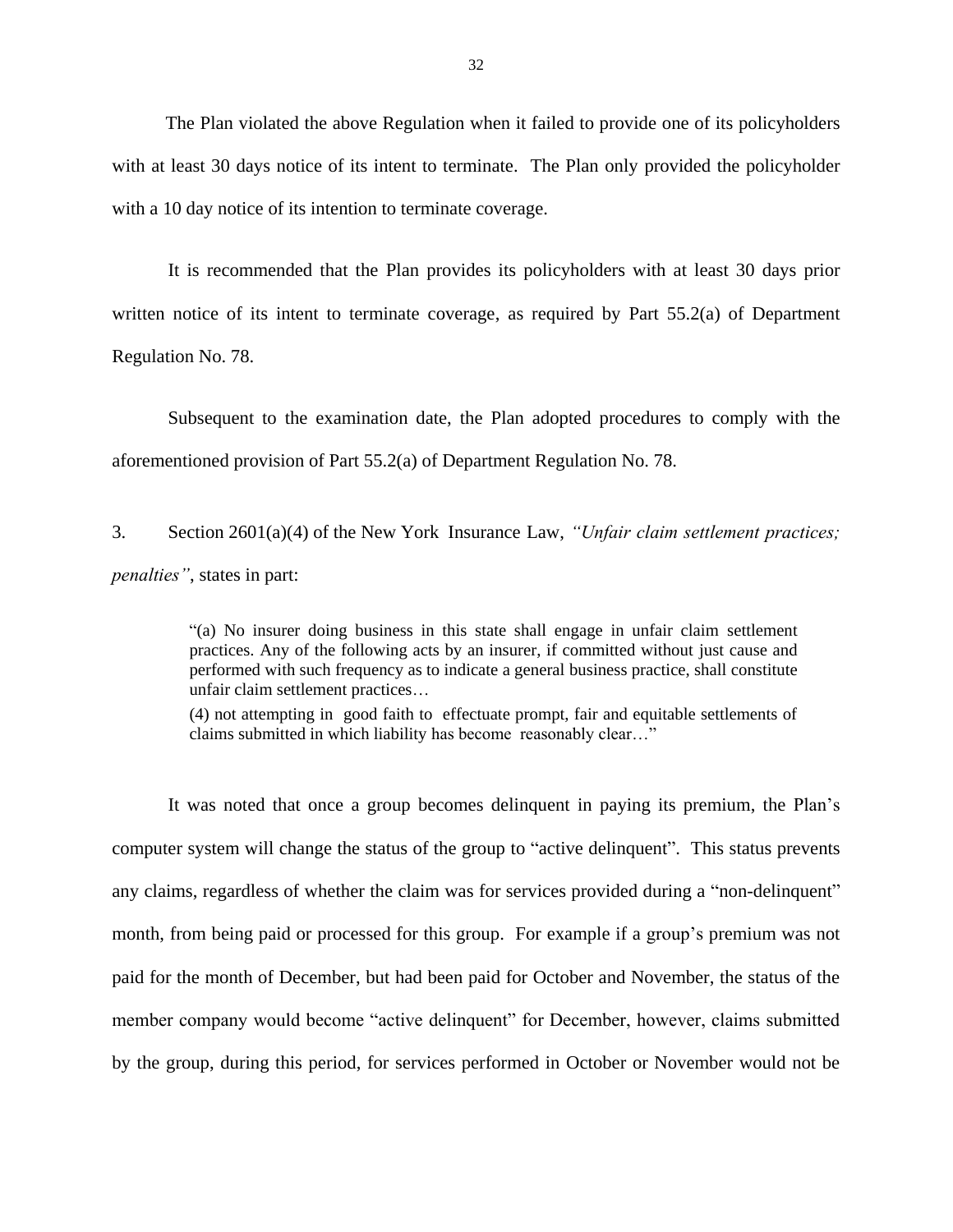paid by the Plan. This may lead to the Plan not processing claims for services rendered during a period for which premiums were already paid.

It was determined that such practice, as described above may constitute an unfair claims settlement practice, as defined by Section 2601(a)(4) of the New York Insurance Law.

It is recommended that the Plan revises its termination procedures and processes claims issued for services rendered during the periods for which premiums have already been paid by the group.

 Additionally, although the Plan has never been fined for violations of the Prompt Pay Law, Section 3234-a(a) of the New York Insurance Law, such practices if not remedied could potentially lead to such violations.

 $\overline{4}$ . Section 3201(b)(1) of the New York Insurance Law, *" Insurance contracts – life, accident and health, annuities"*, states in part:

> been filed with and approved by the superintendent as conforming to the requirements  $"(b)(1)$  No policy form shall be delivered or issued for delivery in this state unless it has of this chapter and not inconsistent with law..."

 The Plan did not obtain the Department's approval for its insurance application form. This is a violation of the abovementioned Section.

 the New York Insurance Law by obtaining the Department's approval for all insurance application forms used by the Plan. It is recommended that the Plan complies with the requirements of Section 3201(b)(1) of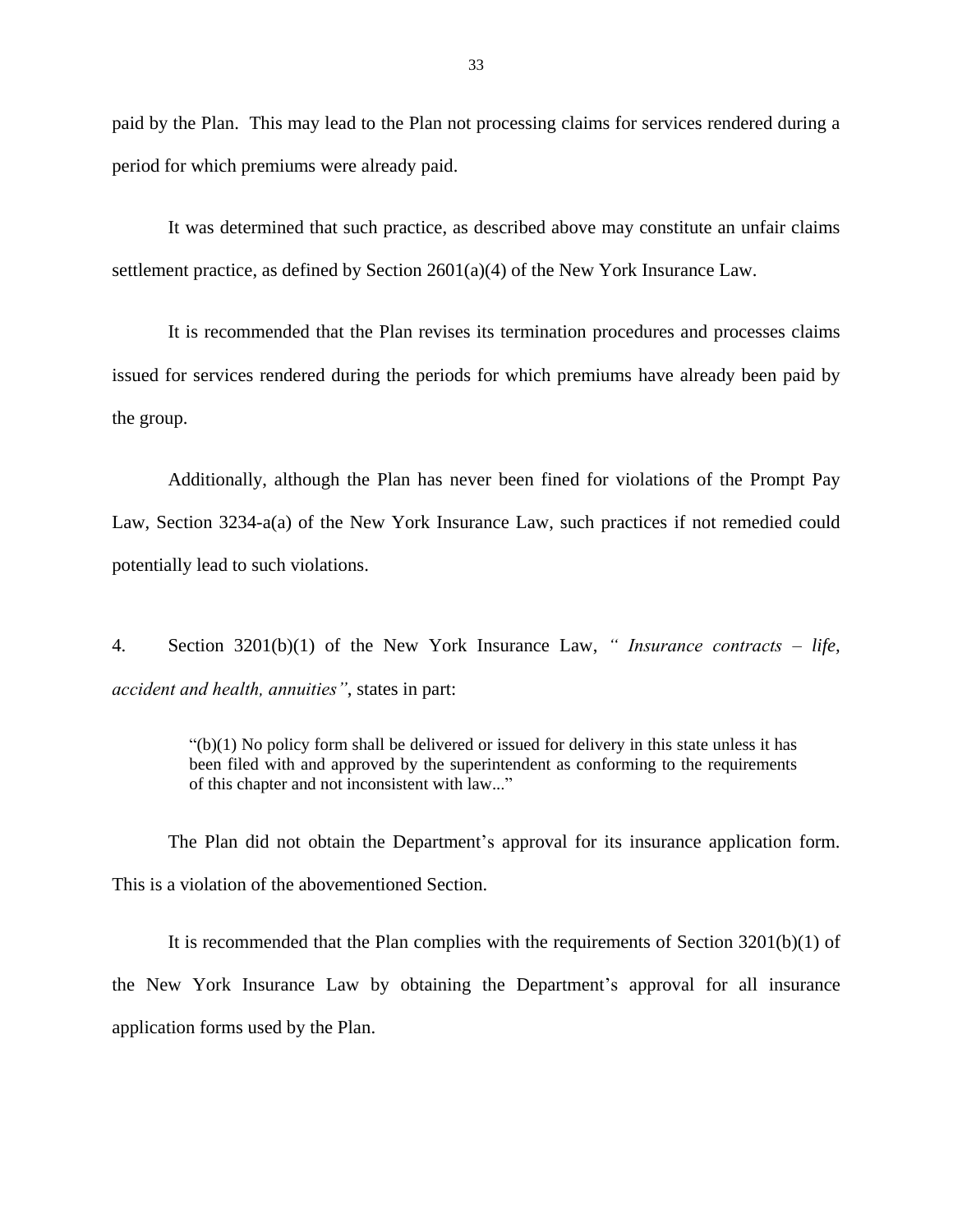### Grievances and Utilization Review

<span id="page-35-0"></span> grievance and utilization review were reviewed to ascertain its compliance with Articles 48 and 49 of the New York Insurance Law. The following violations were noted: F. Grievances and Utilization Review<br>During the course of the examination ten (10) grievance cases and the Plan's policies on

 1. Section 4802(g)(3) of the New York Insurance Law, *"Managed care health insurance contracts"*, states:

> (3) the procedures for the filing of an appeal of the determination, including a "(g) The notice of a determination shall include: form for the filing of such an appeal."

 When a grievance was upheld, the Plan did not communicate to the member what procedures to follow for the filing of an appeal of a grievance determination. This is a violation of Section 4802(g)(3) of the New York Insurance Law.

 the New York Insurance Law by communicating to the member what procedures to follow for filing an appeal of a grievance determination. It is recommended that the Plan complies with the requirements of Section  $4802(g)(3)$  of

 2. Section 4324 of the New York Insurance Law, "*Disclosure of information"*, states in part:

> "(a)Each health service, hospital service, or medical expense indemnity corporation… shall supply each insured, and upon request each prospective insured prior to enrollment, written disclosure information, which may be incorporated into the subscriber contract or certificate, containing at least the information set forth below… The information to be disclosed shall include at least the following:

> (1) a description of coverage provisions; health care benefits; benefits maximums, including benefit limitations; and exclusions of coverage, including the definition of medical necessity used in determining whether benefits, will be covered…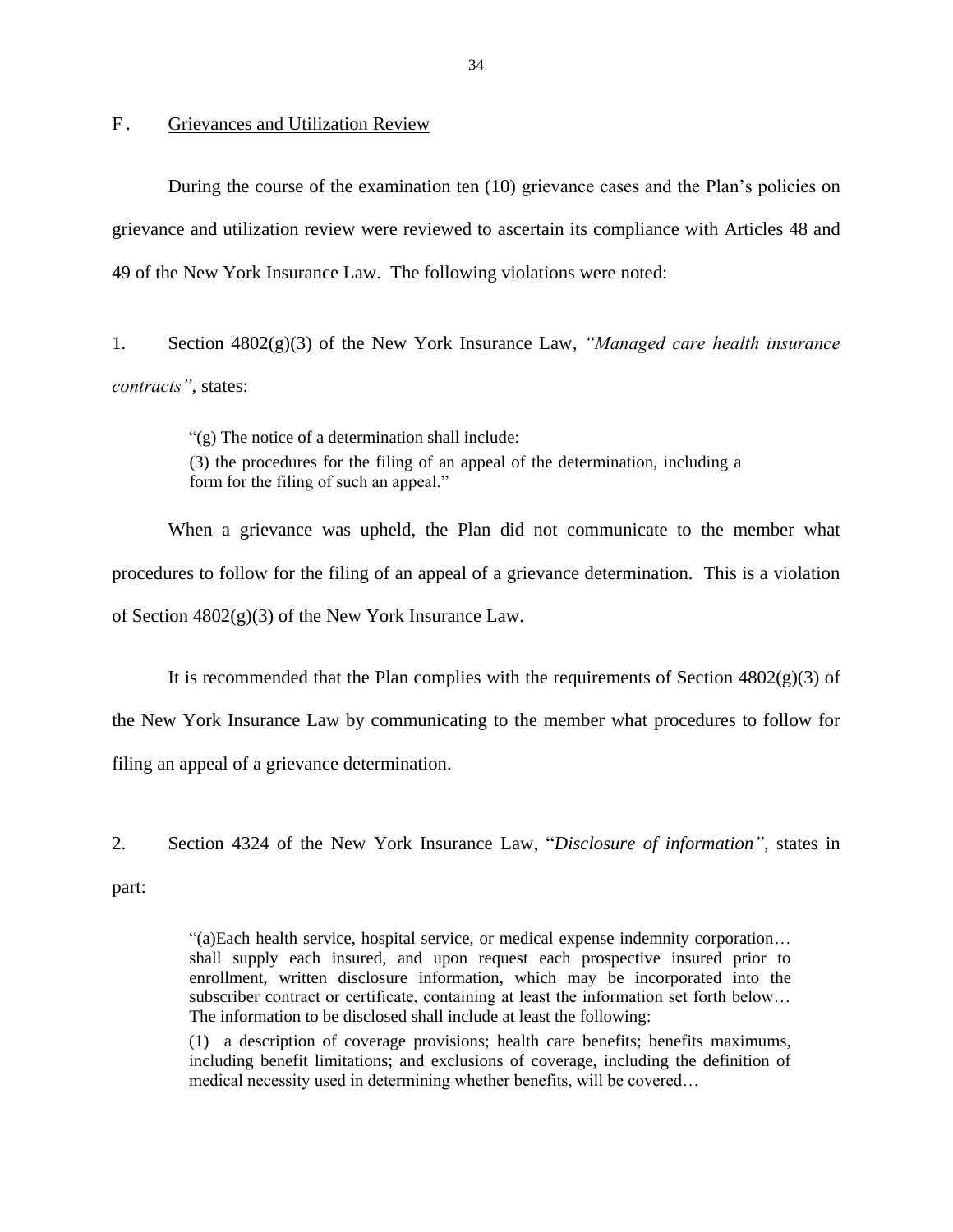(3) a description of utilization review policies and procedures, used by the corporation, including:

(A) the circumstances under which utilization review will be undertaken…

 (7) a description of the grievance procedures to be used to resolve disputes between the corporation and a subscriber…"

 Based upon the examiner's review of the Plan's Certificate of Insurance it appears that the Plan does not establish a difference between a Grievance and a Utilization Review Appeal. In the booklet called "Certificate of Insurance" the Plan describes utilization review level I appeal, level II appeal, and external appeal. The utilization review level II appeal is described as a grievance in the booklet. The Plan failed to indicate that the grievance process and utilization reviews are two different processes that require different procedures. A grievance is triggered pursuant to the terms of a contract. However, a utilization review appeal is triggered when health care services, which would otherwise be covered under the terms of a contract that have been provided, are being provided or are proposed to be provided to a member, are denied because such services are, after review by the insurer, determined to be not medically necessary. It is recommended that the Plan complies with the requirements of Section 4324 of the when an insurer denies access to a referral or determines that a requested benefit is not covered

 processes used to appeal a grievance decision and processes used to appeal a utilization review decision New York Insurance Law by revising its Certificate of Insurance booklet to properly identify

 $3.$ Section 4903(d) of the New York Insurance Law, "*Utilization review determinations*", states:

> involving health care services which have been delivered within thirty days of receipt "(d) A utilization review agent shall make a utilization review determination of the necessary information."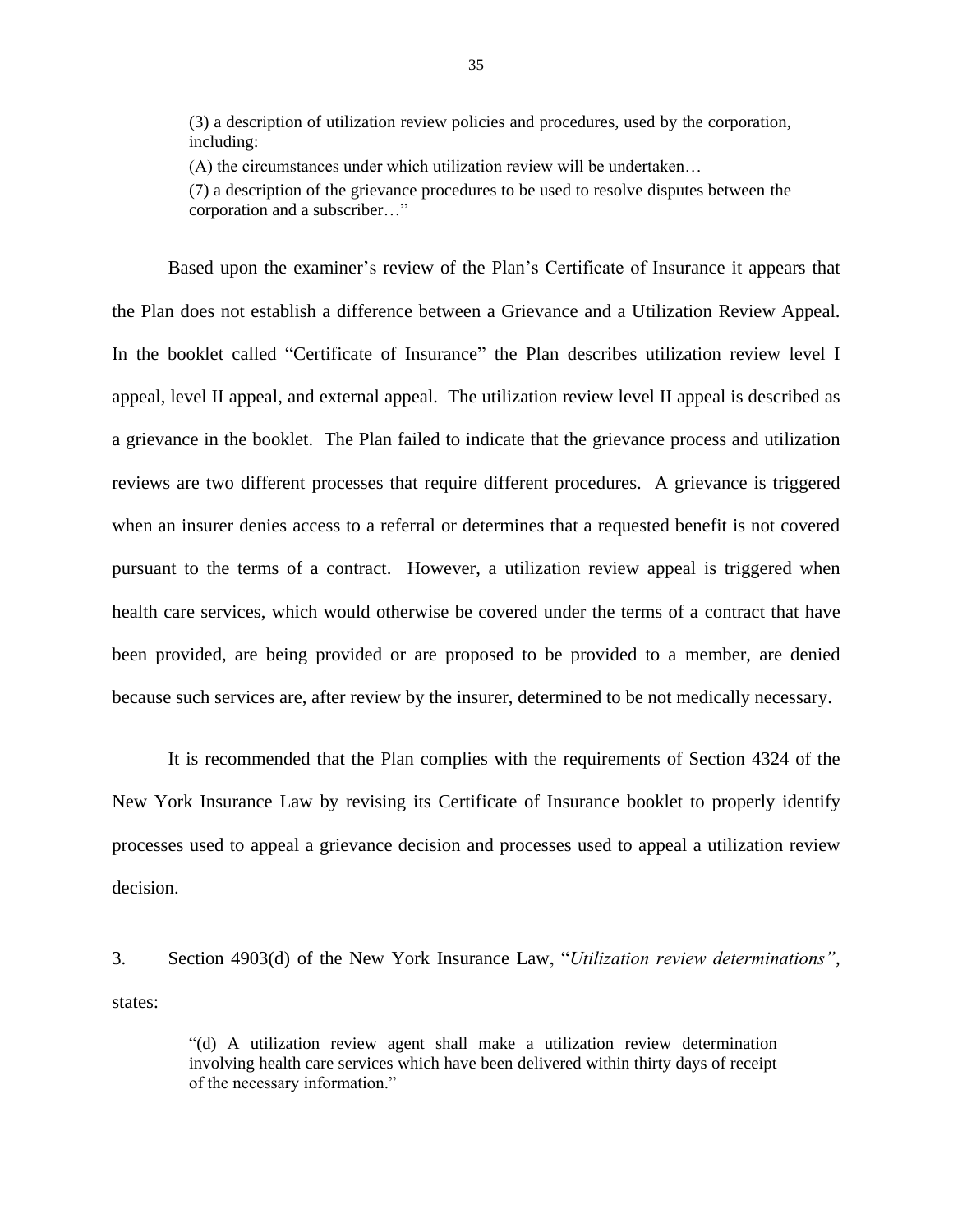*later than 44 days after receipt.*" This policy is in violation of the requirements of Section 4903(d) of the New York Insurance Law, which states that notification is to be delivered within Item 5, "Retrospective Review", of the Plan's Utilization Review Policy and Procedure (UM 7.1) states that "*reviews are made and notification provided within 14 days, but in no event*  30 days of receipt of all the necessary information.

 New York Insurance Law by providing the retrospective review notification within 30 days of It is recommended that the Plan complies with the requirements of Section 4903(d) of the receipt of all necessary information.

 Subsequent to the examination date, the Plan adopted procedures to comply with this recommendation.

 4. Section 4903(c) of the New York Insurance Law, "*Utilization review determinations"*, states in part:

> "A utilization review agent shall make a determination involving continued or extended treatment prescribed by a health care provider, or home health care services following an inpatient hospital admission, and shall provide notice of such determination to the insured or the insured's designee, which may be satisfied by notice to the insured's health care provider, by telephone and in writing within one business day of receipt of the necessary information except, with respect to home health care services following an inpatient hospital admission, within seventy-two hours of receipt of the necessary information when the day subsequent to the request falls on a weekend or holiday..." health care services, additional services for an insured undergoing a course of continued

 Item 4, "Concurrent Review", of the Plan's Utilization Review Policy and Procedure  (UM 7.1) states that "*reviews are made and notification provided within 1 business day, but in no event later than 14 days after receipt*." This policy is in violation of Section 4903(c) of the New York Insurance Law.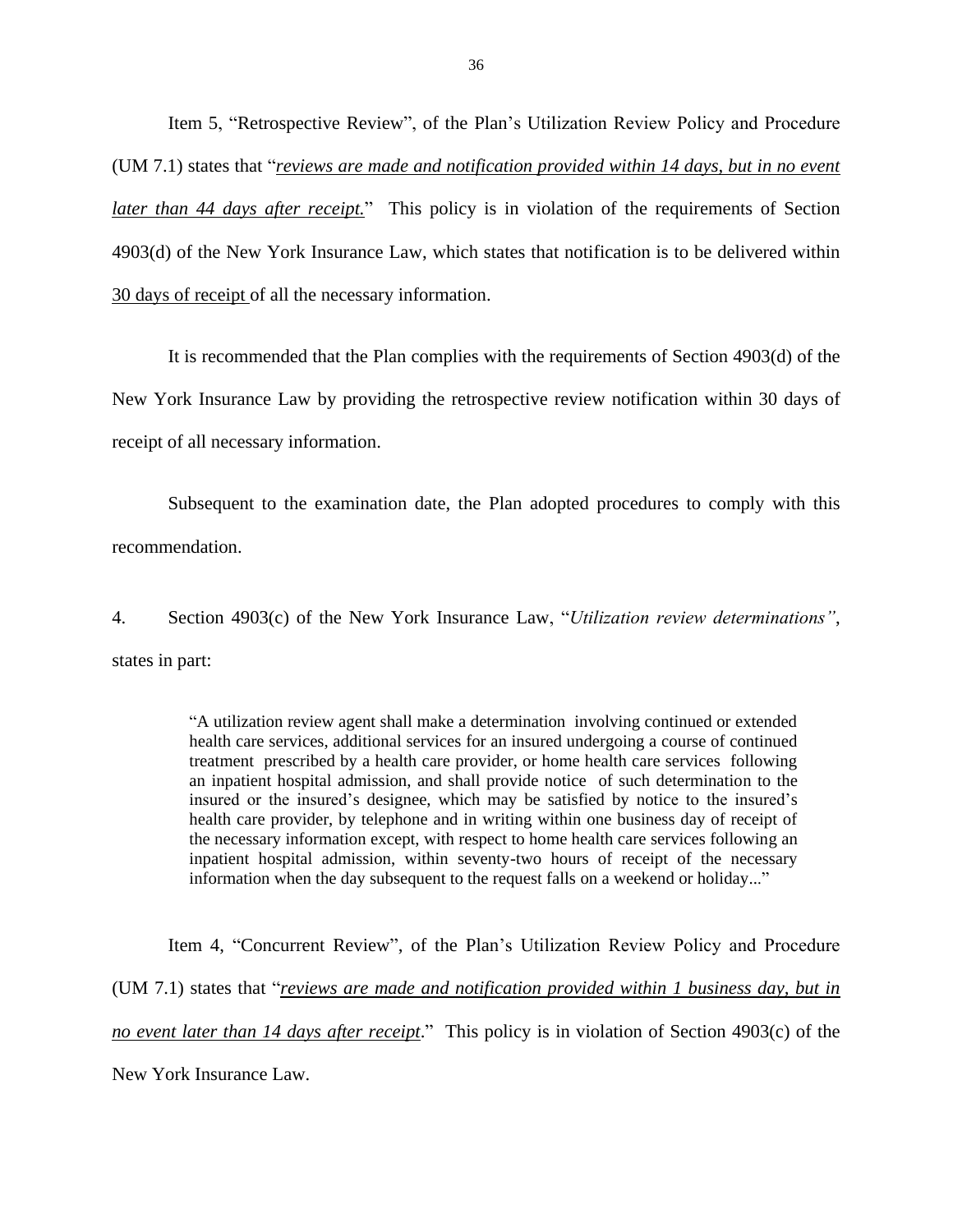<span id="page-38-0"></span> It is recommended that the Plan complies with the requirements of Section 4903(c) of the New York Insurance Law by providing the concurrent review notification within the required number of days as stated in the statute.

5. states: states: "A utilization review agent shall make a utilization review determination involving 5. Section 4903(b) of the New York Insurance Law, "*Utilization review determinations"*,

 health care services which require pre-authorization and provide notice of a determination to the insured or insured's designee and the insured's health care provider by telephone and in writing within three business days of receipt of the necessary information"

 (UM 7.1) states that "*reviews are made and notification provided within 1 business day, but in no event later than 14 days after receipt*." This policy is in violation of Section 4903(b) of the Item 3, "Prospective Review", of the Plan's Utilization Review Policy and Procedure New York Insurance Law.

 New York Insurance Law by providing the prospective review notification within the required It is recommended that the Plan complies with the requirements of Section 4903(b) of the number of days as stated in the statute.

 Subsequent to the examination date, the Plan adopted procedures to comply with the requirements of Section 4903(b) of the New York Insurance Law.

### G. Advertising and Marketing

 A review of the Plan's advertisement practices was conducted to ascertain compliance with Department Regulations and the New York Insurance Law. The following violations were noted: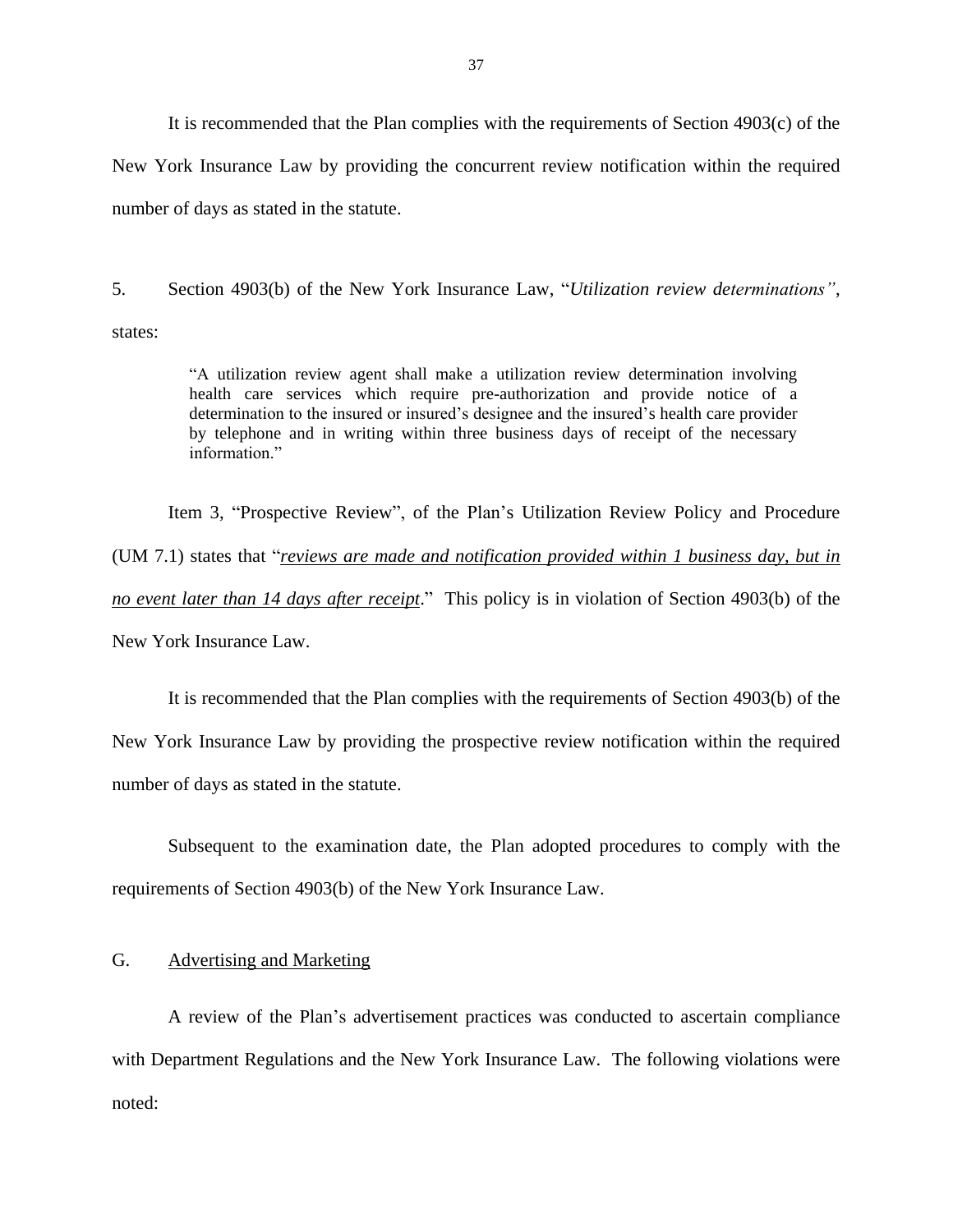$1<sub>1</sub>$  *and insurer"*, states: 1. Part 215.16 of Department Regulation No. 34 (11 NYCRR 215.16), *"Statements about* 

> "An advertisement shall not contain statements which are untrue in fact, or by implication misleading, with respect to the assets, corporate structure, financial standing, age or relative position of the insurer in the insurance business. An advertisement shall not contain a recommendation by any commercial rating system unless it clearly indicates the purpose of the recommendation and the limitations of the scope and extent of the recommendation."

 One of the Plan's advertisements stated "*Healthplex Does Dental Best Because Dental Is All We Do*." Since the Plan did not use any established rating systems to arrive at this statement with regards to its TPA, such is seen as being misleading and therefore a violation of Part 215.16 of Department Regulation No. 34. of Department Regulation No. 34.<br>It is recommended that the Plan complies with the requirements of Part 215.16 of

Department Regulation No. 34 by using advertisement language that is not misleading.

 2. The Plan stated that its Cadent Plus Plan ("CPP) is underwritten by Dentcare and Atlantis Health Plan. The Plan includes Atlantis Health Plan in the advertisement of CPP because the not underwrite any portion of this product. Upon review it was determined that this practice was misleading to the members. They may feel that they are covered by both companies, Dentcare and Atlantis Health Plan. Therefore, Dentcare is in violation of Part 215.16 of Department Regulation No. 34 (11 NYCRR 215.16). Regulation No. 34 (11 NYCRR 215.16).<br>It is again recommended that the Plan complies with the requirements of Part 215.16 of Plan provides dental coverage to the members of Atlantis Health Plan, however, Atlantis does

 Department Regulation No. 34 by removing the name of Atlantis Health Plan from all of its advertisements.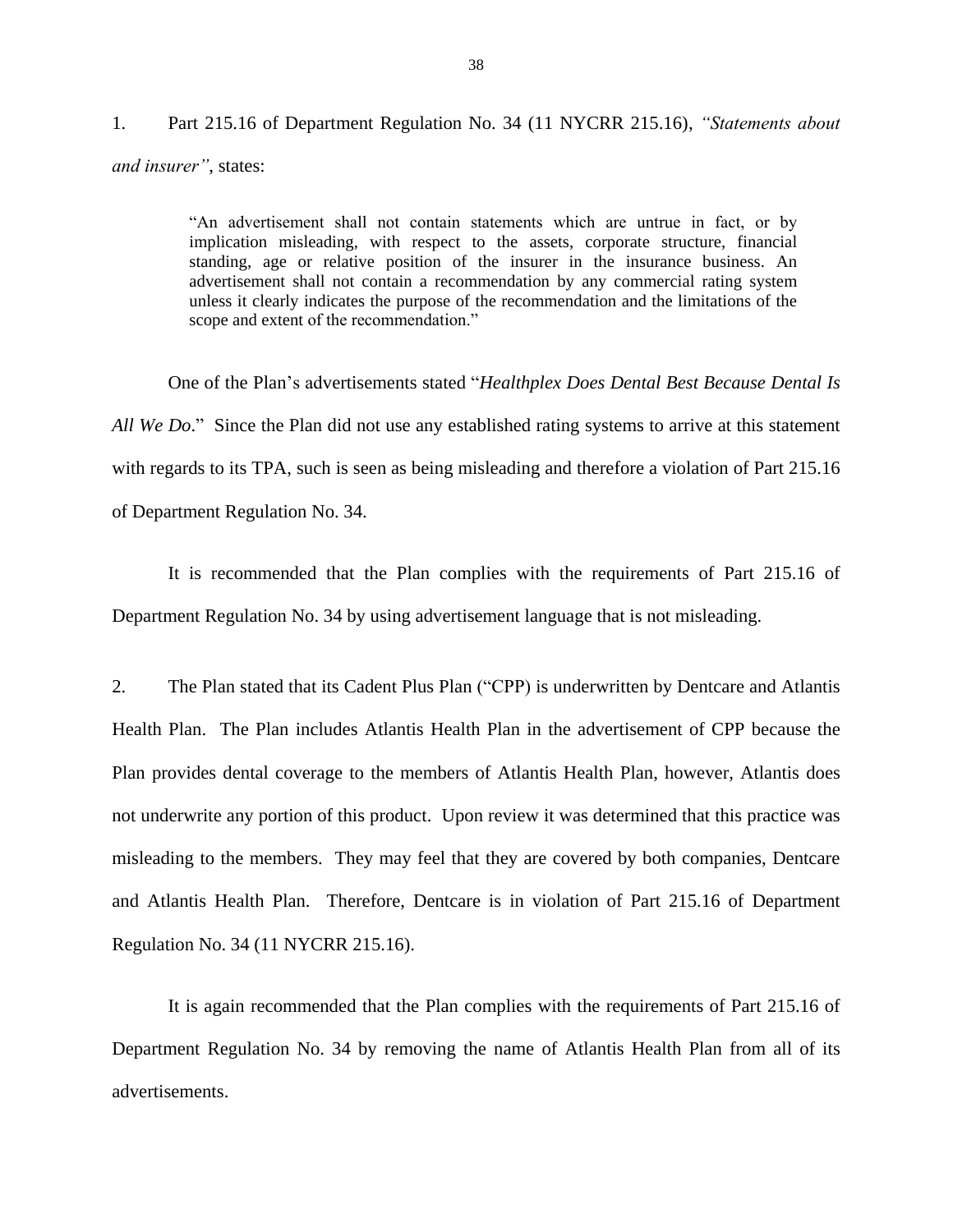3. Section 4224(c) of the New York Insurance Law, *"Life, accident and health insurance;* 

### *discrimination and rebating; prohibited inducements and interdependent sales"*, states in part:

 "Except as permitted by section three thousand two hundred thirty-nine of this chapter, no such life insurance company and no such savings and insurance bank and no officer, agent, solicitor or representative thereof and no such insurer doing in this state the business of accident and health insurance and no officer, agent, solicitor or representative thereof, and no licensed insurance broker and no employee or other representative of any such insurer, agent or broker, shall pay, allow or give, or offer to pay, allow or give, directly or indirectly, as an inducement to any person to insure, or shall give, sell or purchase, or offer to give, sell or purchase, as such inducement, or interdependent with any policy of life insurance or annuity contract or policy of accident and health insurance, any stocks, bonds, or other securities, or any dividends or profits accruing or to accrue thereon, or any valuable consideration or inducement whatever not specified in such policy or contract…"

 The Plan advertised that one of its dental plans, OMNI DENTAL PLAN, included a discount vision plan at no additional cost. This discount was not initially included in the policy and therefore, is considered as an inducement. This is a violation of Section 4224(c) of the New York Insurance Law.

 It is recommended that the Plan complies with the requirements of Section 4224(c) of the New York Insurance Law by not providing any inducements with its offered policies.

### H. Record Retention

Part 243.2(b) of Department Regulation No. 152 (11 NYCRR 243.2(b)), *"Records* 

*required for examination purposes and retention period"*, states in part:

 (1) A policy record for each insurance contract or policy for six calendar years after the date the policy is no longer in force or until after the filing of the report on examination "Except as otherwise required by law or regulation, an insurer shall maintain: in which the record was subject to review, whichever is longer…"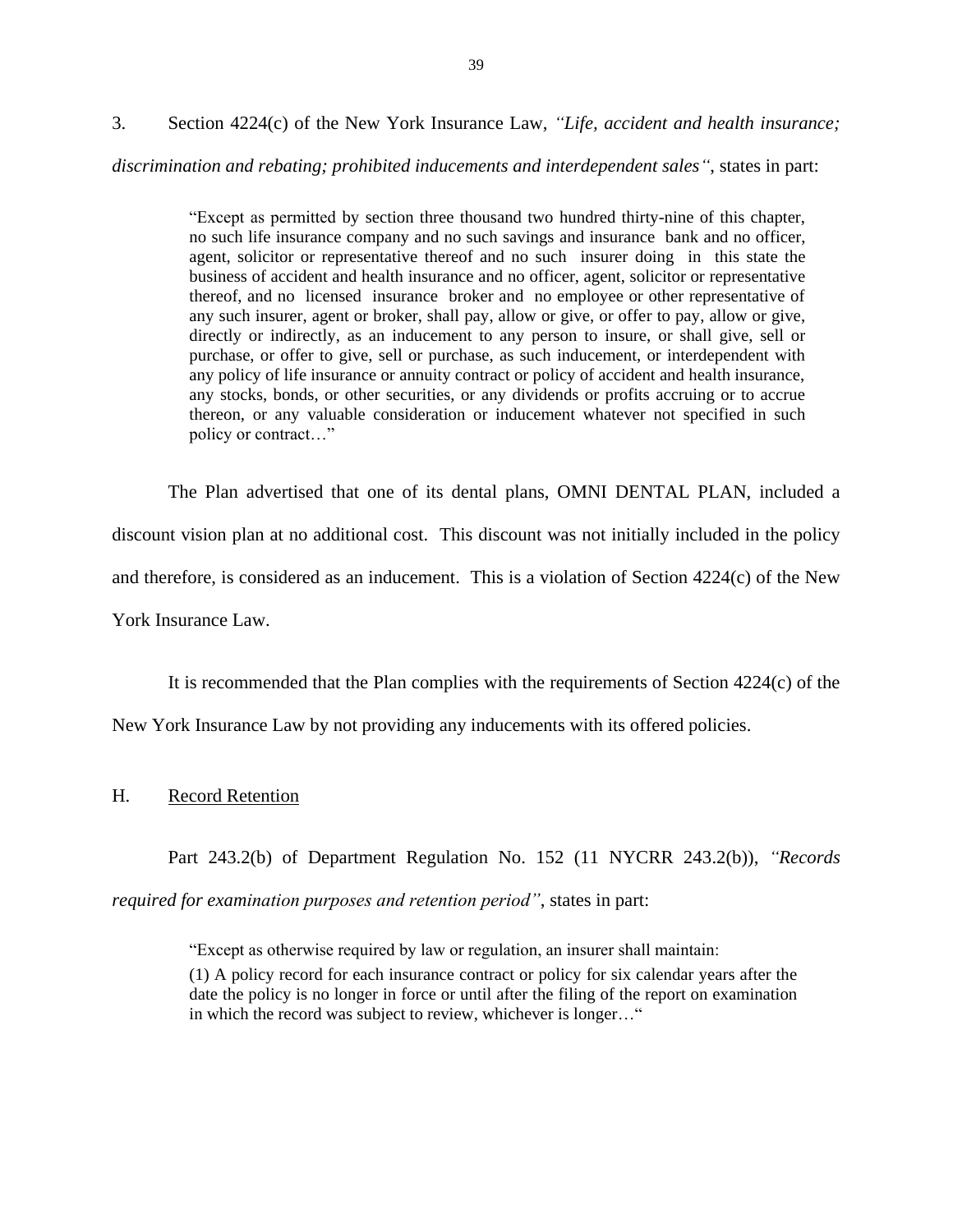applications and contracts, claim files, licensing records, financial records and other records subject to Part 243.2(b) of Department Regulation No. 152. The following was noted: A review was conducted with regard to the Plan's retention of policy records,

 The Plan was unable to provide copies of the initial termination letters it sent out to groups that were being terminated by the Plan. The Plan instead provided the examiner with a copy of a template letter and a printout containing the name of the group and a date, as proof that a termination letter was sent out. If a member were to seek proof that a termination letter was indeed sent out, the Plan would not be able to generate the (initial) letter that it sent.

 It is recommended that the Plan complies with the requirements of Part 243.2(b) of Department Regulation No. 152 by maintaining all termination of coverage notifications as required by the Regulation.

### I. Fraud Prevention

Section 409(b)(1) of the New Insurance Law, *"Fraud prevention plans and special investigations units",* states:

> "The plan shall provide the time and manner in which such plan shall be implemented, such unit. Such unit shall be separate from the underwriting or claims functions of an insurer, and shall be responsible for investigating information on or cases of suspected fraudulent activity and for effectively implementing fraud prevention and reduction activities pursuant to the plan filed with the superintendent. An insurer shall include in such plan staffing levels and allocations of resources in such full-time special investigations unit as may be necessary and appropriate for the proper implementation including provisions for a full-time special investigations unit and staffing levels within of the plan and approval of such plan pursuant to subsection (d) of this section."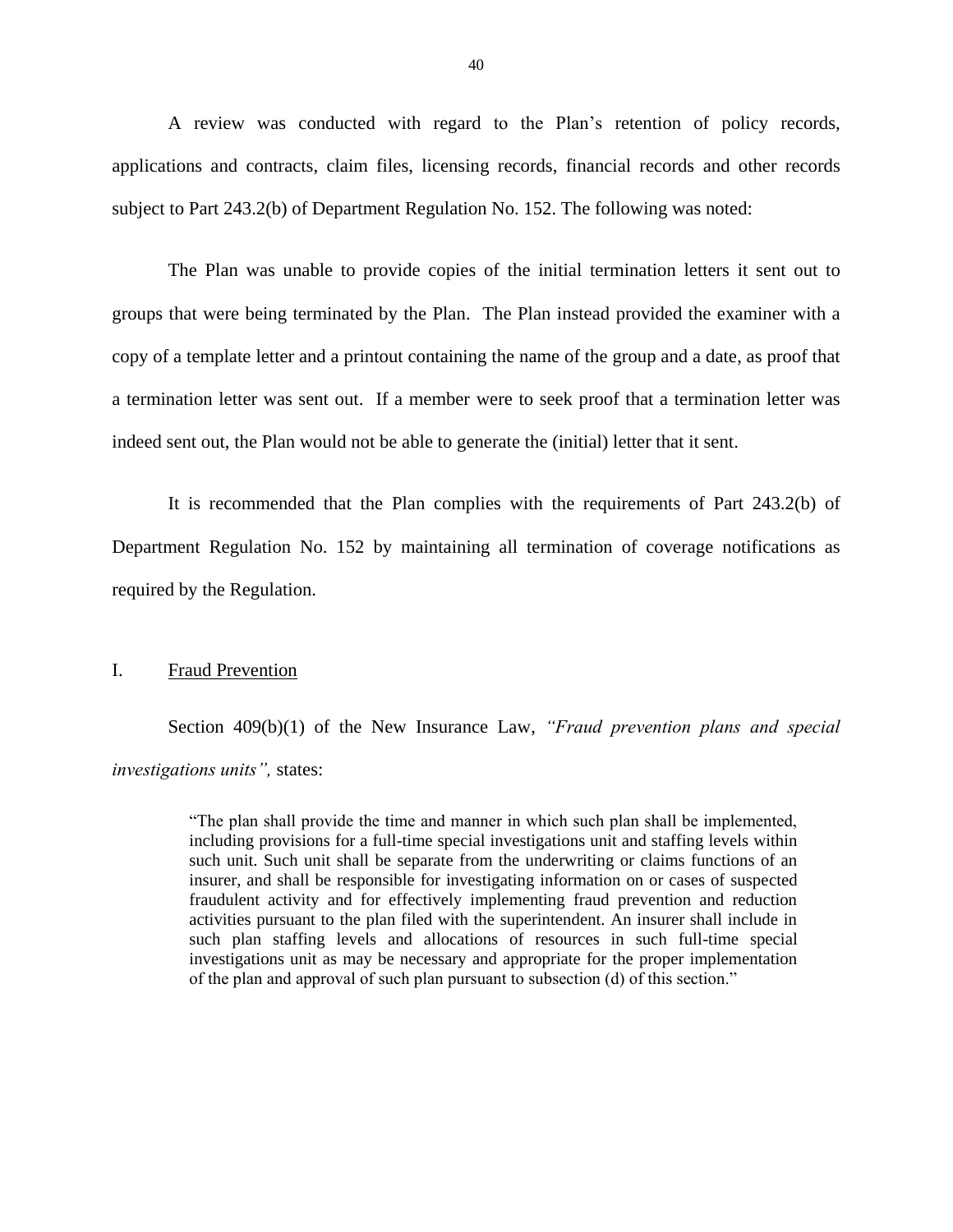A review was conducted of the Plan's Fraud Prevention program. The Plan's compliance with New York Insurance Law Sections 405 and 409, and Department Regulation No. 95 with respect to the reporting of fraud cases to the Department was also reviewed.

 For the examination period, it was determined that the Plan had not sufficiently staffed its fraud prevention division. The Plan's fraud prevention division was staffed with only four individuals, including two who were also responsible for processing claims. It should be noted that because the Plan's failure to maintain its Special Investigations Unit ("SIU") separate from its underwriting or claims functions it is in violation of Section 409(b)(1) of the New York Insurance Law.

 It is recommended that the Plan complies with the requirements of Section 409(b)(1) of the New York Insurance Law by providing a properly staffed Special Investigations Unit that is also maintained separate from the underwriting and claims function of the Plan.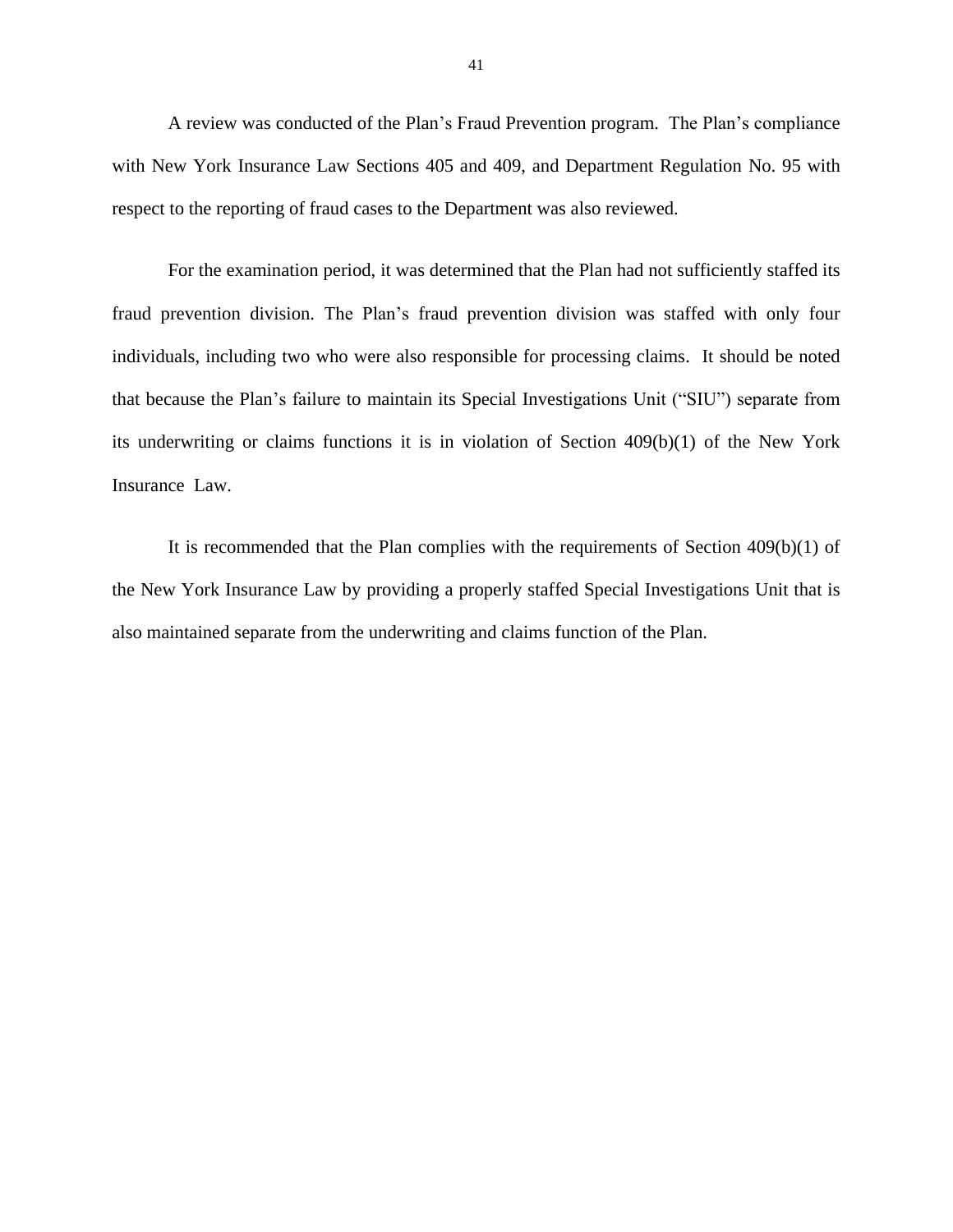### **7. COMPLIANCE WITH PRIOR REPORT ON EXAMINATION**

The prior report on examination as of December 31, 2005, contained the following twenty-one (21) comments and recommendations pertaining to the financial portion of the examination (page number refers to the prior report on examination):

### **ITEM NO. PAGE NO.**

### Management and Controls

 stated in Section 1411(a) of the New York Insurance Law by 1. It is recommended that the Plan complies with the provisions 5 having its board or appropriate committee authorize or approve all of its investments.

*The Plan has complied with this recommendation.* 

2. It is recommended that the Plan establish written investment 5 guidelines to be used when purchasing or disposing of investments.

> *The Plan has not complied with this recommendation. A similar comment is contained in this report.*

3. It is recommended that the Plan comply with Circular Letter No. 9 6 (1999) by obtaining the required annual certifications.

> *The Plan has not complied with this recommendation. A similar comment is contained in this report.*

### Service Agreement

4. It is recommended that the aforementioned waiver of expenses be 8 referenced in the notes to Dentcare's financial statements.

*The Plan has complied with this recommendation.* 

5. It is recommended that Dentcare annually provide the Department 8 with an accounting of total compensation paid to Healthplex for each calendar year and a copy of the compensation calculations received from Healthplex pursuant to Exhibit I of the Service Agreement.

*The Plan has complied with this recommendation*.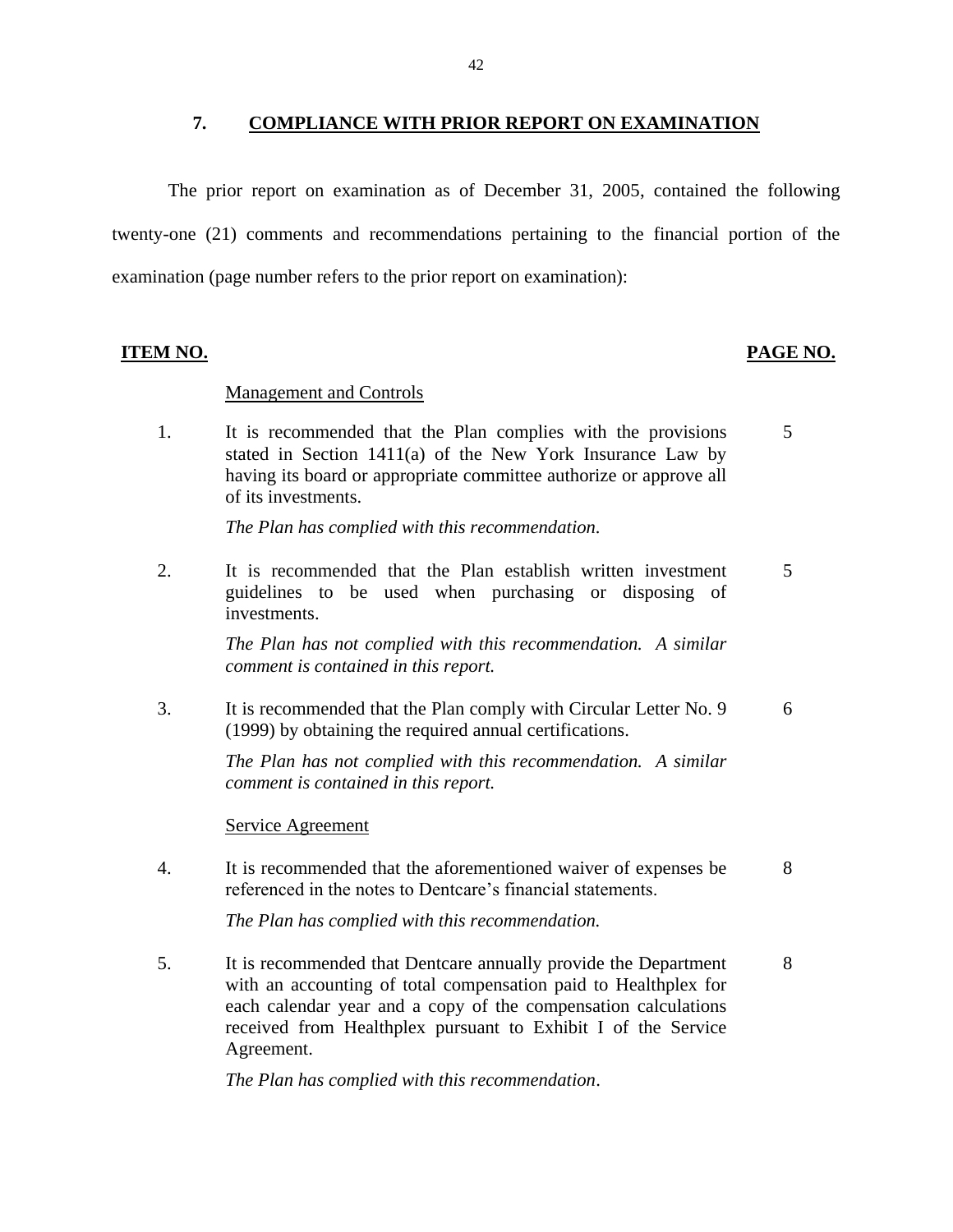### **ITEM NO. PAGE NO.**

### Service Agreement (Cont'd)

6. It is recommended that Dentcare's management perform a detailed 8 analysis of its agreement with Healthplex and consider the should be appended to the minutes of the applicable board solicitation of other entities that can perform the same services as Healthplex. The results of this analysis should be shared with Dentcare's board, and discussions and decisions regarding this matter should be detailed in the minutes of Dentcare's board meeting(s). Further, all documentation provided to the board meetings.

> *The Plan has not complied with this recommendation*. *A similar comment is contained in this report.*

### Abandoned Property Law

 7. It is recommended that the Plan comply with Section 1316 of the 11 abandoned property reports with the Office of the New York State New York Abandoned Property Law and file the requisite Comptroller on a timely manner.

*The Plan has complied with this recommendation*.

 names and last known addresses of persons appearing to be entitled to abandoned cash amounts and to file proof of such publication with the Office of the State Comptroller as per Section 8. It is also recommended that the Plan annually publish a list of 11 1316 of the New York Abandoned Property Law.

> *The Plan has not complied with this recommendation. A similar comment is contained in this report.*

### Accounts and Records

9. It is recommended that the Plan comply with the amortization 12 methodology prescribed in Paragraph 6 of SSAP No. 26 when calculating the amortized value of its bonds.

*The Plan has complied with this recommendation.* 

 over ninety (90) days due as non-admitted, as prescribed 10. It is recommended that the Plan report all premiums receivable 12 by Paragraph 9(a) of SSAP No. 6.

*The Plan has complied with this recommendation*.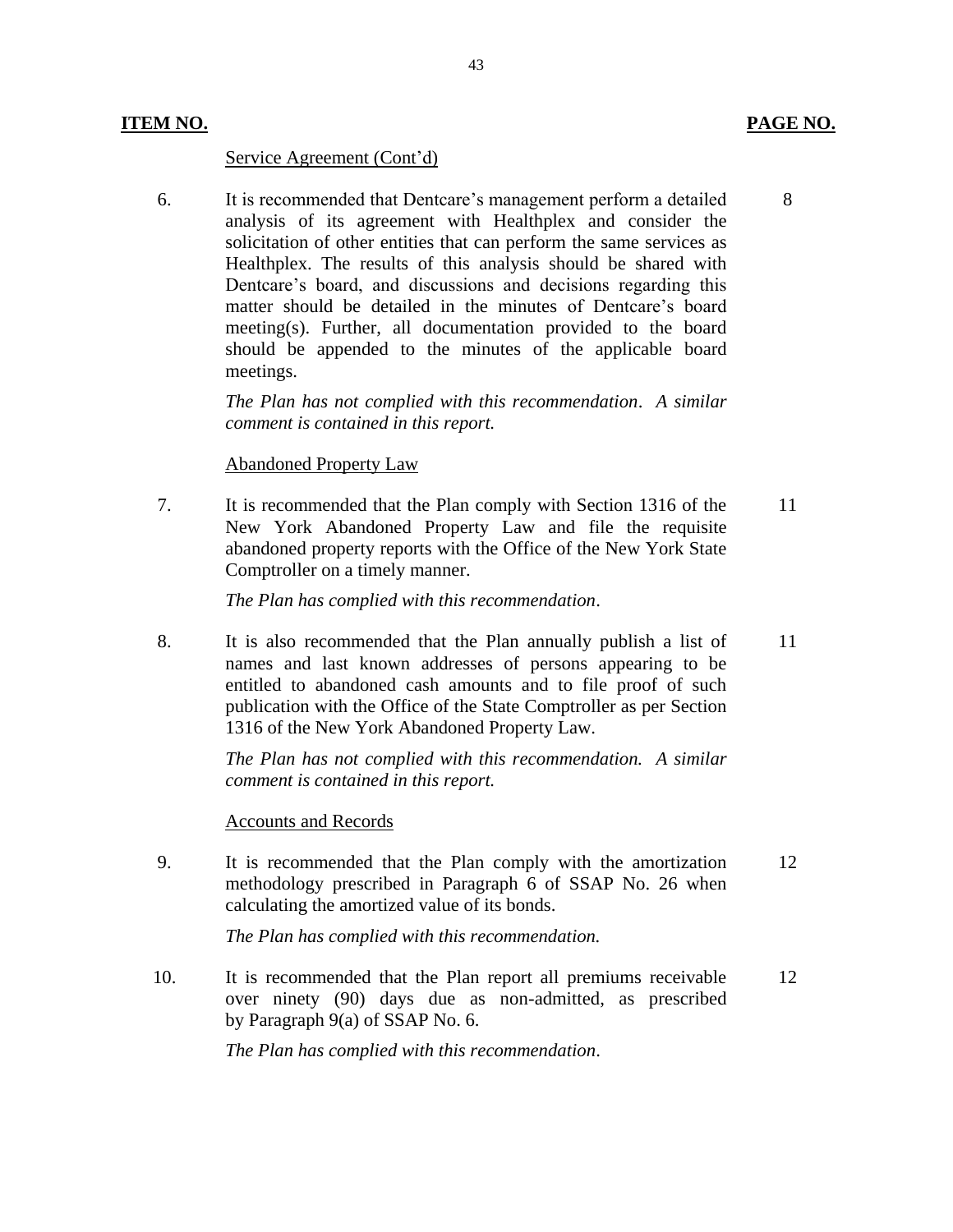### **ITEM NO. PAGE NO.**

Accounts and Records (Cont'd)

11. It is recommended that the Plan exercise due care when preparing 13 its Annual Statement and its New York Supplement to Article 43 Corporations.

> *The Plan has not complied with this recommendation. A similar comment is contained in this report.*

 12. It is recommended that the Plan revise its contract with its 14 independent certified public accountant to include the language as set forth in Section 89.2(b) of Department Regulation No. 118.

> *The Plan has not complied with this recommendation*. *A similar comment is contained in this report.*

 13. It is recommended that Dentcare complete "Part 3 – analysis of 15 Expenses" of its Underwriting and Investment Exhibit in accordance with the NAIC Annual Statement Instructions.

*The Plan has complied with this recommendation.* 

### Claims Processing

 to override contract provisions without due cause and proper approval. It is also recommended that the Plan develop a formal 14. It is recommended that the Plan not allow its officers or directors 23 written policy to address such instances.

> *The Plan has not complied with this recommendation. A similar comment is contained in this report.*

15. It is further recommended that the Plan recoup the amount of 23 \$2,485 from the policyholder, with interest.

*The Plan has complied with this recommendation*.

### Explanation of Benefits Statements

 Section 3234(b)(5) of the New York Insurance Law, by clearly 16. It is recommended that the Plan comply with the requirements of 25 detailing the subscribers' financial responsibility on their explanation of benefits statements.

> *The Plan has not complied with this recommendation*. *A similar comment is contained in this report.*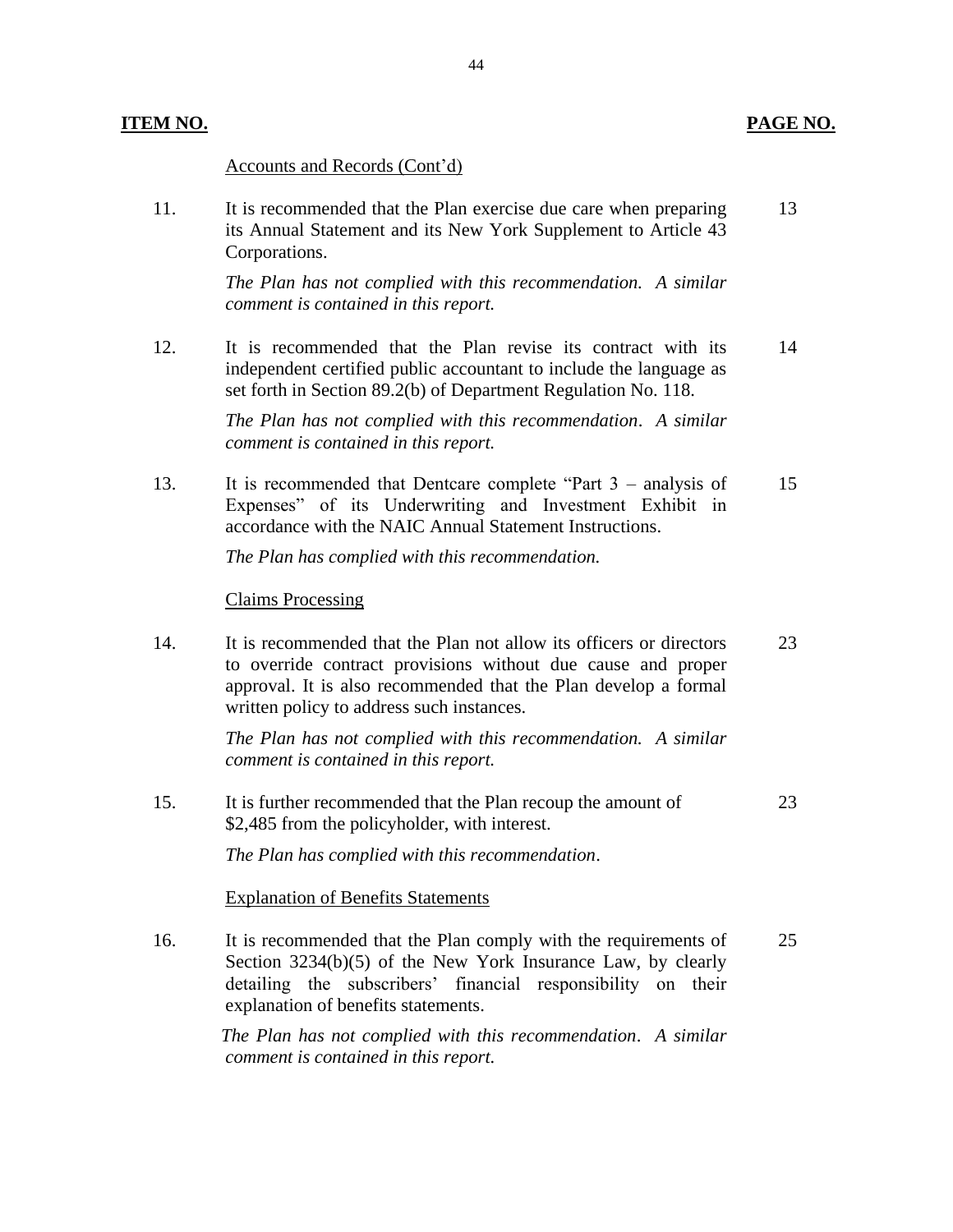### Explanation of Benefits Statements (Cont'd)

 location on its explanation of benefits statements and related correspondence, stating that, Dentcare has contracted with Healthplex to act as its administrator (of your dental plan) and that Healthplex processes requests for services and payment of claims 17. It is recommended that the Plan provide a clause, in a conspicuous for certain dental procedures. 25

45

*The Plan has complied with this recommendation.* 

### *Underwriting, Rating and Issuance of Policy Forms*

 amendments necessary to bring consistency to its Group 18. It is recommended that Dentcare comply with the requirements of Section 3221(a)(6) of the New York Insurance Law and make the Application Form and its Certificate of Insurance Booklet.  $27$ 

> Subsequent to the examination date, on November 21, 2006, Dentcare submitted a revised Group contract to the New York Insurance Department for approval to make the document consistent with the Certificate of Insurance.

*The Plan has complied with this recommendation*.

### Out-of-network Reimbursement Option

 Benefit Policy page to clearly reflect that subscribers are responsible for any additional costs above the Plan's maximum 19. It is recommended that the Plan revise the wording in its Group allowance to out-of-network providers. 28

> *The Plan has not complied with this recommendation. A similar comment is contained in this report.*

### Advertising and Marketing

 Section 215.13(a) of Department Regulation No. 34 by clearly noting the name of the entity providing the healthcare coverage, as well as the nature of the affiliation of Dentcare and Healthplex in 20. It is recommended that the Plan comply with the requirements of all applicable advertisements and other communications.

*The Plan has complied with this recommendation.* 

28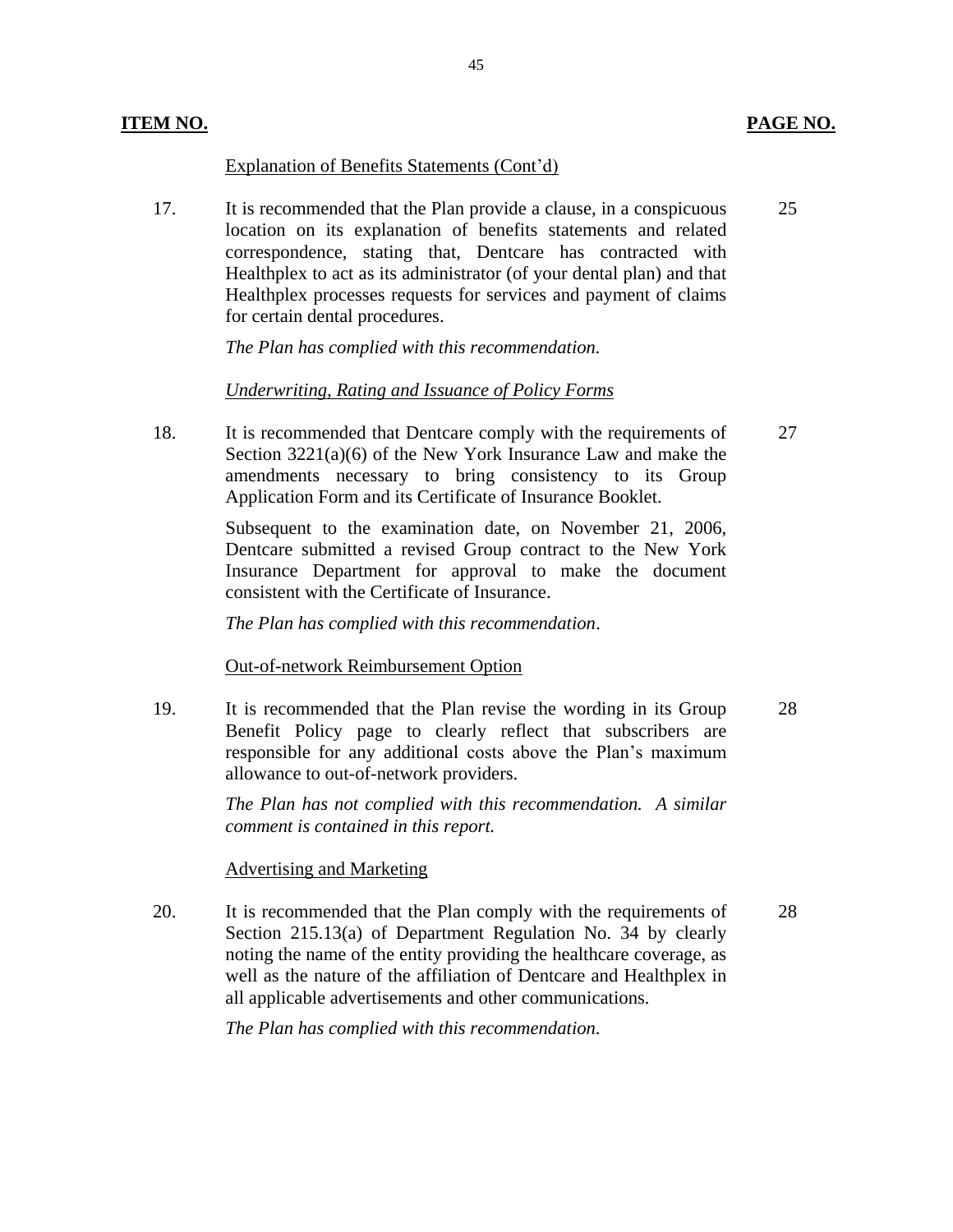### **ITEM NO. PAGE NO.**

29

### Record Retention

21. It is recommended that Dentcare establish a record retention policy in compliance with Section 243.2(b)(1) of Department Regulation No. 152 and maintain all of its grievance files for a minimum of six years.

> Subsequent to the examination period, Dentcare amended its policy to maintain its grievance files for a period of ten (10) years.

*The Plan has complied with this recommendation.*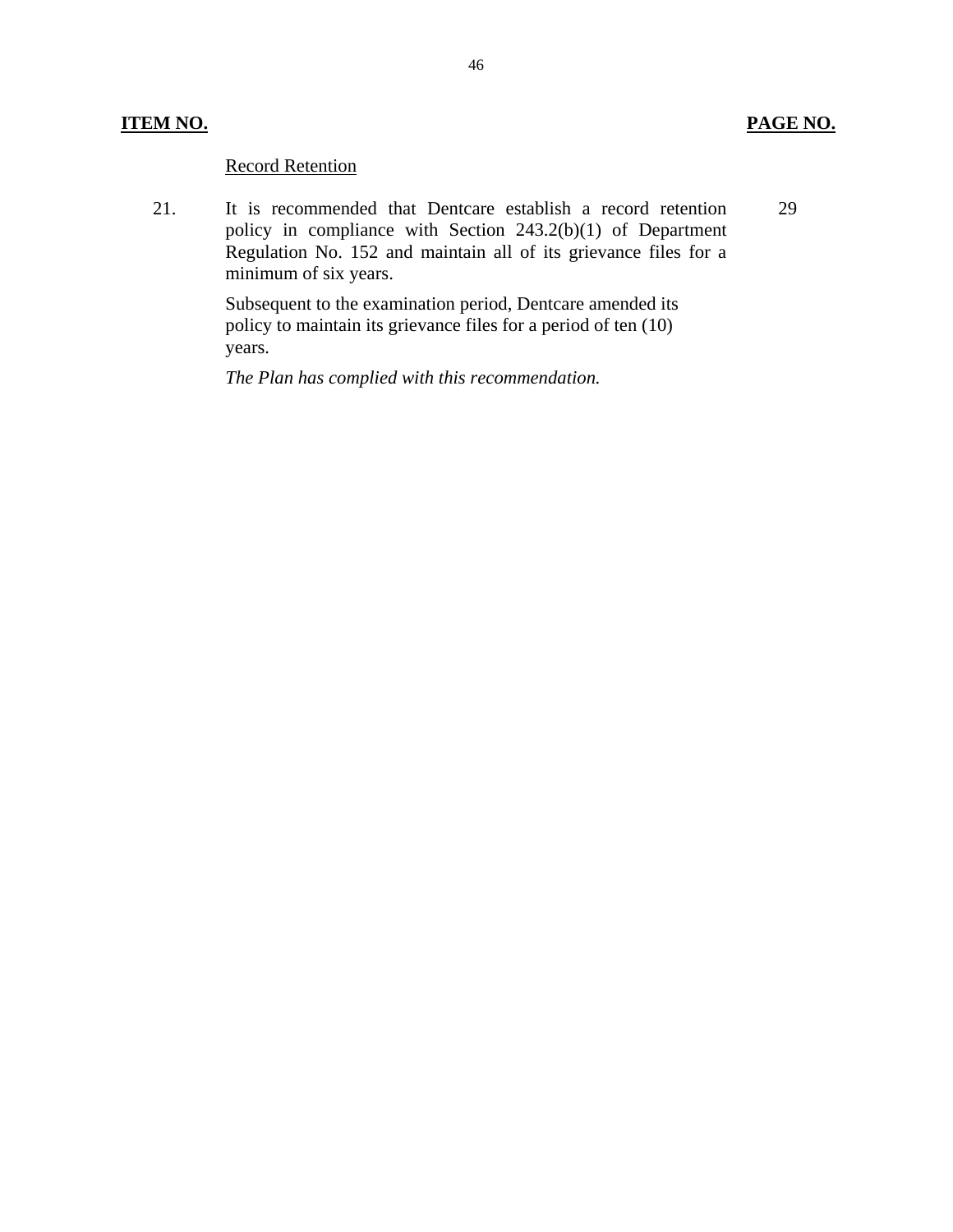### **8. SUMMARY OF COMMENTS AND RECOMMENDATIONS**

### **ITEM PAGE NO.**

4

7

8

### A. Management and Controls

- Sections  $89.4(c)(1)$  and  $(c)(2)$  of Department Regulation No. 118 by notifying the Department, of any dismissals of any accounting firm it is receiving services from and by submitting a letter detailing the specifics i. It is recommended that the Plan complies with the requirements of of such dismissals in accordance with the timeframes specified in the Regulation.
- ii. It is recommended that, as a good business practice, the Plan establishes formal written investment guidelines to be used when purchasing or disposing of investments.
- Department Circular Letter No. 9 (1999) by obtaining the required iii. It is recommended that the Plan complies with the requirements of annual certifications. 8

 Subsequent to the examination date, the Plan adopted procedures to comply with the requirements of Department Circular Letter No. 9 (1999).

iv. It is recommended that the Plan complies with the requirements of Circular Letter No. 9 (1999) by updating its Board of Directors on claims processing functions.

 Subsequent to the examination date, the Plan adopted procedures to comply with this recommendation.

### B. Service Agreement

- i. It is again recommended that Dentcare's management performs a detailed analysis of its agreement with Healthplex, Inc. and considers the solicitation of other entities that can perform the same services as Healthplex, Inc. 10
- ii. It is recommended that Dentcare complies with the provisions detailed in its service agreement with Healthplex, Inc. 11
- iii. It is further recommended that the service agreement clearly identifies those services Healthplex, Inc. are to render to the Plan and those services the Plan will perform itself. 11

47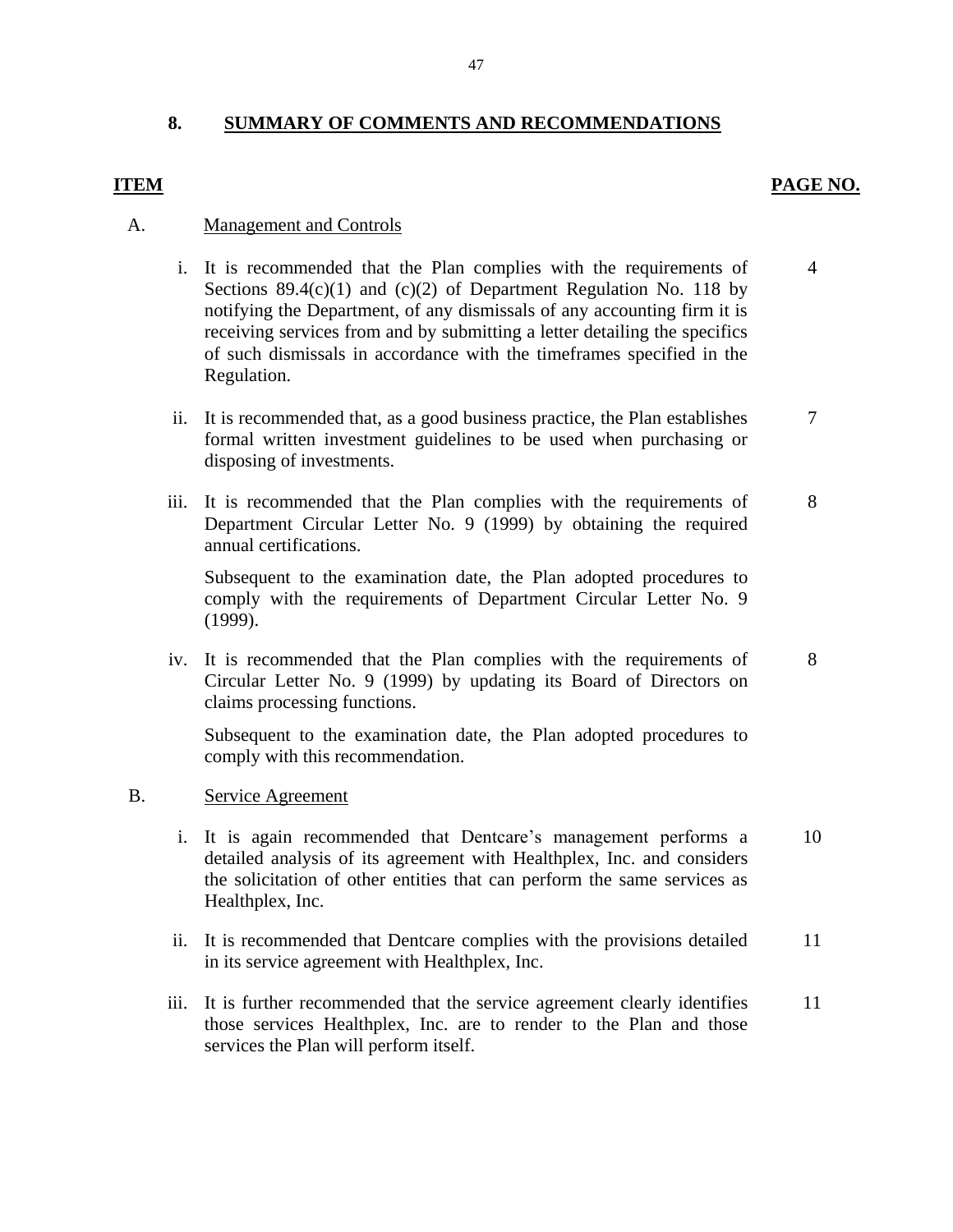### **ITEM PAGE NO.**

### C. Abandoned Property Law

- Section 1316 of the New York Abandoned Property Law by filing the requisite abandoned property reports with the Office of the New York i. It is recommended that the Plan complies with the requirements of State Comptroller. 12
- Section 1316 of the New York Abandoned Property Law by annually publishing a list of names with the last known addresses of persons ii. It is recommended that the Plan complies with the requirements of appearing to be entitled to abandoned property. 13
- iii. It is further recommended that the Plan files proof of such publication with the Office of the State Comptroller. 13

### D. Conflict of Interest

 It is recommended that the Plan establishes a written conflict of interest policy and/or a code of conduct policy. 13

 Subsequent to the examination date, the Plan adopted procedures to comply with this recommendation.

### E. Accounts and Records

- Section 1217 of the New York Insurance Law by obtaining proper documentation for all of its disbursements that are one hundred dollars i. It is recommended that the Plan complies with the requirements of or more. 14
- ii. It is recommended that the Plan complies with the requirements of Paragraph 10 of SSAP No. 6 by charging its uncollectible receivables to income. 15
- Sections 1305(a) and (b)(1) of the New York Insurance Law and Paragraph 3 of SSAP No. 5 by maintaining reserves equal to the iii. It is recommended that the Plan complies with the requirements of unearned portions of the gross premiums charged. 16
- an exception as defined by Section 1301(a)(16) of the New York iv. It is recommended that the Plan complies with the requirements of Section  $1302(a)(2)$  of the New York Insurance Law by refraining from admitting prepaid expenses unless such prepaid expenses are considered Insurance Law. 17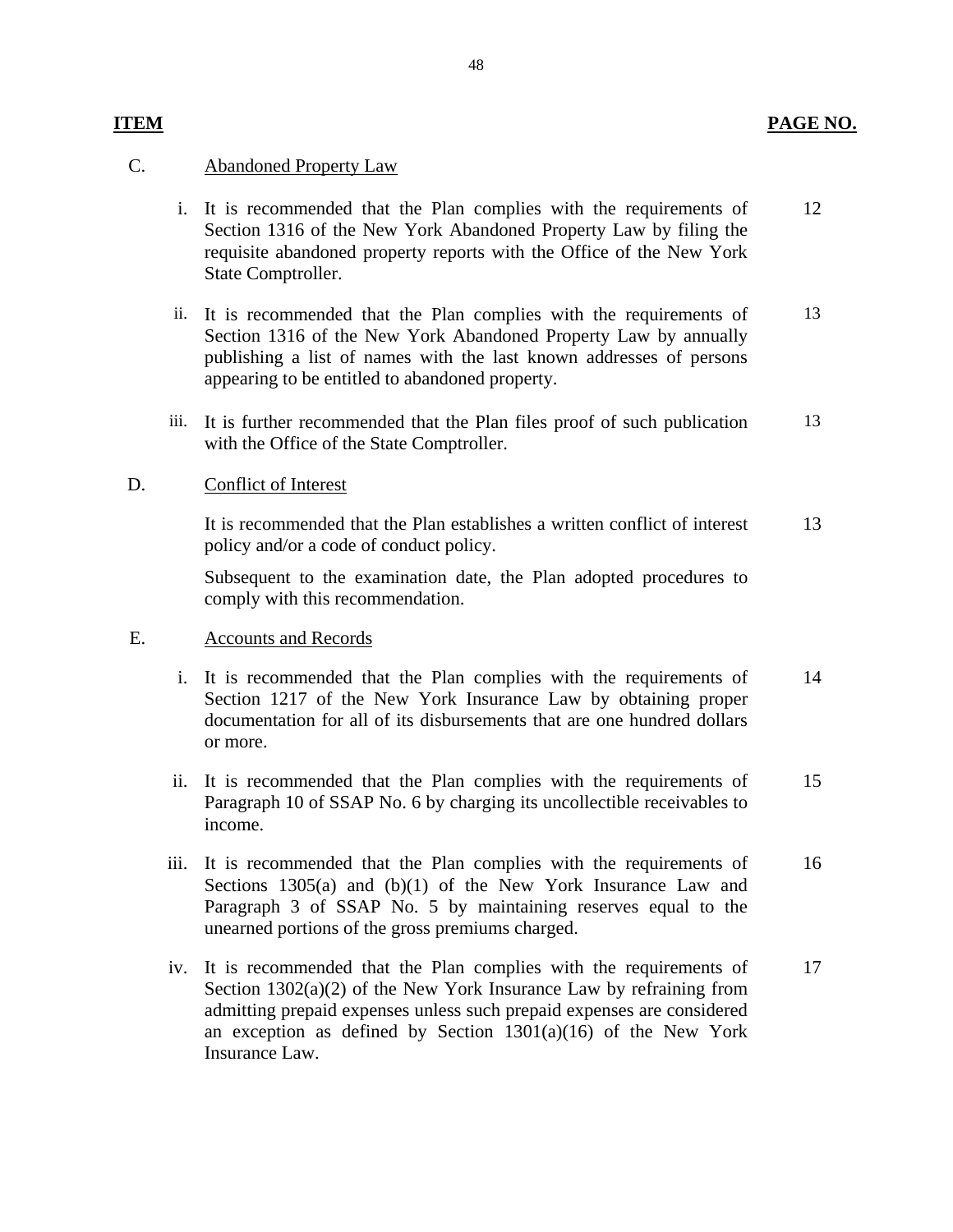### **PAGE NO.**

### F. Agents and Brokers

**ITEM** 

- Section 2102(a)(1) of the New York Insurance Law by ensuring that i. It is recommended that the Plan complies with the requirements of individuals who sell its products are licensed. 22
- ii. It is also recommended that the Plan complies with the requirements of Section 2114(a)(3) by paying commissions only to those individuals who are licensed producers. 22
- iii. It is further recommended that the Plan complies with the requirements of Section 2102(e)(2) of the New York Insurance Law by paying renewal and other deferred commissions only to those individuals who were licensed producers at the time of the initial sell, solicitation or negotiation of the Plan's product. 22
- Section 2112(a) of the New York Insurance Law by ensuring that certificates of appointments for all of its agents are filed with the iv. It is recommended that the Plan complies with the requirements of Department. 23
- Section 2112(c) of the New York Insurance Law by terminating those expired and has not been renewed or whose license has been suspended v. It is recommended that the Plan complies with the requirements of agents who have not written business for the Plan, whose license has or revoked by the Department. 24
- vi. It is also recommended that the Plan includes in its agent contracts, any actions that may lead to the termination of an agent. 24

Subsequent to the examination date, the Plan amended its agent contracts to include actions that may lead to the termination of an agent.

vii. It is recommended that the Plan complies with the requirements of Section 4235(h)(1) of the New York Insurance Law by using the agent commission schedule approved by the Department to pay its agents. 25

### G. Claims Processing

- i. It is recommended that the Plan uses the correct receipt dates when processing claims. 27
- ii. It is again recommended that the Plan adopts policies and procedures that will prevent officers/directors from overriding contract provisions that allow claims to receive higher levels of reimbursement. 28
- iii. It is again recommended that the Plan uses the correct receipt dates 29 when processing its claims.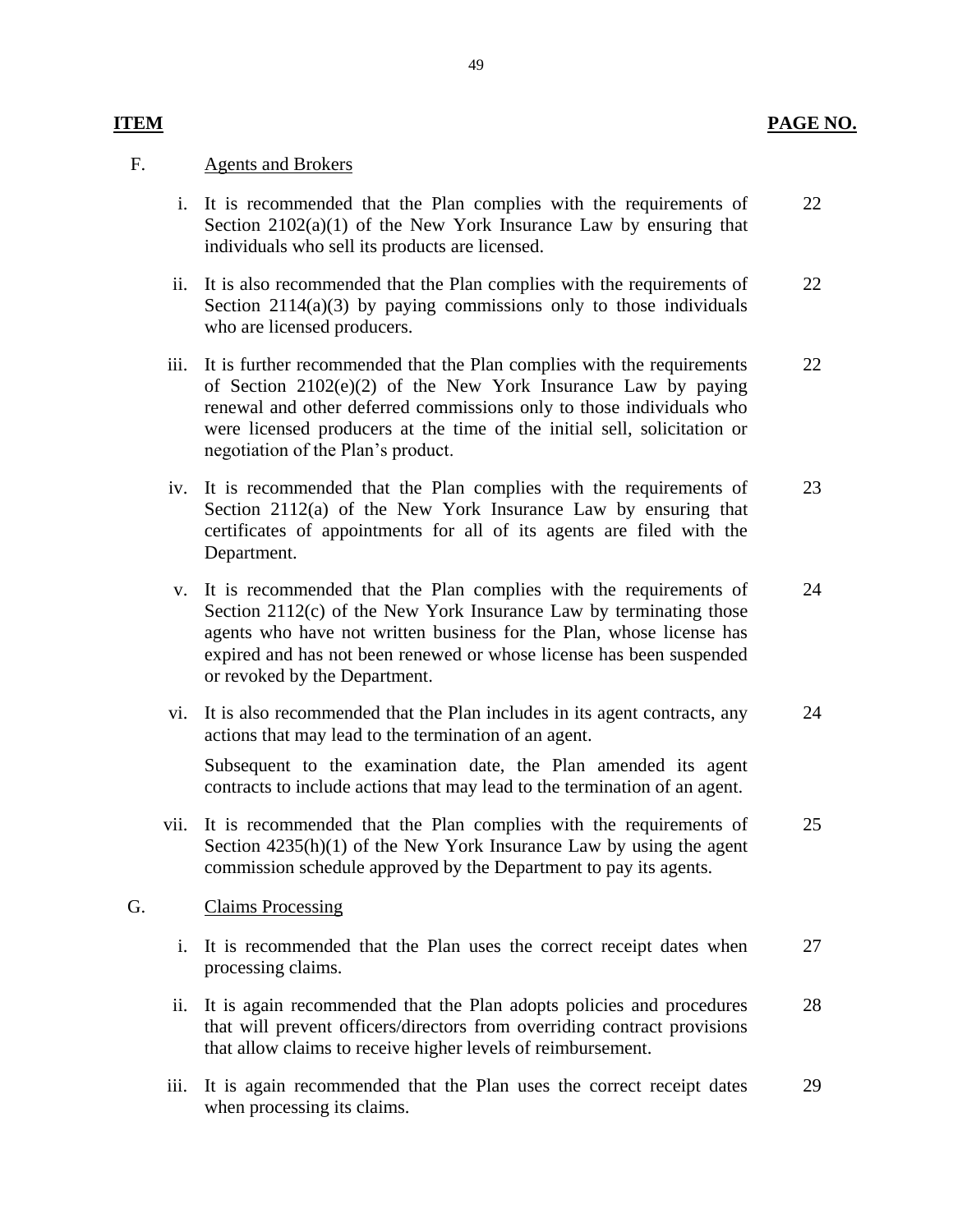### **ITEM PAGE NO**

### H. Explanation of Benefit Statements

 Sections 3234(b)(5) and (b)(7) of the New York Insurance Law by incorporating in its EOBs all of the provisions outlined in the It is recommended that the Plan complies with the requirements of aforementioned statutes. 30

### I. Underwriting, Rating and Issuance of Policy Forms

- for any additional costs above the Plan's maximum allowance to out-ofi. It is again recommended that the Plan revises the wording in its Group Benefit Policy pages to clearly reflect that subscribers are responsible network providers. 31
- 30 days prior written notice of its intent to terminate coverage, as ii. It is recommended that the Plan provides its policyholders with at least required by Part 55.2(a) of Department Regulation No. 78. 32

 Subsequent to the examination date, the Plan adopted procedures to comply with the provisions of Part 55.2(a) of Department Regulation No. 78.

- processes claims issued for services rendered during the periods for iii. It is recommended that the Plan revises its termination procedures and which premiums have already been paid by the group. 33
- Section 3201(b)(1) of the New York Insurance Law by obtaining the Department's approval for all insurance application forms used by the iv. It is recommended that the Plan complies with the requirements of Plan. 33

### J. Grievances and Utilization Review

- Section 4802(g)(3) of the New York Insurance Law by communicating to the member what procedures to follow for filing an appeal of a i. It is recommended that the Plan complies with the requirements of grievance determination. 34
- Section 4324 of the New York Insurance Law by revising its Certificate of Insurance booklet to properly identify processes used to appeal a grievance decision and processes used to appeal a utilization review ii. It is recommended that the Plan complies with the requirements of decision. 35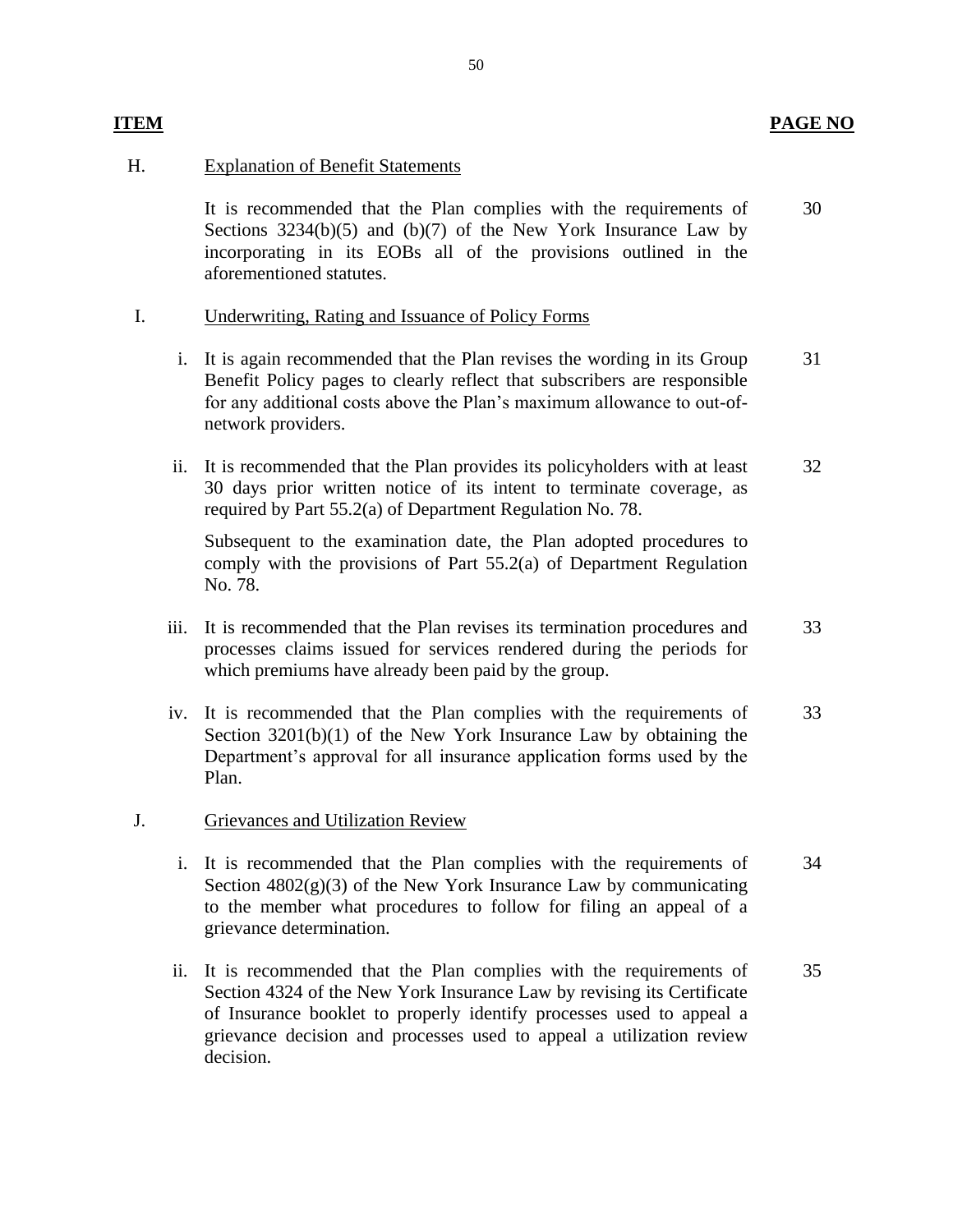### Grievances and Utilization Review (Cont'd)

 Section 4903(d) of the New York Insurance Law by providing the retrospective review notification within 30 days of receipt of all iii. It is recommended that the Plan complies with the requirements of necessary information. 35

 Subsequent to the examination date, the Plan adopted procedures to comply with this recommendation.

- Section 4903(c) of the New York Insurance Law by providing the concurrent review notification within the required number of days as iv. It is recommended that the Plan complies with the requirements of stated in the statute. 37
- Section 4903(b) of the New York Insurance Law by providing the prospective review notification within the required number of days as v. It is recommended that the Plan complies with the requirements of stated in the statute. 37

 Subsequent to the examination date, the Plan adopted procedures to comply with the requirements of Section 4903(b) of the New York Insurance Law.

### K. Advertising and Marketing

- i. It is recommended that the Plan complies with the requirements of Part 215.16 of Department Regulation No. 34 by using advertisement language that is not misleading. 38
- Part 215.16 of Department Regulation No. 34 by removing the name ii. It is again recommended that the Plan complies with the requirements of Atlantis Health Plan from all of its advertisements. 38
- Section 4224(c) of the New York Insurance Law by not providing any iii. It is recommended that the Plan complies with the requirements of inducements with its offered policies. 39

### L. Record Retention

 It is recommended that the Plan complies with the requirements of Part 243.2(b) of Department Regulation No. 152 by maintaining all termination of coverage notifications as required by the Regulation. 40

### 51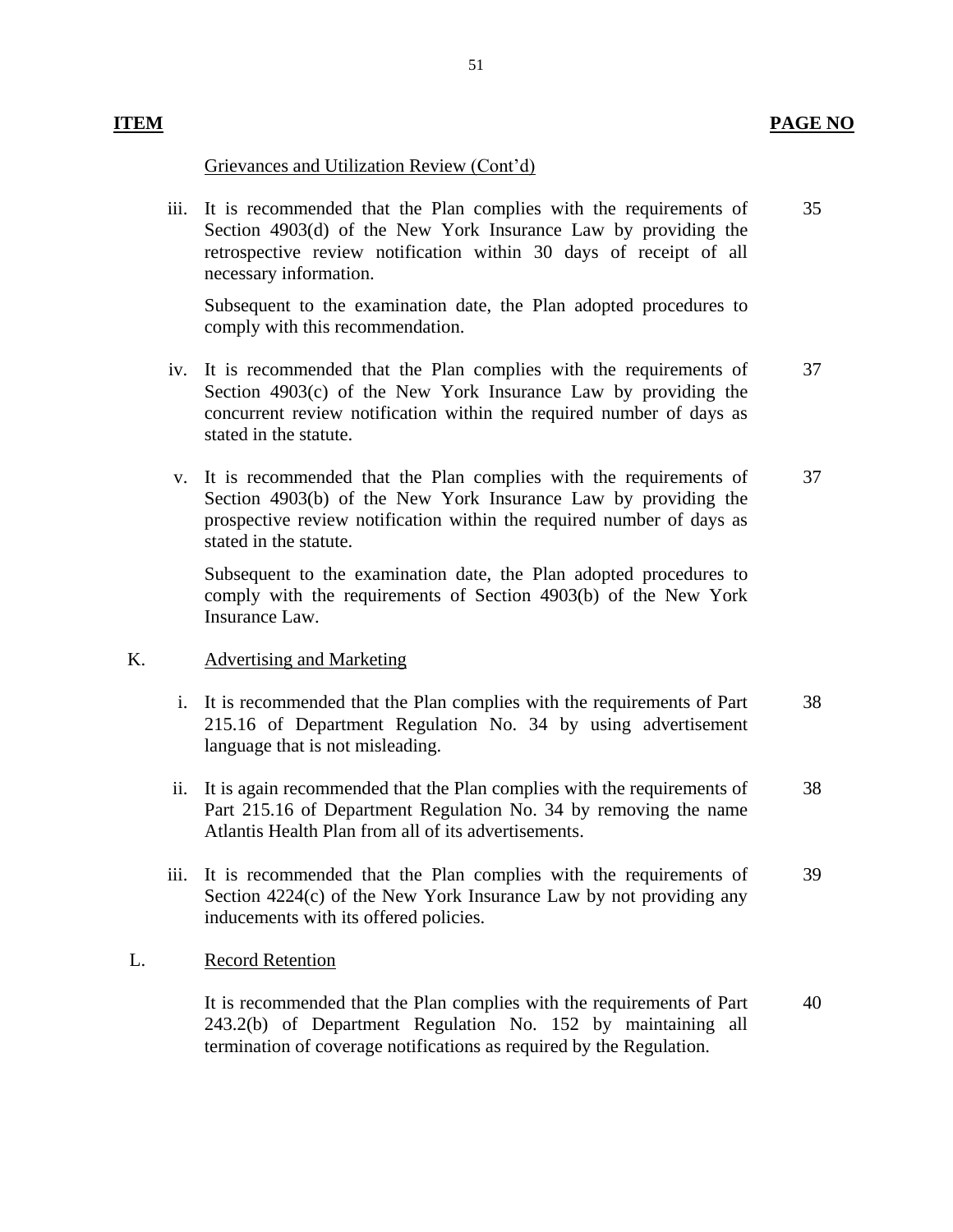42

### M. Fraud Prevention

Section 409(b)(1) of the New York Insurance Law by providing a It is recommended that the Plan complies with the requirements of properly staffed Special Investigations Unit that is also maintained separate from the underwriting and claims function of the Plan.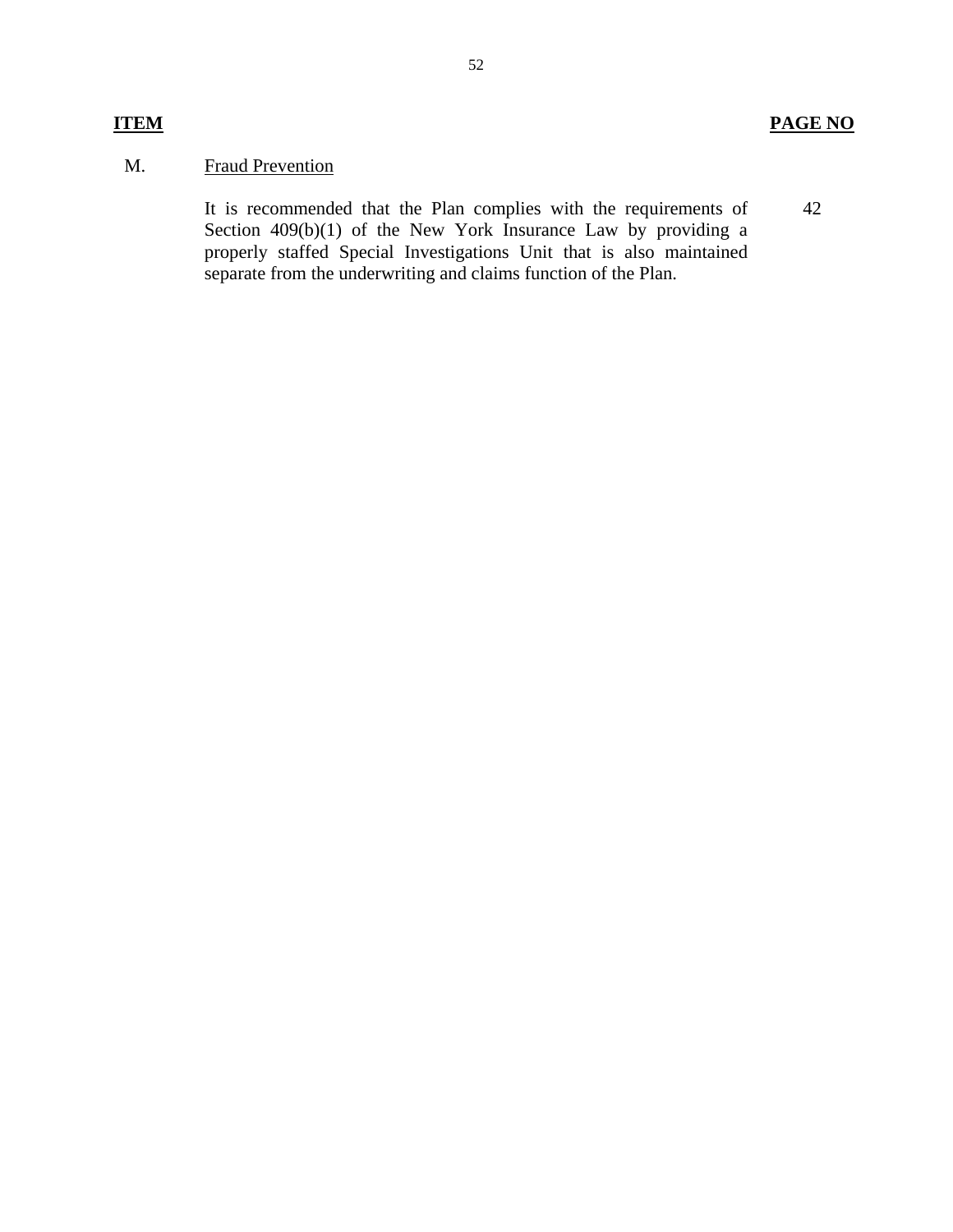Respectfully submitted,

 $\frac{|S|}{|S|}$ Edouard Medina Associate Insurance Examiner

STATE OF NEW YORK ) )SS. ) COUNTY OF NEW YORK)

Edouard Medina, being duly sworn, deposes and says that the foregoing report submitted by him is true to the best of his knowledge and belief.

> $\frac{1}{\sqrt{S}}$ Edouard Medina

Subscribed and sworn to before me This \_\_\_\_\_\_ day of \_\_\_\_\_\_\_\_\_\_\_ 2014.